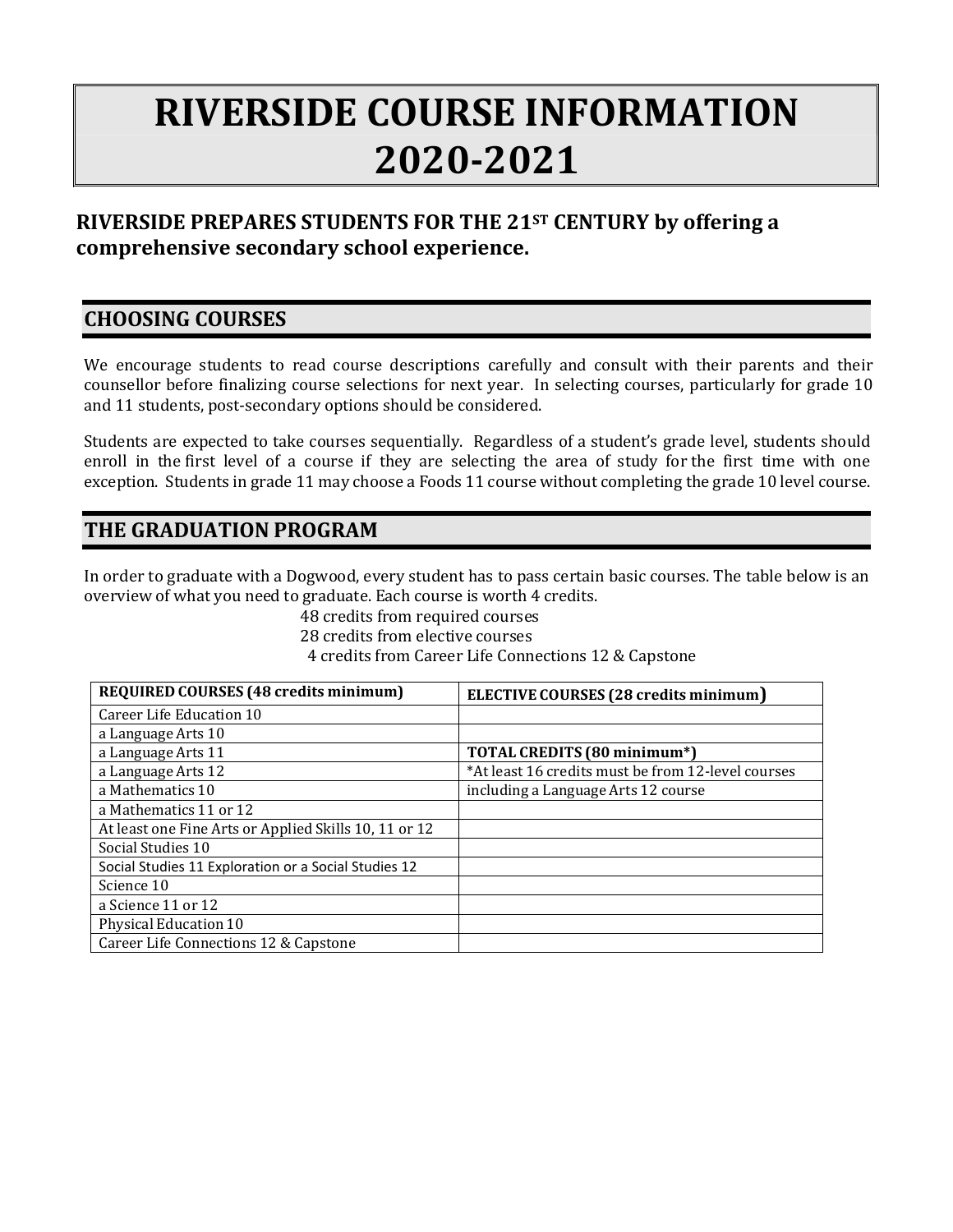## **COURSE FEES**

Please note that there are no course fees charged for individual courses. However, fees may be assessed for optional field trips in some courses, optional projects over and above the basic requirements in some courses and optional workbooks.

## **ATHLETIC FEES**

In order to offset the costs of optional extracurricular athletics, student participants are charged a yearly "athletic fee" in addition to an "individual sport fee" which varies by sport (up to \$300). For complete details please refer to information on our web site.

## **FRENCH IMMERSION**

French Immersion students will select required courses and also have the opportunity to enrich their studies with a number of optional courses.

|           | Grade 9                                              | Grade 10                                                                                                      | Grade 11                                                                                                                                                                                                                    | Grade 12                                                                                                                                                                                               |
|-----------|------------------------------------------------------|---------------------------------------------------------------------------------------------------------------|-----------------------------------------------------------------------------------------------------------------------------------------------------------------------------------------------------------------------------|--------------------------------------------------------------------------------------------------------------------------------------------------------------------------------------------------------|
| Required  | Français 9<br>Sciences Humaines 9<br>Conversation 10 | Français 10<br>Sciences Humaines 10<br>Éducation aux choix de<br>carrière et de vie 10                        | One of:<br>Langue et culture de la<br>francophonie 11<br>Médias et<br>communication<br>numérique 11<br>Étude du cinéma et<br>littérature 11<br>One of (taken in Grade<br>11 or 12):<br>Histoire 12<br>Cultures comparées 12 | Français 12<br>If not taken in Grade 11,<br>one of:<br>Histoire 12<br>Cultures comparées 12                                                                                                            |
| *Optional | Études des Aliments10                                | Études des Aliments 10<br>Etudes des Aliments 11<br>Communication orale 11<br>*(Formerly Communication<br>10) | Étude des Aliments 11<br>Communication orale<br>$11*$ (Formerly<br>Communication 10)<br>Histoire 12<br>Cultures comparées 12<br>Peer Tutoring 11                                                                            | Étude des Aliments 11<br>Communication orale 11<br>*(Formerly Communication<br>10)<br>Communication orale 12<br>*(Formely Conversation 12)<br>Histoire 12<br>Cultures comparées 12<br>Peer Tutoring 11 |

Note: Students must take at least one of the (\*) optional courses in the grade 10, 11 or 12 year but may take more than one Immersion option if desired. Students may take a course only once for credit.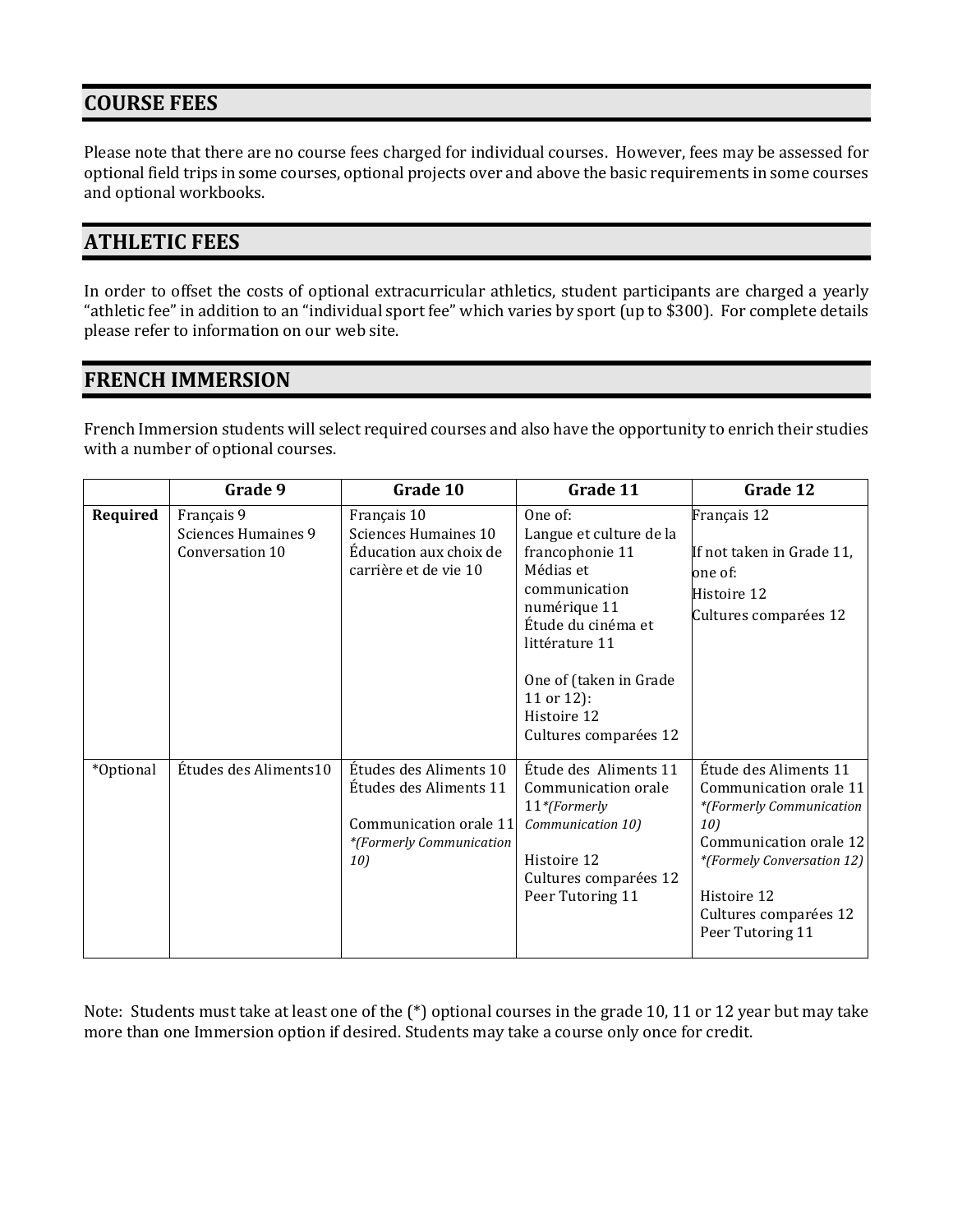## **HOCKEY ACADEMY**

**Hockey 10 Hockey 11 Hockey 12**

Riverside's Hockey Academy is open to all grades and all skill levels. Organized in partnership with RPM Hockey, the Academy offers power skating, hockey skills, off-ice conditioning and more. The class is conducted at the Port Coquitlam Community Center ice arena. A fee of \$264 per month (5 months) includes ice time, coaching and Academy wear. Students must provide their own equipment. Admission is by application with priority given to Riverside catchment area students. Space is limited.

Application available on Riverside's public website.

## **COMPUTER NETWORKING PROGRAM**

This career program offered through **Riverside Secondary School** provides an excellent opportunity for students to obtain professional certification in computer networking and related employable skills. Students who are intent on pursuing a career in computers should seriously consider this head start program. Successful students are eligible for advanced placement at BCIT, and qualify to write the industrial certifications COMPTIA A+ and CISCO CCNA. The program includes a blend of professional skills that incorporate both management and computer work. Students model networking strategies to help them deal with real life problems related to both technical and social issues. In addition, this career program is an excellent choice to prepare students for entering the BCIT post-secondary Computer Information Systems Technician (CIST) program, or a computing science degree at a university. Completion of all courses will provide advanced placement in BCIT.

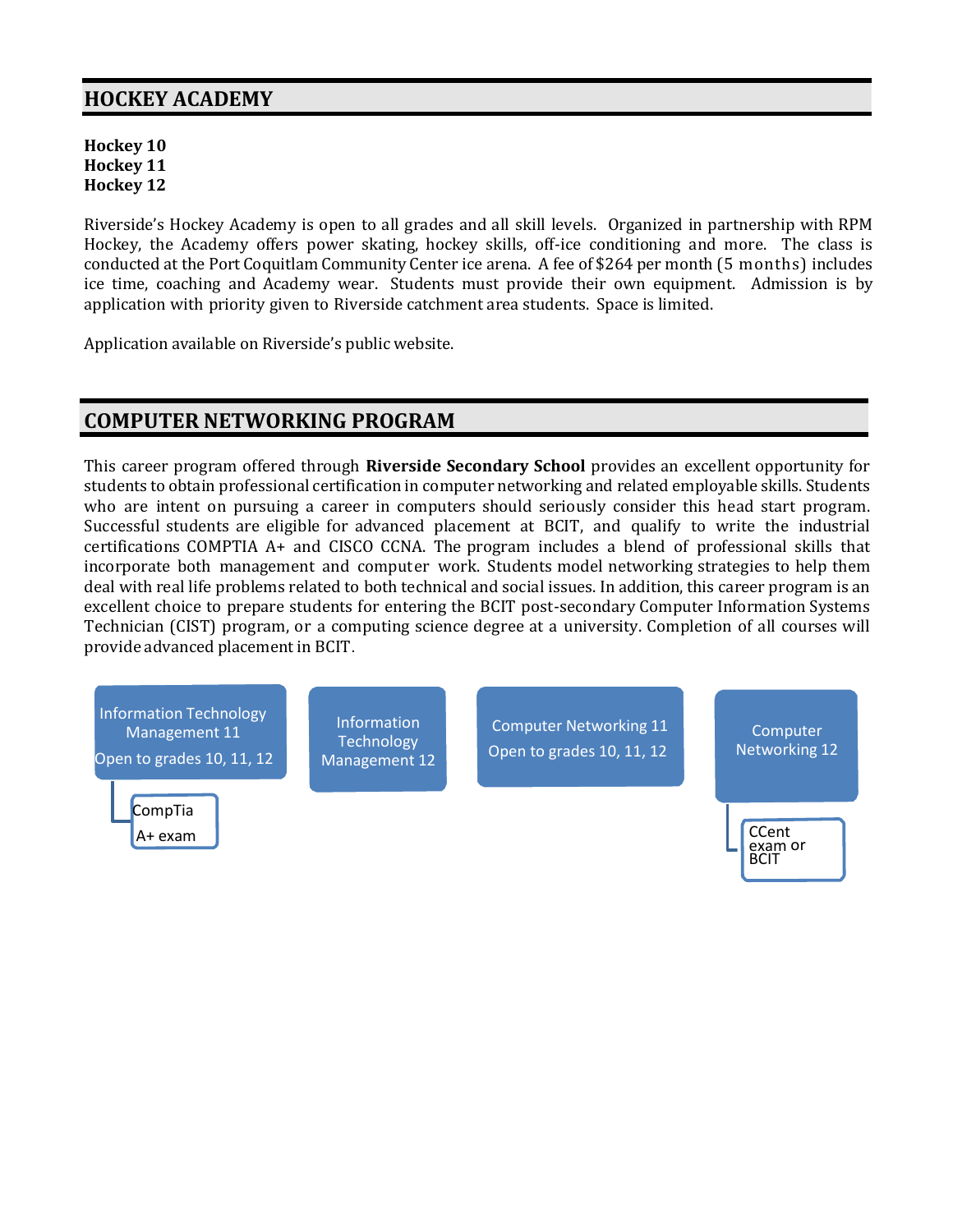## **SCIENCE CO-OP 11**

Chemistry 11 Co-Op Physics 11 Co-Op Pre-Calculus Math 11 Co-Op Work Experience 12 Co-Op

This exciting career program will offer Grade 11 students the opportunity to enroll in Chemistry 11, Physics 11, Pre-Calculus 11 and Work Experience 12 in the first semester of their grade 11 year (see individual course descriptions for more detail). Students will be grouped together as a "cohort" for these classes. The selected courses provide a foundation for further science studies and entrance into a university science program. Students will use technology to assist with their explorations and can borrow a device from the school. Access to various technologies is provided to ensure learning outcomes can be met. Enrollment is limited based on available space. Teaching times will be adjusted so that all students in the program can go on their Work Experience after Christmas break (90 hours) and **not miss classes**. Work Experience placements will be in a science related field. It is recommended that students have a  $C_{\text{+}}$  or better in Math 10 Foundations and Science 10.

## **CULINARY ARTS APPRENTICESHIP PROGRAM**

Students have the opportunity to earn Level One Red Seal Certification credits in Culinary Arts while still attending regular courses at Riverside Secondary. Students will be required to take 6 culinary courses over their grade 11 and 12 years. In addition, students will also be required to take Work Experience 12A or be working in a related apprenticeship. Following successful completion of all five Riverside courses, students will find excellent career opportunities. **District Application required**. For more information contact your school counsellor and/or visit the school district website.

## **RIVERSIDE OUTDOOR EDUCATION PROGRAM 10**

Riverside's outdoor education program aims to help students foster leadership skills, environmental responsibility, knowledge of local recreational areas, and build community while strengthening outdoor skills and providing challenge. Learning will take place in the classroom and outdoors through various day trips and some overnight trips. Students will receive credit for the following courses: Science 10, Math Foundation and Pre-Calculus 10, Physical and Health Education 10, Leadership 10 (see individual course descriptions for more detail). Students will receive a certificate in basic first aid and RCABC basic lake water canoeing solo and tandem. Outdoor activities will include but are not limited to hiking, backpacking, skiing, snowshoeing, and canoeing. Cost of \$500 includes costs of some transportation, third-party instruction, camping fees and some equipment rentals. Contact Ms. McArthur at emcarthur@sd43.bc.ca for an application. **Applications are due in March 2020.**

## **WORK EXPERIENCE 12**

Work Experience courses give students a unique opportunity to gain "on-the-job" experience in their chosen field. This improves their resumes and possibilities of employment in their chosen fields while furthering their studies. Research has shown that students who focus their studies in a specific career area that interests them are more engaged in school, do better academically and are motivated to graduate. Work Experience 12 consists of 30 hours of pre-employment instruction (resume, interviews, Worksafe BC, career exploration, post-secondary options) followed by 90 hours of work experience out in the community. The 90 hours may be obtained by working after school, weekends and holidays. However, in some cases students must miss classes to complete their placement. Successful students are those who demonstrate good attendance, responsible communication and diligent work habits in both the instruction portion and on the job.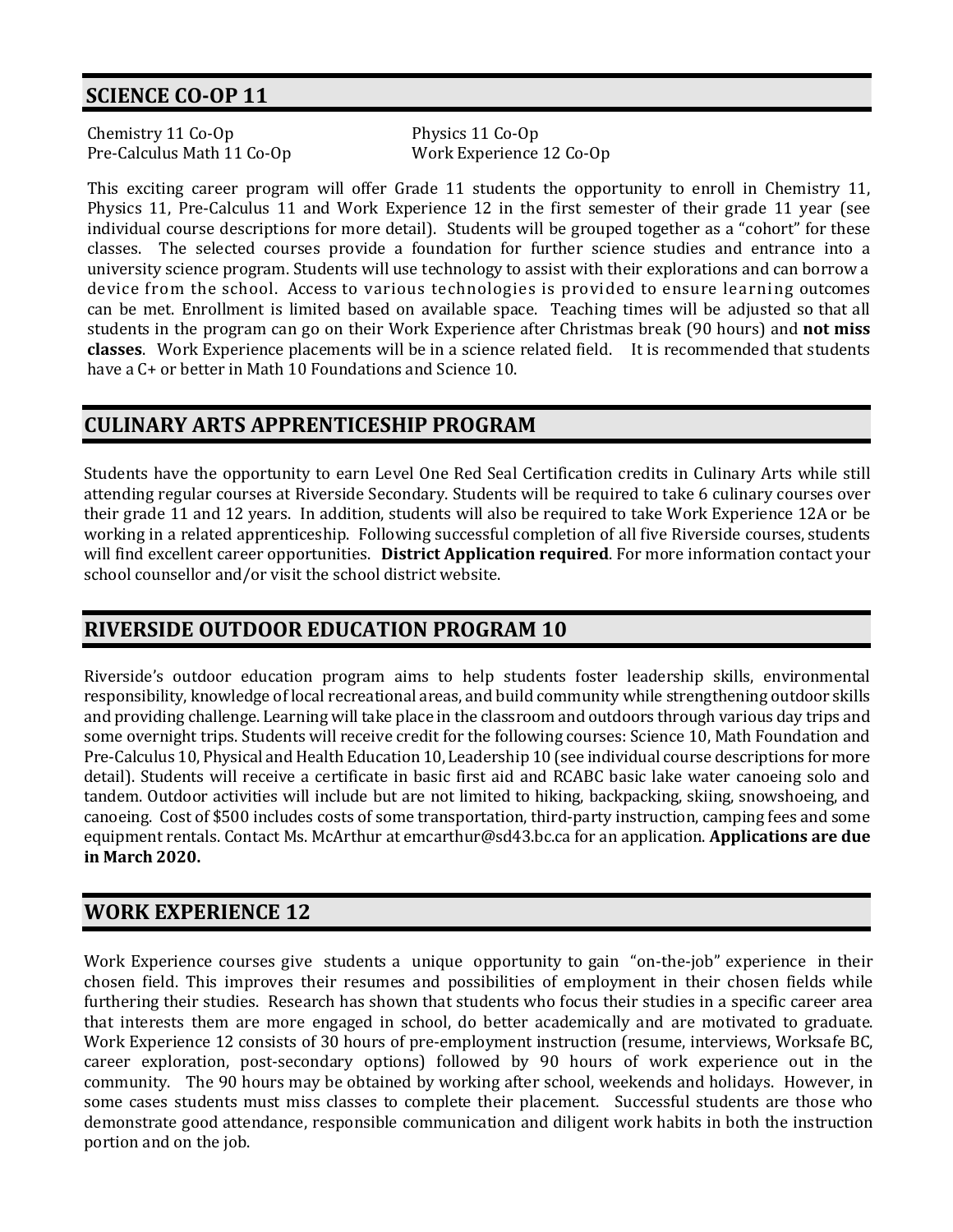# **COURSE DESCRIPTIONS**

**All courses offered at Riverside during the next school year are listed below by department. Students are advised to familiarize themselves with the basic content of courses before carefully making their course selections. Staffing and scheduling are done based on students' selections therefore, course changes are not easily accommodated and may not be approved.**

**Pre-requisites: Students are expected to take courses sequentially. Regardless of a student's grade level, students should enroll in the first level of a course if they are selecting the area of study for the first time with one exception. Students in grade 11 may choose a Foods 11 course without completing the grade 10 level course.**

## **ART**

#### **3D GAME DESIGN 12 (YPPR-2A)**

3D Game Design is a hands-on experience on how to create your own 3D game. Participating students will be given the knowledge and training in modeling, animating, and designing their own 3D Game. 3D Game Design 12 allows students to explore any game design platform and/or genre. This course is self-paced and some game programming using C#. Course materials are provided online. Software includes the popular game design suite "Unity" and "Blender" is used for 3D modeling. **Students should take Media Design before taking this course.**

#### **ANIMATION 12 (YCCT-2A)**

Students will learn the ability to identify, describe, analyze, interpret and make judgments about the visual elements and principles of art and design as used in animation. In Animation 12, students may choose to explore the curriculum in either 2D (hand drawn) or 3D animation. The course will be delivered in a way that simulates what is done in the real workforce at an animation studio and expose students to the skills that will prepare them for post-secondary.**\* Students should take Media Design before taking this course.**

#### **ART STUDIO 10 (MVAST10)**

Whether an experienced artist or a beginner, this course will help students to develop artistic skills, and learn how art impacts our entire world. This is a sampler class where you will try many different methods of Art making, such as drawing and shading in 3D, using pastels or ink, painting with acrylic or watercolours, sculpting, printmaking, and try pottery and collage. Develop your own personal style, your creativity and increase your Art skills in a relaxing and supportive environment. This is the right course for the beginner and for the experienced artist who already knows how to draw and paint but wants to refine their skills and confidence for further Art studies.

#### **ART STUDIO 11 (MVAST11)**

Art teaches us to think differently – it is the concert combination of creative and critical thinking. This class provides you creative practices that allow you to express yourself through a wide range of art methods. Projects involve 2-D and 3-D practices that include assemblage, sculpture, printmaking, design, ceramics, drawing and painting. Whether you have planned a career in art or just want to be more creative and explore different art techniques, Art 11 will broaden your creative horizons and help you to start building your portfolio.

#### **ART STUDIO 12 (MVAST12)**

Students must have completed an Art 11 course prior to taking this course. In Art Studio 12 you explore concepts and methods that extend methods in drawing & painting, sculpture, printmaking, design, collage, and ceramics. The projects challenge students to create authentic images and work toward a personal style of expression. There is also an emphasis on a deeper understanding of the creative process, on Art history, on preparing and Art portfolio, and preparing Art for public display. This course provides senior students an enjoyable artistic opportunity within the schedule of an academic load.

#### **STUDIO ARTS 3D 10 CERAMICS (MVAC-10)**

Designing and building in three dimensions is the ultimate artistic challenge. Learn how to think and then build in 3-D using Mother Nature's ultimate building material-clay. Making one's day with clay is relaxing and fun. Various clay techniques such as pinch, coil, slab and wheel throwing will be taught. Students will also learn to finish their work using under glaze, glaze, and cold finishing techniques. Other 3D materials may be added.

#### **STUDIO ARTS 3D 11 CERAMICS (MVAC-11)**

Planning a career in science? In medicine? In Dentistry? Animation? All of these careers and many more require that you understand how to think and build in three dimensions. In Studio Arts 3D 11 you will learn the Art of clay as one of the oldest, yet most versatile building materials known. Learn the various hand building, wheel throwing and decorating techniques. Other sculptural media such as wood, wire, plaster and stone may be explored.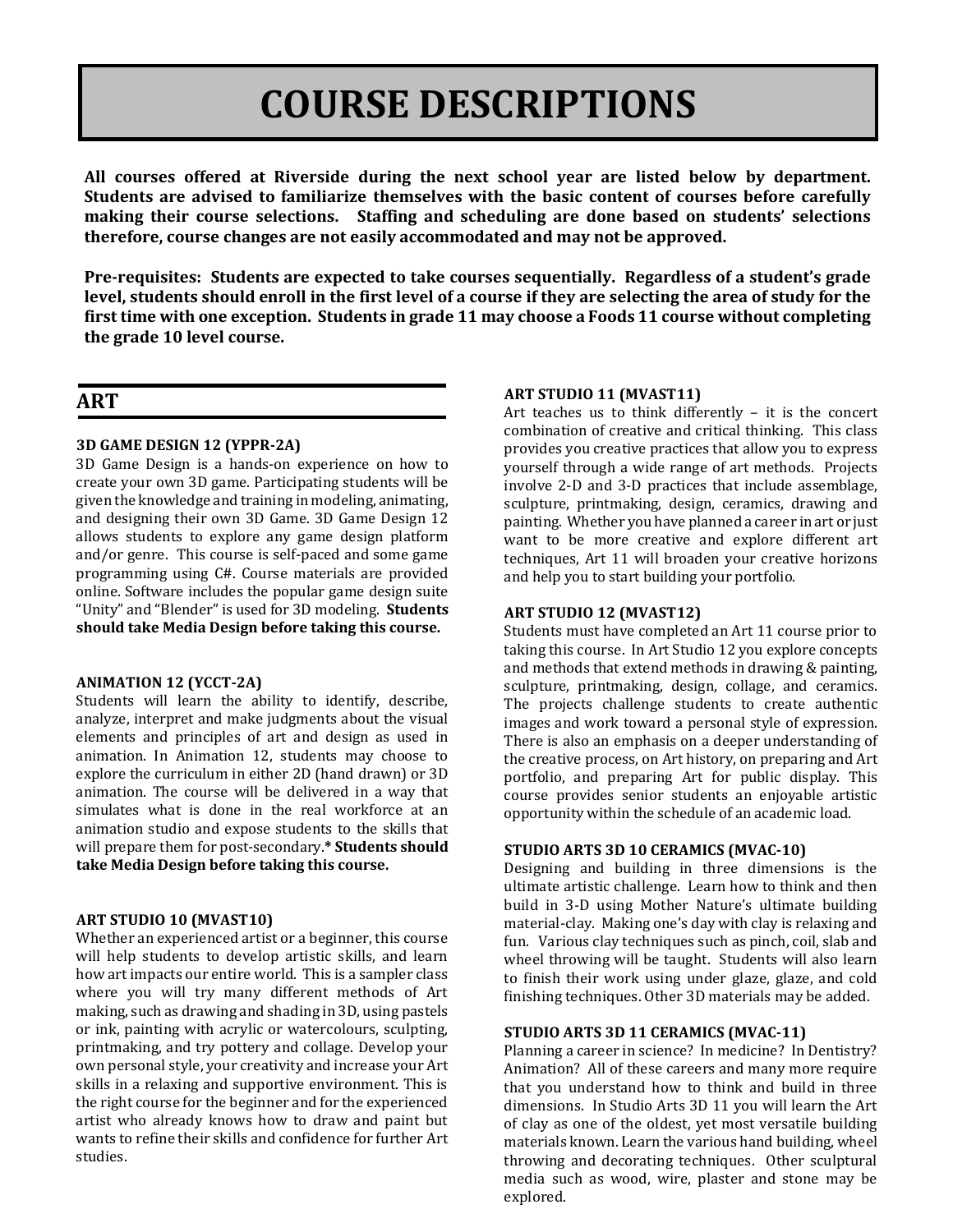#### **STUDIO ARTS 3D 12 CERAMICS (MVAC-12)**

Students must have completed STUDIO ARTS 3D 11 prior to taking this course. This course will give students who have learned basic hand-building and wheel techniques the opportunity to undertake extended studio projects. Further opportunities will be given to work in rigid materials and to make glazes. This course is for students who have completed Studio Arts 3D 11 and want to pursue further study in the art of clay.

#### **STUDIO ARTS 2D 11 (MVAD-11)**

Drawing and painting skills are the foundation of art and are used in areas such as computer animation, graffiti and tattoo art, and interior & fashion design. In this course you will learn how to draw realistically, to shade to made things look 3D and to develop your own personal style. You will experiment with many media such as pencil, pen, pastel, watercolour, ink, and acrylic paint. This course is designed for students who want growth and experience specifically with drawing and painting techniques. Enjoy open-ended projects that provide freedom to explore ones' own ideas and style. This course is valuable for students who are interested in art as a hobby, those who want to express themselves creatively and those thinking of a future career in the arts.

#### **STUDIO ARTS 12 (MVAD-12)**

Students must have completed STUDIO ARTS 11 before enrolling in this course. Students will broaden and deepen their drawing and painting repertoires through the practices of increasingly complex techniques and artistic concepts. The emphasis is on personal imagery, skill development and exploration. Explore a wide variety of media, grounds, sizes and artistic challenges. Prepare and hang your works for public display. This course is ideal for those who want to further develop their art skills and creativity, including those interested in going on in an art field, and who want to build their portfolio.

#### **FILM AND TV 11 (MDFT-11)**

Film 11 is a hands-on course in filmmaking. Creating an audience-worthy film is not done "by the numbers." It is done by immersion in the process and by knowing the "why's" which teach the "how's". You learn by hands-on experience, trial and error, feedback and correction, and questions and answers. Students in Film 11 will be engaged in four main projects: montage, single location narrative, an action film and a semester end film. All of the basic film concepts will be taught and applied in this class. **\* Grade 9** students should take Media Design before taking this course**.**

#### **FILM AND TV12 (MDFT-12)**

Film 12 students will learn about and explore the numerous visual, dramatic, and technical challenges that directors face. Students write, produce, direct and edit their own films. Unlike Film 11, Film 12 students are expected to have a good working knowledge of the basics of filmmaking. Students often work independently from the instructor through hands-on assignments and projects communicated through an online curriculum. It is strongly recommended that students take Film 11 before proceeding to Film 12.

#### **MEDIA DESIGN 10 (MMEDD10)**

Do you have an interest in photography, film, animation and game design? If so, Media Design 10 is the course for you. Using various media authoring tools and technologies, students will create graphics, images, animations, films and a video game for computer and handheld devices. This course is designed for students interested in Digital Arts, Media and the Entertainment industry sector. Students will explore various applications to create visual, aural, and digital projects as a means of creative expression.

#### **PHOTOGRAPHY 11 (MVAPH11)**

There are no pre-requisites — this course is open to all students. You will learn when and how to change aperture and shutter speeds to get different photographic effects. Explore the art of portrait making, both outdoors and in the studio with professional lighting. Learn how to create exciting light paintings in the dark. Delve into the history of photography and make your own digital pinhole camera. Learn new photographic techniques that you can use in everyday life to capture interesting and artistic photographs.

#### **PHOTOGRAPHY 12 (MVAPH12)**

Continue your photographic studies by learning about highkey and low-key portraiture, modern photographers, advanced photo editing, high dynamic range (HDR) photography, and the editing of RAW files. Students in this course will be given the opportunity to pursue individual interests in various aspects of photography and photo editing. Assigned projects will be more technically and artistically advanced than in the previous levels, including the application of studio lighting and advanced image composition. Students will exit Photography 12 with a professional-level digital portfolio. Students who have not taken Photo 11 may find this course very challenging.

#### **YEARBOOK PRODUCTION 10 (MVAM-10)**

In Yearbook 10 you learn both the creative and technical sides of photo journalism and desktop publishing. Students will learn digital photography, computer graphic layout and design (including PhotoShop), interviewing and journalistic writing skills. Yearbook students also organize and produce the annual "Winter Ball Photo Shoot." If you love people, computers, or photography this is a class for you!

#### **YEARBOOK PRODUCTION 11 (MVAMT11)**

You will have an active hand in producing the Riverside yearbook. Both the practical and creative sides of photojournalism and desktop publishing will be covered. Students will be introduced to on-line page layout and design and Photoshop to create digital layouts.

#### **YEARBOOK PRODUCTION 12 (MVAMT12)**

In this course students will build on the techniques and creative skills learned in Yearbook 11. This course will allow students to take on a leadership role as they develop the main creative graphic, layout and pictorial ideas of the yearbook. Students will continue to master graphic layout design principles and techniques, photo journalism, caption and headline writing as they build the key thematic direction of the book.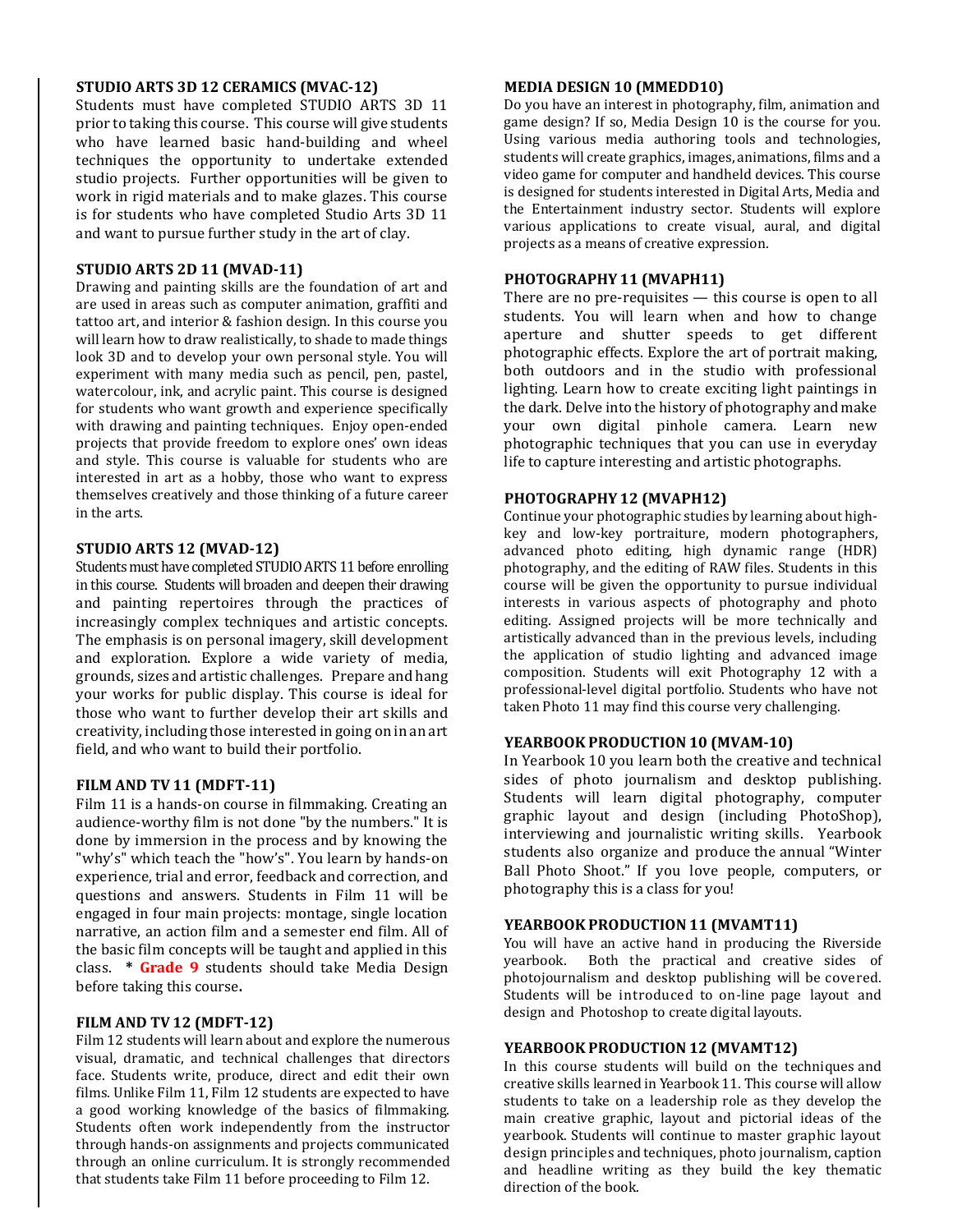## **BUSINESS EDUCATION**

#### **ACCOUNTING11 (MAC—11)**

Learn the language of money! Accountants understand how to collect, organize, analyze and report on the operations of various businesses. They also know how to evaluate the success of businesses in various industries. This is an incredibly valuable skill. Businesses are willing to pay big money for people who possess it, because it makes for good business decisions. Accounting 11 is the first course in financial literacy. Students learn how to analyze business transactions, interpret revenues and expenses, monitor changes in financial position, and prepare basic financial records (General Journals, General Ledgers, Trial Balances, Income Statements, and Balance Sheets). This course mirrors post-secondary courses in introductory financial accounting and is very valuable for students wishing to pursue Business studies at the college or university level. This course is a pre-requisite for Financial Accounting 12.

#### **FINANCIAL ACCOUNTING 12 (MFA—12)**

Continuing with the basic Accounting Cycle learned in Accounting 11 (transactions and source documents through adjusted trial balances), Accounting 12 explores the special procedures for cash (including preparation of cash flow statements), merchandising businesses, subsidiary ledgers, and alternative business structures. Accounting 12 provides a huge advantage for students pursuing post-secondary business studies as the equivalent of Accounting 11 and Accounting 12 are mandatory in all post-secondary business programs. **Pre-requisite Course: Accounting 11**

#### **BUSINESS COMMUNICATIONS 11 (YBMO-1B)**

AFK, LOL, JSYK…text slang is great for a 13-year old on social media. The problem is, if you are a professional trying to make the big money you don't want to look like a 13-year-old. Learn how to make KILLER presentations, master spreadsheets for collecting data, manipulate graphics, and create databases. In Business Communications you will also ditch the old two-finger style of typing and learn to touch type. Many students master speeds greater than 100 words per minute, without mistakes! This fun project-based course provides students with professional communication tools that will pay huge dividends in their other courses, and in life beyond high school. (Available to all students grade 9 and above.)

#### **ENTREPRENEURSHIP & MARKETING 10 (MADEM10)**

If you have ever watched Dragon's Den or Shark Tank, you know how critical basic financial literacy is to successful Entrepreneurs. This course introduces students to the five fundamental pillars of business expertise: Finance, Accounting, Economics, Marketing & Promotion, and Organizational Management. Intended for students wishing to explore the basics of business management, this course is also valuable for students wishing to take additional courses in those areas of business study that they find most interesting. (Available to all students grade 9 and above.)

#### **MARKETING &PROMOTION 11 (MMAP-11)**

Funny commercials and slick ads…these things are a big part of the Marketing world, but marketing executives need to know much more to sell their products successfully. Focusing on the world of retail marketing in Canada, this course explores all the ingredients that must combine for businesses to succeed: Corporate goals & objectives, Consumer psychology, Environmental forces impacting purchase decisions and company operations, and that magic blend of Product, Price, Promotion and Distribution strategies that bring buyers and sellers together in successful transactions. This course is an appetizer for post-secondary studies in Marketing and Commerce.

#### **ENTREPRENEURSHIP 12 (MENT-12)**

Maybe you have been told that you should go to university, so you can get a professional job. Maybe you want to go to trade school, and dream of working for a great company. What if you chose to OWN the company instead? Have you considered having people work and make money for you, rather than you working for someone else? Entrepreneurship 12 introduces students to the "third career stream", where innovation and determination are richly rewarded. Most people know of at least one selfmade business icon. In this course students examine the mindset of successful business owners, and the resources they bring together to successfully take control of their own life making the big money.

#### **ECONOMICS 12 (MEC—12)**

This course introduces students to the basic principles of economics. Students study the economic factors affecting domestic markets and analyze the market behavior of individual consumers and firms in an attempt to understand the decision-making process. This course introduces students to Microeconomics curriculum as presented in first-year post-secondary courses (scarcity, incentives, supply/demand, trade, government policies, etc.) It is concerned with the interaction between individual buyers and sellers and the factors that influence the choices made by buyers and sellers. The course is designed to teach students to apply economic models, concepts and theories to analyze human behavior and to understand how individuals make decsions. It is recommended for students considering post-secondary study in Economics, Commerce, Business Administration, Business Management or Political Science. (Open to grades 11 & 12)

## **CAREER EXPLORATIONS AND PLANNING**

#### **HEALTH & CAREER EDUCATION 9**

This is not a course but rather a series of topics integrated into English 9, Math 9, Socials 9, Science 9 and PE 9. The final mark is assigned through Advisory. In addition, Grade 9 students are required to participate in 30 minutes of daily moderate to vigorous physical activity in PE 9 and through a variety of options both in and out of school.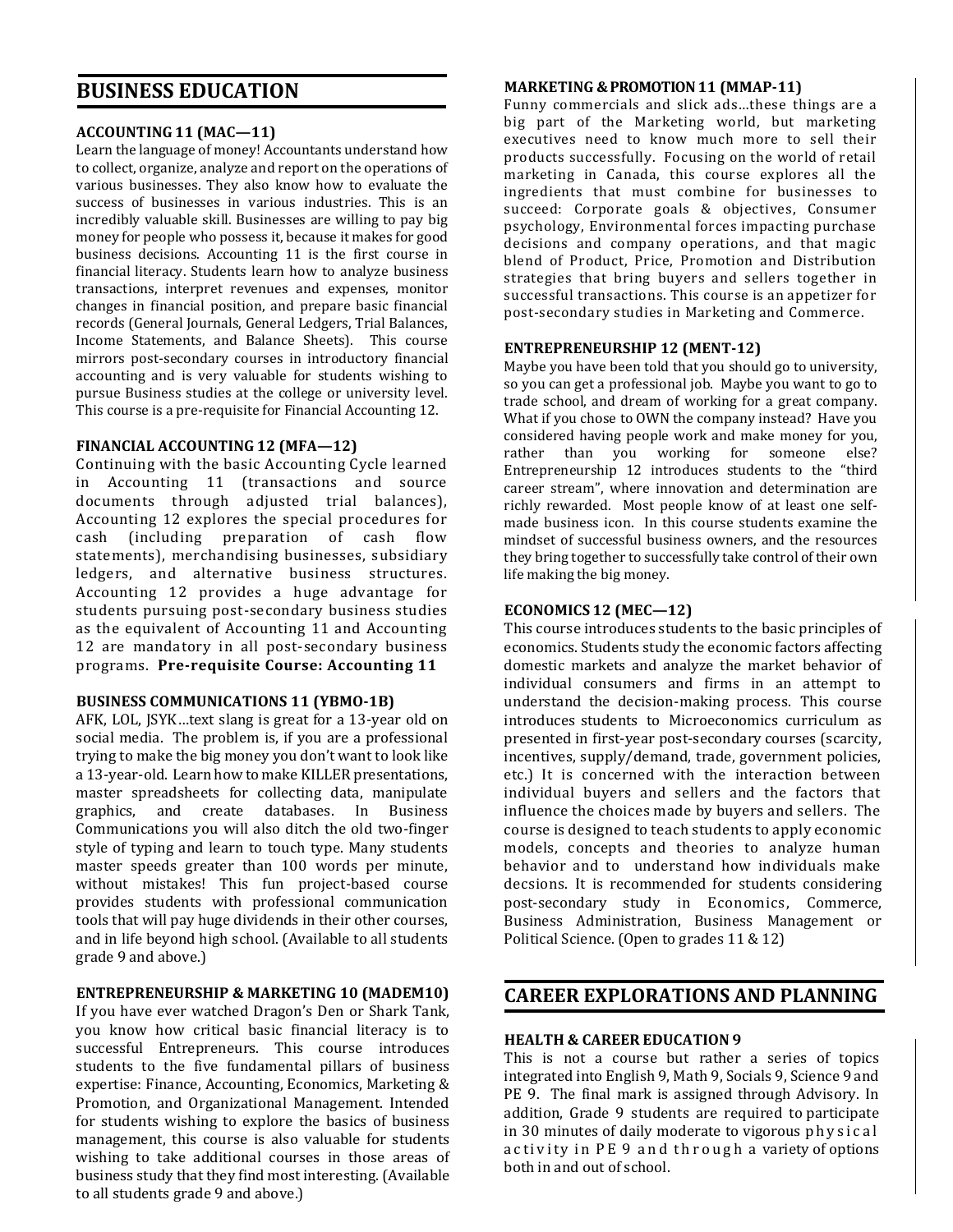#### **CAREER LIFE EDUCATION 10**

This required course is designed to help students develop the skills they need to establish goals and make thoughtful decisions in these areas: education planning, career development, work-life balance, personal networking, and basic financial planning. In addition, students will be introduced to Capstone, which is a grad requirement.

#### **ÉDUCATION À LA CARRIÈRE 10**

This required course is designed to help students develop the skills they need to establish goals and make thoughtful decisions in these areas: education planning, career development, healthy decision-making and financial literacy. In addition, students will begin to work on the required components of the Career Life Connections and Capstone 12 program. \*French Immersion Students only.

#### **CAREER LIFE CONNECTIONS 12 & CAPSTONE**

This is a course that encompasses CLC 12 assignments and the Capstone Project. Students will begin the work in second half of grade 11 and present their completed Capstone Project in grade 12. Students are introduced to the Capstone during Career Life Education 10. The Capstone is a rigorous learning opportunity for students to reflect, investigate, and share in personally meaningful ways, and is a requirement for Career-Life Connections and for graduation. The purpose of the Capstone is for students to demonstrate the knowledge, competencies, and passion(s) that they can offer the world, as they integrate personal interests and strengths with preferred future possibilities.

#### **WORK EXPERIENCE 12A (MWEX-2A)**

This course involves career exploration and the review of post-secondary options relevant to the individual student's interest. Job search skills are also covered. As a requirement of this course, all students must complete 30 hours of instruction and 90 hours of work experience. It is important to note that students enrolled in this course must be prepared to stay current in all course studies to enable them to participate in the work experience. Students must also be aware that work experience may extend beyond regular school hours and/or days. In some cases, students may be required to find their own work placement with assistance from the teacher. *Students may select this course in Grade 12 after completing a minimum of two courses in a specific focus area.*

## **CULINARY ARTS**

#### **CULINARY TRAINING 11 (MCUL-11)**

This Foods Service course is planned to provide students with a learning situation comparable to a professional, quantity food service kitchen. In this active participation class, students will learn basic restaurant skills in safety and sanitation, food preparation ( baking, sandwich and salad making, meat, fish and poultry cookery, shortorder cooking, soups and sauce preparation, vegetable, pasta and rice cookery), operation and maintenance of large industrial equipment, and in customer service (Open to grades 10, 11 and 12)

#### **CULINARY TRAINING 12 (MCUL-12)**

This program gives students training in quantity (commercial) food production and catering and builds on the skills learned in Culinary Training 11. Units of study include kitchen organization, use of industrial equipment, menu planning, safety and sanitation, as well as food preparation skills in baking, sandwich and salad making, meat, fish and poultry cooking, short order cooking, soups and sauce preparation, vegetables, pasta and rice cookery with a strong focus on multicultural cuisine. (Open to grades 11 and 12)

## **RED SEAL CERTIFICATION PROGRAM**

The following courses are open only to students intending to be professional chefs. Students taking all 6 courses and Work Experience 12A will have completed the equivalent of the level one Red Seal Certification Program.

#### **DISTRICT APPLICATIONREQUIRED**

#### **CULINARY ARTS APPRENTICESHIP11A (MCKT-1A) CULINARY ARTS APPRENTICESHIP 11B (MCKT-1B) CULINARY ARTS APPRENTICESHIP 11C (MCKT-1C)**

This Foods Service course is planned to provide students with a learning situation comparable to a professional, quantity food service kitchen. In this active participation class, students will learn basic restaurant skills in safety and sanitation, food preparation ( baking, sandwich and salad making, meat, fish and poultry cookery, shortorder cooking, soups and sauce preparation, vegetable, pasta and rice cookery), operation and maintenance of large industrial equipment, and in customer service.

#### **CULINARY ARTS APPRENTICESHIP 12A (MCKT-2A) CULINARY ARTS APPRENTICESHIP 12B (MCKT-2B) CULINARY ARTS APPRENTICESHIP 12C (MCKT-2C)**

This program gives students training in quantity (commercial) food production and catering and builds on the skills learned in Culinary Arts 11A/B/C. Although the emphasis is on quantity production, the principles and skills learned may also be applied in the home. Studentswill develop valuable skills that can be used to acquire a job and/or make career choices. Units of study include kitchen organization, use of industrial equipment, menu planning, safety and sanitation, as well as food preparation skills in baking, sandwich and salad making, meat, fish and poultry cooking, short order cooking, soups and sauce preparation, vegetables, pasta and rice cookery with a strong focus on multicultural cuisine.

### **DRAMA**

#### **DRAMA 9 (MDR—09)**

All welcome. In this course, students will develop a sense of belonging and explore diverse perspectives through play. Students can expect to learn foundational acting skills in areas like mime, voice, movement, stage combat, improvisation and script in a positive, creative atmosphere aimed at improving student confidence and cooperative abilities.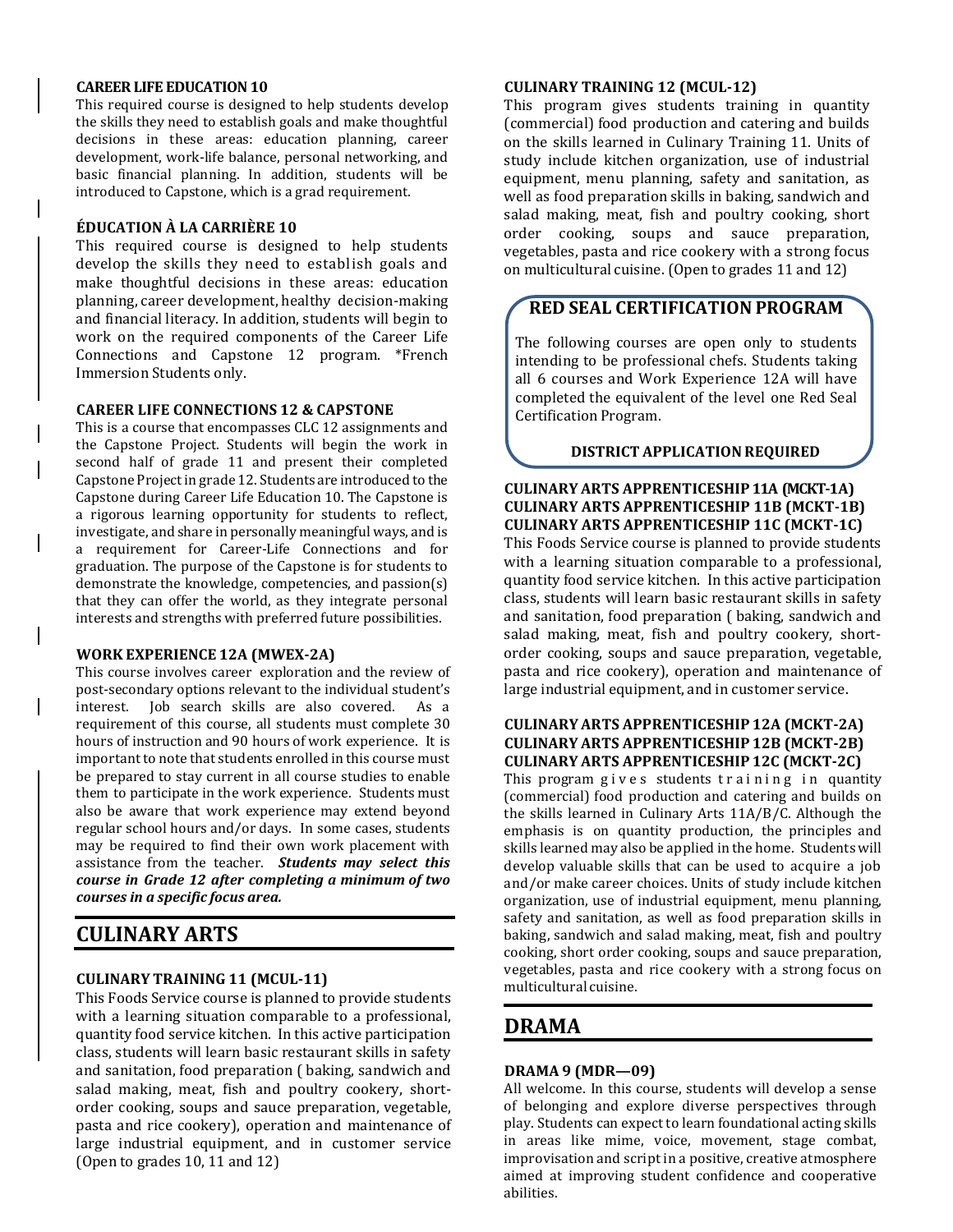#### **DRAMA 10 (MDRM-10)**

All welcome. Student actors will further their skills and understanding in this cooperative space of safe, creative risk. Student actors will improve their self awareness, communication skills, physical confidence and vocal power through scene creation, script analysis, character development, improvisation, movement and more.

#### **DANCE FOUNDATIONS 11 (MDCF-11)**

Open to Grade 10, 11 and 12 students. No experience necessary. All welcome. Dance is an expressive way to challenge yourself physically, and it is informed by the history, culture, and community in which it exists. Dance Foundations students will explore a wide variety of dance styles, sweating it out and building skills in a creative environment of safe risk. Students can expect to gain flexibility, strength, coordination and confidence. Assessment tools will include collaborative group choreographies, dance research and skills testing.

#### **DANCE FOUNDATIONS 12 (MDCF-12)**

Open to Grade 10, 11 and 12 students. No experience necessary. All welcome. Dance is an expressive way to challenge yourself physically, and it is informed by the history, culture, and community in which it exists. Dance Foundations students will explore a wide variety of dance styles, sweating it out and building skills in a creative environment of safe risk. Students can expect to gain flexibility, strength, coordination and confidence. Assessment tools will include collaborative group choreographies, dance research and skills testing.

#### **DIRECTING AND SCRIPTWRITING 11 (MDRDS11)**

This class is open to Grade 11 and 12 students. Student playwrights/directors will explore a variety of voices, styles and perspective in their research, analyses, writing and presentations, digging into the history and significance of Theatre as a resonant, relevant form. Students need to be ready to get curious, work collaboratively, communicate effectively and show some initiative since they will be expected to mentor and peer-coach, building original work in this new program. **Pre-requisite: at least one previous high school Drama class.**

#### **DIRECTING AND SCRIPTWRITING 12 (MDRDS12)**

This class is open to Grade 12 students. Student playwrights/directors will explore a variety of voices, styles and perspective in their research, analyses, writing and presentations, digging into the history and significance of Theatre as a resonant, relevant form. Students need to be ready to get curious, work collaboratively, communicate effectively and show some initiative since they will be expected to mentor and peer-coach, building original work in this new program. **Pre-requisite: at least one previous high school Drama class.**

#### **DRAMA 11: INTERNATIONAL (MDRM-11)**

No prerequisite. Open to any Grade 11 or 12 student interested in improving their communication skills in English, while exploring Drama and Theatre in a creative, dynamic environment of safe risk. In this course, diverse student actors can build a shared sense of belonging.

#### **DRAMA 12: INTERNATIONAL (MDRM-12)**

No prerequisite. Open to any Grade 11 or 12 student interested in improving their communication skills in English, while exploring Drama and Theatre in a creative, dynamic environment of safe risk. In this course, diverse student actors can build a shared sense of belonging.

#### **THEATRE COMPANY 11 (MDRTC11)**

This course is open to student actors who have already trained in Drama 9/10 or Musical Theatre 11/12. Any questions about these prerequisites can be directed to the teacher, Ms. Roberge. The Theatre Company will rehearse at least one theatre production for METFest (our district theatre festival). Student success in Theatre Company requires active engagement, commitment, perseverance, reflection, and collaboration. Students will be expected to take creative risks and to support a safe environment for all.

#### **THEATRE COMPANY 12 (MDRTC12)**

This course is open to students who have already trained in at least one other high school Drama/Theatre course. Any questions about student eligibility can be directed to the teacher, Ms. Roberge. The Theatre Company will rehearse and prepare at least one full production for METFest, our annual district theatre festival. Student success in Theatre Company requires active engagement, commitment, perseverance, reflection, and collaboration. Student actors are expected to take creative risks and to support a safe environment for all.

#### **MUSICAL THEATRE 11 (MMUTH11)**

In this busy course, student performers will rehearse, and perform in a large scale, Broadway-style musical at Riverside's River's Edge Theatre. Students will learn and practice singing, dancing and acting skills; their success depends on commitment to and enthusiasm for all three areas, regardless of experience. Students will also collaborate on some technical or production tasks to support the show. Students are expected to support a safe environment of creative risk. Please note: Some afterschool rehearsals are required, and an intense schedule leading up to Opening Night can be expected.

#### **MUSICAL THEATRE 12 (MMUTH12)**

In this busy course, student performers will rehearse, and perform in a large scale, Broadway-style musical at Riverside's River's Edge Theatre. Students will learn and practice singing, dancing and acting skills; their success depends on commitment to and enthusiasm for all three areas, regardless of experience. Students will also collaborate on some technical or production tasks to support the show. Students are expected to support a safe environment of creative risk. Please note: Some afterschool rehearsals are required, and an intense schedule leading up to Opening Night can be expected.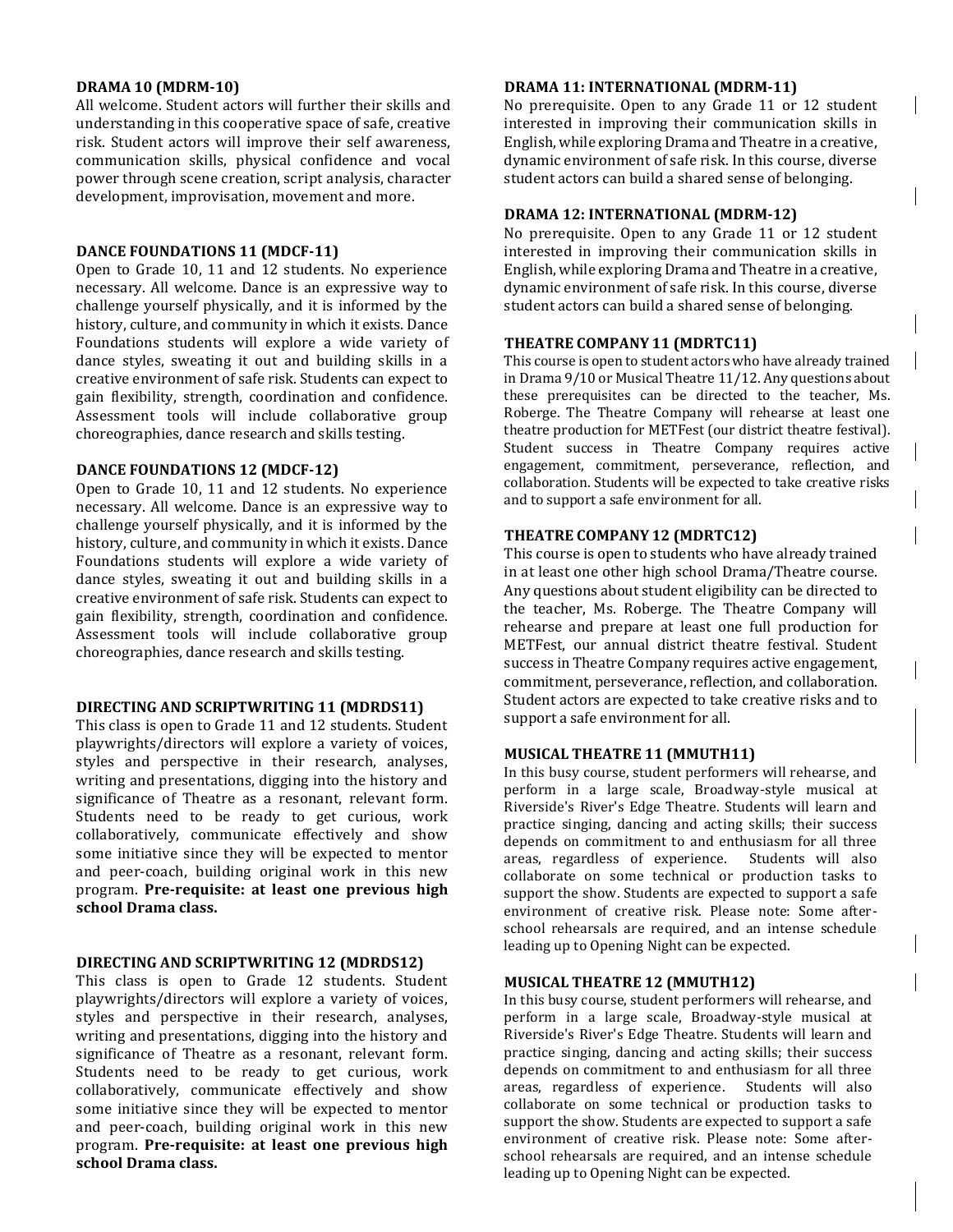## **ENGLISH COURSES**

#### **ENGLISH 9**

In English 9, Students will work both individually and collaboratively using oral, written and digital texts. English 9 will be approached through story and text; analyzing and creating with different strategies, processes, language features, structures and conventions. Students will explore through inquiry and share multiple and diverse perspectives as a means of extending their thinking. Through English 9 students will learn to comprehend and connect literary texts and concepts in order to create, make connections, and communicate for a variety of purposes and audiences.

#### **ENGLISH 9 HONOURS**

This course is intended for students who demonstrate exceptional skills in speaking, listening, reading and writing. This class is for the student who shows a keen interest and passion for English and the art of communication. The course emphasizes the development of academic writing, in-depth reading, and critical class discussions through an inquiry process. The discovery of thematic connections across genres is emphasized. As this class will be at an accelerated pace, students should be self- motivated and responsible learners. Opportunities for writing to a wider audience will be offered through blogging and selfpublishing. Student selection is based on a questionnaire and a short writing assignment.

## **GRADE 10 - ENGLISH**

*Students will choose one 4 credit course from the following four options: English First Peoples 10, or Literary Studies/Composition 10, Literary Studies 10 & Composition 10 Honours or New Media –Journalism Focus/Composition 10. For Literary Studies/ Composition 10 as well as New Media –Journalism Focus/Composition 10, the "Composition" portion of credits will build upon core skills from English, 9 such as reading, writing and speaking in a variety of contexts. The other 2 credits will concentrate on a specialty area such as: Literary Studies or New Media – Journalism focus.*

#### **LITERARY STUDIES 10 & COMPOSITION 10**

Building upon the grade 9 literary studies and composition course, the exploration of text and story in this course will deepen the student's understanding of diverse, complex ideas about identity and the world that we live in. Text deepens student's understanding of the world and different perspectives. Through various literary forms and genres, students will examine how language shapes ideas and influences others. Students will gain an understanding through questioning what they hear and read. Engagement in the writing process will allow for creativity and clarity of communication in the student's compositions. Writing will build upon and further develop purpose through a variety of written forms. Students will be able to make connections between texts and explore a variety of literary genres.

#### **LITERARY STUDIES10 & COMPOSITION 10 HONOURS**

Building on the English 10 Literary and Composition course, Honours is intended for students who wish to further their understanding of literature, media, spoken word and composition. Students who prefer an accelerated pace in a challenging and engaging environment will appreciate this class. This course emphasizes the development of students' skills in academic writing and requires students to read widely and participate actively in class discussions. **For admission, interested students will fill in a short application to be reviewed by the honours teachers.**

#### **NEW MEDIA-JOURNALISM FOCUS AND COMPOSITION 10**

We live in a world that is populated by digital media products. In this integrated course, students will learn to develop literacy and address essential questions about those products; students will focus on reading, viewing and critiquing for the message and validity of a variety of media, such as digital news platforms, blogs, podcasts, images, and videos. The composition component supports students in their development of written communication through a critical process of questioning and exploring; for example, how does a narrator of a podcast use literary elements and rhetorical techniques to communicate. Students will also learn real world skills of collaboration, critical thinking, designing and writing to produce a valuable media product that highlights the student community and the world outside the classroom through the digital production of the Eddy, a digital publishing platform that includes news writing, opinion pieces, feature stories, blogging, and podcasting.

#### **ENGLISH FIRST PEOPLES 10**

English First Peoples 10 is an exploration of text and story that will deepen student's understanding of diverse, complex ideas about First Peoples cultural identity. Through various literary forms and genres, students will explore personal and cultural identities, histories, stories and connections to land/ place. Through the exploration of First People's texts and stories, students will gain an insight into key aspects of Canada's past, present, and future. Students will leave the course with an understanding that self-representation through authentic First Peoples' text is a means to foster justice and plays a role within the process of Reconciliation.

## **GRADE 11- ENGLISH**

*Students choose one 4 credit course from the four options below. Students taking two additional English courses as electives in grade 11 and/or 12 are eligible for the "English Specialist" designation.*

#### **NEW MEDIA–JOURNALISM FOCUS AND COMPOSITION 11**

New Media 11 is a program designed to reflect the changing role of technology today and the increasing importance of digital media in communicating and exchanging ideas. The course expands upon the concepts and skills in New Media 10, but with more of an emphasis on publishing. Coursework is aimed at providing students with a set of skills vital for success in a digital world to demonstrate understanding and communicate increasingly sophisticated ideas through digital media with 'the Eddy,' the school's online publishing platform. New Media 11 features tasks and texts of greater complexity and sophistication and extends the depth and breadth of topics and activities.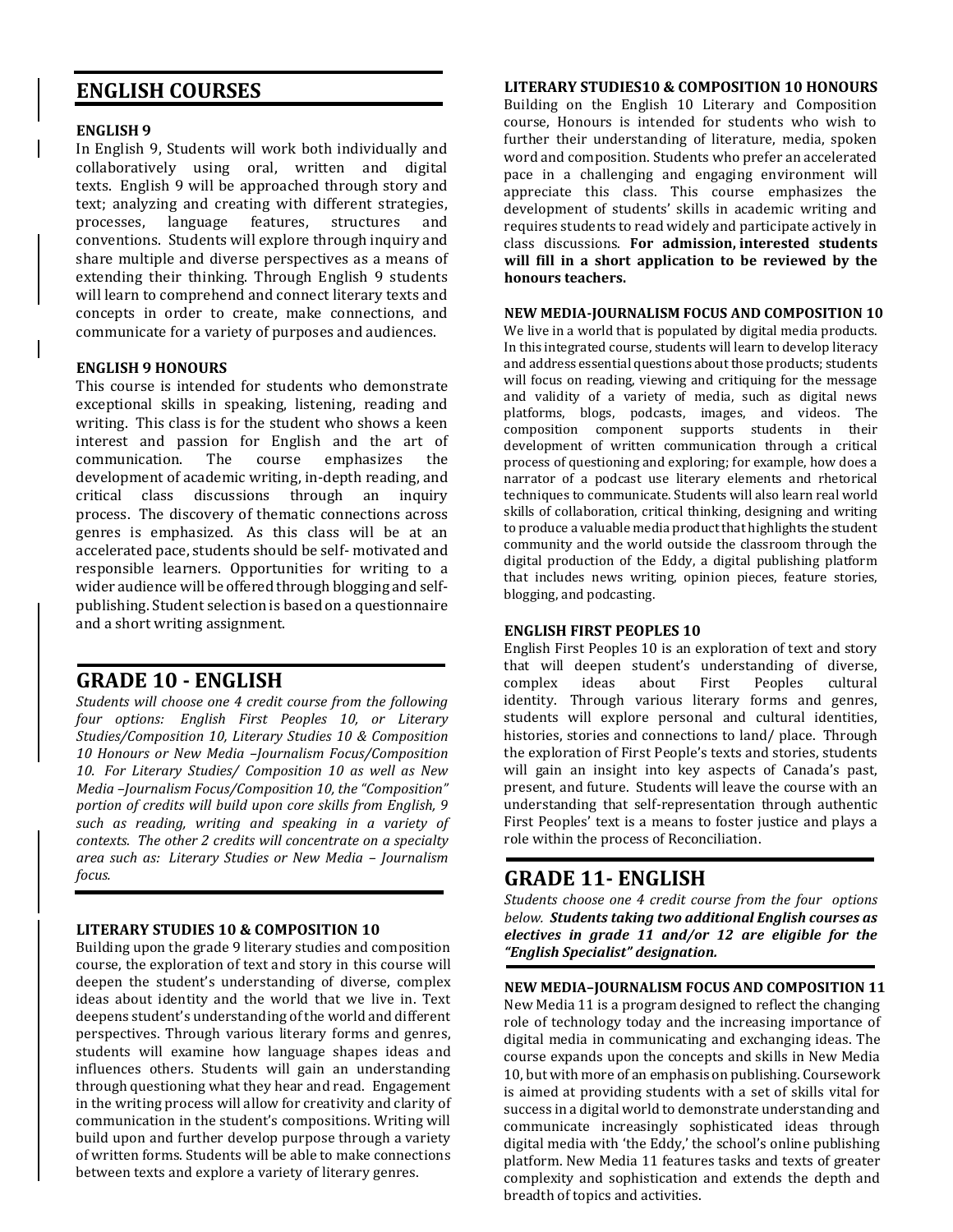#### **ENGLISH LITERARY STUDIES AND COMPOSITION 11**

Building upon the grade 10 literary studies and composition course, the exploration of text and story in this course will deepen the student's understanding of diverse, complex ideas about identity and the world that we live in. Text deepens student's understanding of the world by viewing different perspectives. Through various literary forms and genres, students will examine how language shapes ideas and influences others. Students will gain an understanding through questioning what they hear and read. Engagement in the writing process will allow for creativity and clarity of communication in the student's compositions. Writing will build upon and further develop purpose through a variety of written forms. Students will be able to make connections between texts and explore a variety of literary genres.

#### **ENGLISH FIRST PEOPLES AND SPOKEN LANGUAGE 11**

English First Peoples 11 builds upon concepts covered in English First Peoples 10 and will deepen student's understanding of First Nations Principles of Learning and cultural identity. Through the Aboriginal Lens, students will explore a variety of literary forms and genres. This course will explore personal and cultural identities, histories, oral stories and connections to land and place. Through the exploration of First People's texts and stories, students will gain an insight into key aspects of Canada's past, present, and future. Students will leave the course with an understanding that selfrepresentation through authentic First Peoples' text is a means to foster justice and plays a role within the process of Reconciliation. It is not necessary for a student to have taken English First Peoples 10.

#### **ENGLISH LITERARY STUDIES 11 AND COMPOSITION 11 HONOURS**

Building on the English 10 Literary and Composition course, Honours is intended for students who wish to further their understanding of literature, media, spoken word and composition. Students who prefer an accelerated pace in a challenging and engaging environment will appreciate this course. This course will develop balance and broaden their understanding of themselves and the world they live in. Students will also enhance their ability to write for specific audiences and disciplines through narrative, expository, descriptive, persuasive and opinion pieces. Students will also learn how to cite sources, consider the credibility of evidence, and evaluate the quality and reliability of the source. **For admission, interested students will fill in a short application to be reviewed by the honours teachers.**

## **GRADE 12 - ENGLISH**

#### **CREATIVE WRITING 12 (MCTWR12)**

This course revolves around the notion that writers write for authentic audiences and real-world purposes. Creative Writing 12 is designed for students who are interested in creating a body of work reflective of a sophisticated breadth and depth of skill. The course provides students with opportunities to specialize and publish in real-world contexts. Students engage in the exploration of personal and cultural identities, memories, and stories, in a wide range of genres. Within a supportive community, students will collaborate and develop their skills through writing and design processes, celebrating successes. Students will refine their ability to write in complex, controlled styles with effectiveness and impact. This course will include fiction, poetry and memoir (narrative non-fiction).

#### **ENGLISH STUDIES 12**

English 12 is the exploration of text and story that will deepen your understanding of diverse, complex ideas about identity and the world that we live in. Through various literary forms and genres, students will examine how language shapes ideas and influences others from various global, First Peoples or Canadian perspectives. The various literary forms will help student begin to question what they hear, read, view and analyze texts, which will enhance their ability to be educated and engaged citizens. Students will leave this course with the ability to respond to text through oral or written form in a personal, creative, reflective or critical manner.

#### **ENGLISH STUDIES 12 HONOURS**

Building on the English 11 Literary and Composition course, Honours is intended for students who wish to further their understanding of literature, media, spoken word and composition. Students who prefer an accelerated pace in a challenging and engaging environment will appreciate this course. This course will develop balance and broaden their understanding of themselves and the world they live in. Students will also enhance their ability to write for specific audiences and disciplines through narrative, expository, descriptive, persuasive, research and opinion pieces. Students will also learn how to cite sources, consider the credibility of evidence, and evaluate the quality and reliability of the source. **For admission, interested students will fill in a short application to be reviewed by the honours teachers.**

#### **NEW MEDIA - JOURNALISM FOCUS12**

This course is designed to reflect the changing role of technology in society and the importance of digital media in communicating and exchanging ideas with a focus on journalism and the gathering, writing, and sharing of information and ideas. Coursework is aimed at providing students with a set of skills vital for success in an increasingly complex digital world through opportunities to demonstrate understanding and communicate increasingly sophisticated ideas through personal publishing and publishing for "the Eddy," the school's online publishing platform. Compared with New Media 11, New Media 12 features tasks and texts of greater complexity and sophistication. As well, the Grade 12 course extends the depth and breadth of topics and activities offered in New Media 11.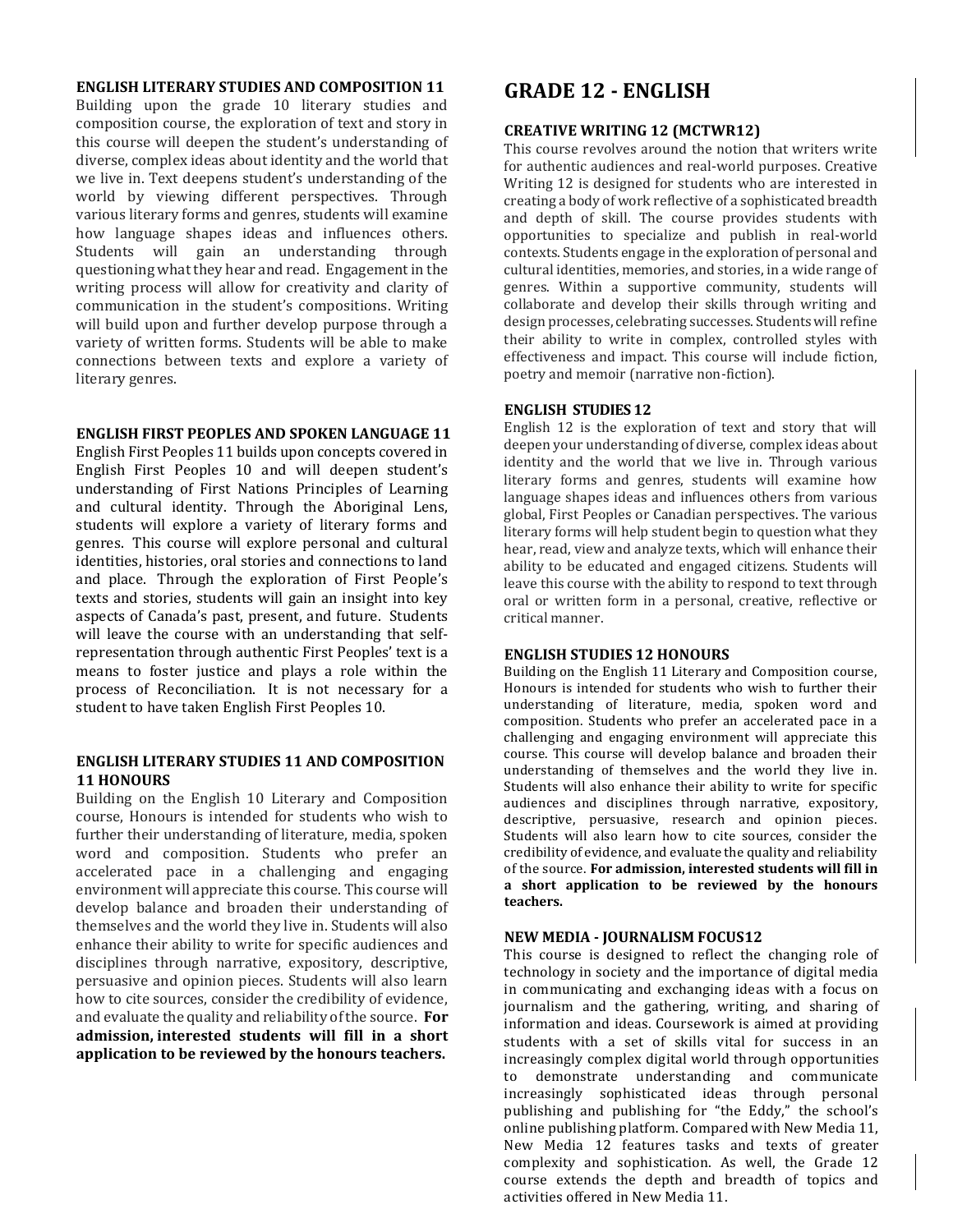## **ENGLISH as an ADDITIONAL LANGUAGE**

#### **EAL BEGINNERS (XLDCA10EAL)**

This course is designed for students new to Canada who have a first language other than English. Students will develop the foundations of reading, writing, speaking and listening. They will learn basic classroom expressions, conversation skills and communication through a foundational program of grammar, vocabulary and oral practice. Students will develop an understanding of Canadian culture. This course cannot be taken concurrently with Literary Studies/ Composition, Social Studies or Career and Life Education. **This is a non-credit course.**

#### **EAL ENGLISH LANGUAGE DEVELOPMENT 10 (YESFL0A)**

This course is designed for students who have successfully completed EAL Beginner and have a first language other than English. This course is designed to familiarize students in the curricular competencies of expressive (speaking/writing) and receptive (reading/listening) language. This course introduces learning strategies and genre with an emphasis on Canadian culture and in particular explores the ideas within the home, school, and community. This course cannot be taken concurrently with Literary Studies/Composition, Social Studies or Career and Life Education.

#### **EAL INTRODUCTION TO ACADEMIC LANGUAGE 10 (YESFL0B)**

This course is designed for English Language Learners at Level 2/3. The course extends the English language skills and builds upon these sections so that students are successful in the content areas of English and Social Studies. The course builds student's speaking, listening, reading, and writing competencies by introducing them to a variety of texts, genres, forms, and styles. Students will explore Canadian culture (identity and First People's culture). This course cannot be taken concurrently with Literary Studies/ Composition and/or Social Studies.

#### **EAL ACADEMIC STRATEGIES FOR LANGUAGE LEARNERS 10 (YESFL0C)**

This course is designed for students who have successfully completed English Language Development 10 and have a first language other than English. This course is designed to familiarize students in the curricular competencies of expressive (speaking/ writing) and receptive (reading/listening) language. There is an emphasis on extending genre studies and learning strategies, while exploring Canadian and intercultural contexts. This course cannot be taken concurrently with Literary Studies/Composition and/or Social Studies.

#### **EAL ENGLISH LANGUAGE DEVELOPMENT 11 (YESFL1B)**

This course is for students who have successfully completed the English Skills level course. Students will prepare for regular English 10 by studying a variety of topics reflecting the English 10 curriculum and prescribed learning outcomes. Students will continue to master their writing and composition skills through reading and analyzing a variety of genres of multicultural literature. Students will be introduced to aspects of Canadian literature and history t h r o u g h a s e ries of poetry, essays, short stories, articles and excerpts from novels written by Canadian authors. Students will be expected to demonstrate proficiency, understanding and fluency in public speaking, Shakespeare studies, and summative assessments.

#### **EAL TUTORIAL (XLDCH10)**

This course is to provide EAL students with an opportunity to receive additional support for their EAL and regular classes. Students may receive supplementary material relevant to their course units, as well as clarification and guidance in deciphering assignments and criteria. Review, preparation and clarification in topics such as public speaking, grammar, essay writing, resume writing etc. will give students guidance in their courses and help them to be successful. Students are required to attend EAL tutorials along with their EAL courses, regular Social Studies 10, Career and Life Education 10, and English 10 courses. This is a non-credit course.

## **FRENCH IMMERSION**

#### **CONVERSATION10**

**This course is required for Grade 9 Immersion students.** Students will have the opportunity to practice their speaking and listening skills in a variety of creative ways in order to feel more comfortable and be more accurate with the language. This first semester course will be followed with Français Langue 9 in second semester.

#### **FRANÇAIS LANGUE 9**

The French language arts curriculum focuses on Communication, Culture and Society. Students will develop their skills in reading, writing, listening, speaking, and critical thinking while developing increasingly sophisticated grammar and vocabulary.

#### **SCIENCES HUMAINES 9**

Students will study the development of Canada from precontact First Nations peoples, to the history of early contact between Europeans and natives. They will also study some European history, especially the concept of revolution as illustrated through the English Civil War and the French and Industrial Revolutions. Other topics include the geography of North America and some mapping.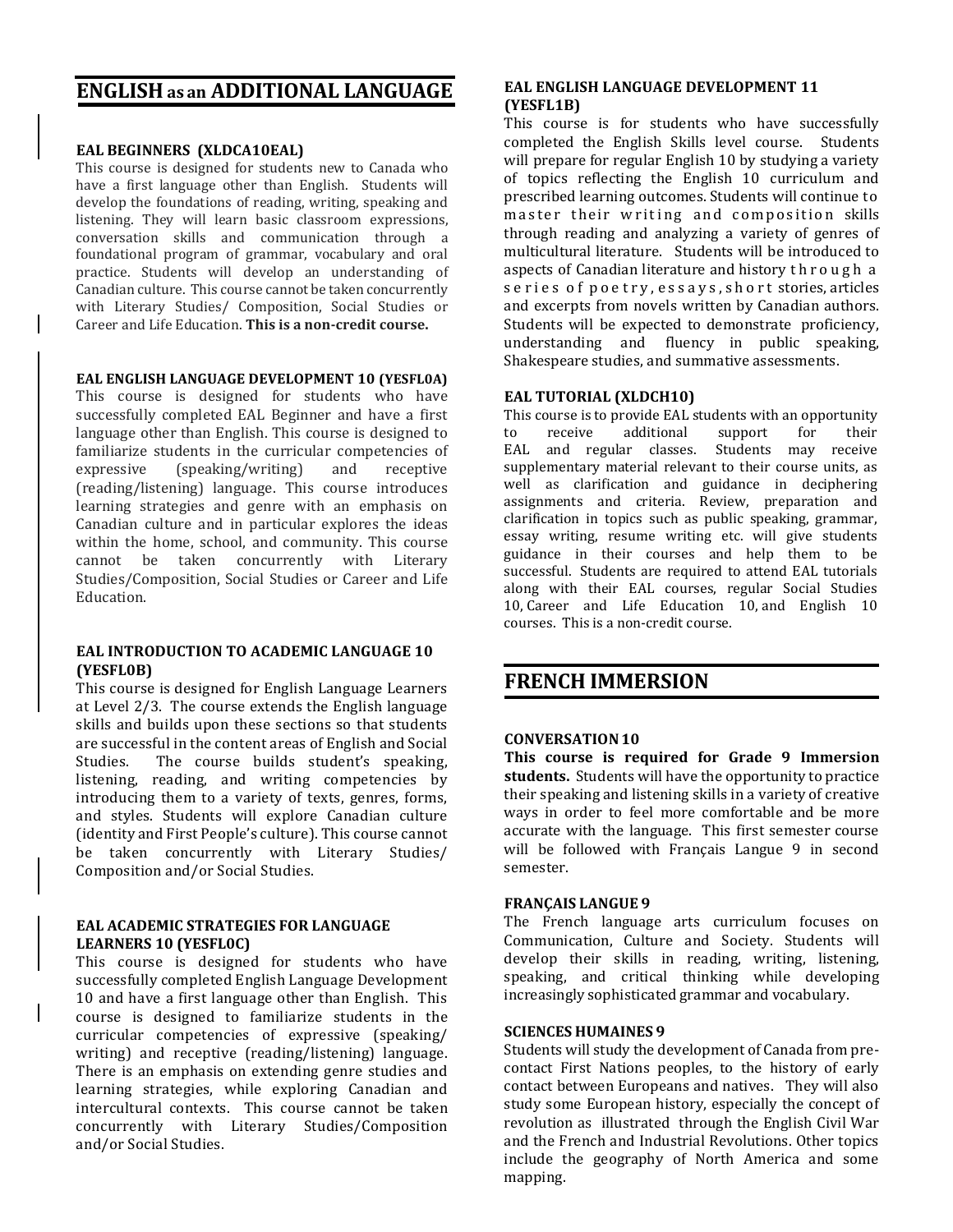#### **FRANÇAIS LANGUE 10**

The French language arts curriculum focuses on Communication, Culture and Society. Students will develop their skills in reading, writing, listening, speaking, and critical thinking while developing increasingly sophisticated grammar and vocabulary.

#### **SCIENCES HUMAINES 10**

This course's focus is three-folded: first, it outlines and analyzes the first steps towards the building of our nation including social and political unrest; second, it explores the dynamics of the relationship between French-Canadians and English-Canadians during the 19th century and the years preceding World War I; and third, this course offers a view on the beginnings of the development of the West during the 19th century through to 1914 and Canada's economic activities and accomplishments. This includes the relationships between Canada and the Pacific region.

#### **ÉDUCATION À LA CARRIÈRE 10**

This required course is designed to help students develop the skills they need to establish goals and make thoughtful decisions in these areas: education planning, career development, work-life balance, personal networking, and basic financial planning. In addition, students will be introduced to Capstone, which is a grad requirement.

#### **FRANÇAIS LANGUE 11- Three Possible Options**

#### **FRANÇAIS 11 - Medias et communication numerique**

This course is designed for the student to explore, discover, interpret and analyse the changing role and increasing influence of digital and print media in today's society. This course recognizes that digital literacy is essential to the development of the digital citizen. This course will bring the students to think critically. Students will have many opportunities to demonstrate their understanding and communicate their ideas through a variety of digital media and communications.

#### **FRANÇAIS 11- Langue et culture de la francophonie**

The course is designed for students to think about how language and culture affect their personal perceptions and values. The class will allow the students to discover and explore the linguistic diversity and customs of the British-Columbian, Canadian and World Francophonie. The student will develop awareness of the diversity of the different Francophone communities. Through different themes, the student will practice their language skills and will investigate different areas of the Francophonie to deepen their understanding.

#### **FRANÇAIS 11 - Étude du cinéma et de la littérature francophone**

The course is designated to encourage students to discover, explore, analyze and interpret film and literacy works from the Francophonie. By studying a variety of texts, the students will acquire a certain knowledge of the Francophone culture that will contribute to the development of their identity. The film component will enable the student to discover a variety of cinematographic works from different times, cultures styles and genres. Several film genres will allow students to explore their imagination and develop their creativity, writing style and speaking skills. The literacy component will enable the student to discover a variety of texts and literary works from different times, cultures, styles and genres.

#### **FRANÇAIS LANGUE 12**

The French language arts curriculum focuses on Communication, Culture and Society. Students will develop their skills in reading, writing, listening, speaking, and critical thinking while developing increasingly sophisticated grammar and vocabulary. Students are encouraged to take the International DELF exam (Diplôme d'étude de la langue française) and are required to sit the BC Provincial Exam in Français Langue Seconde – Immersion 12.

#### **COMMUNICATION ORALE 11 (FSPLG11)**

This course has been developed to give students an opportunity to improve their French oral and writing skills and gain confidence in using the French language through their participation in a variety of communicative activities. Students will take part in discussions about various literary works where they learn to express their ideas and opinions. The approach supports student skill development and encourages meaningful methods of demonstrating communication in French.

#### **ETUDES DES ALIMENTS 10 (FFOOD10)**

It's time you learned your way around the kitchen! Surprise your family and friends with lots of delicious treats. We have yummy breakfasts, terrific lunches, sensational snacks and delicious dinners on the menu. Principles of food preparation are introduced and applied with an emphasis on healthy food choices. We start simple and work up to all your favourites. Grab an apron and join us in Food Studies 10. **Only one of Foods Studies 10 or Études des Aliments 10 may be taken for credit.**

#### **ETUDES DES ALIMENTS 11 (FFOOD11)**

This course is taught in French. With a quick review of the basics, it's time for some real taste treats. Sticky cinnamon buns and fresh pies and pastry will test your will power. Meal planning and nutrition will provide the background to creating full course meals to tempt your palate. Bon appétit! **Only one of Foods Studies 11 or Études des Aliments 11 may be taken for credit.**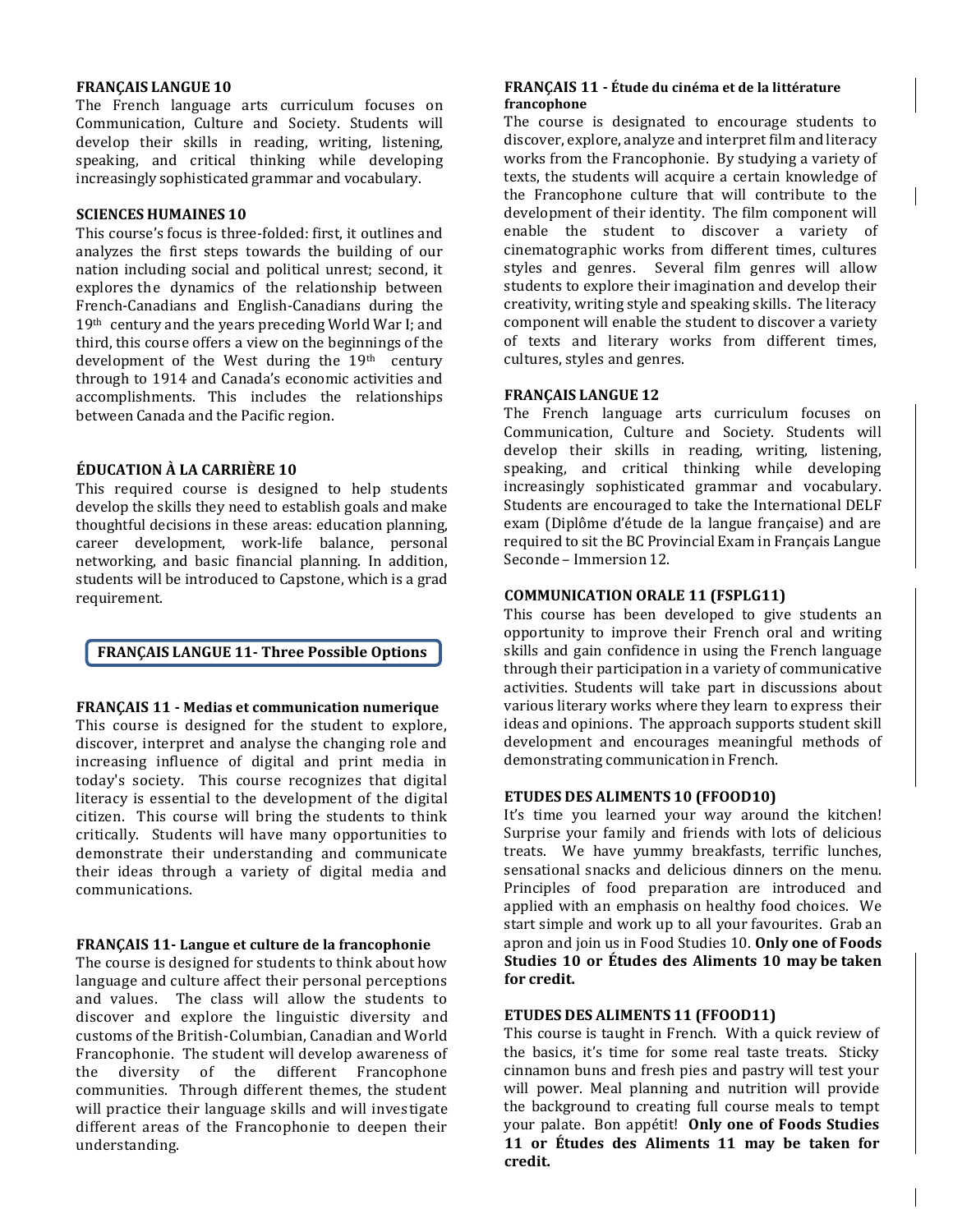#### **PEER TUTORING 11 (Immersion) (YED—1A-FR)**

This course is available to French Immersion students who have an aptitude for working with others, and top achievement in Français Langue, or Sciences Humaines. Students enrolled in this program must be responsible, possess good communication skills, patience, and appreciate diversity. A sense of humour would be an asset! Peer tutors may have opportunities for one to one tutoring and/or in-class tutoring. This program requires a time commitment outside of regularly scheduled classes and is strongly recommended for those students interested in a teaching career. *A signature from a French Immersion teacher in an academic area is required.*

#### **COMMUNICATION ORALE 12 (FSPLG12)**

This course has been developed to give students an opportunity to extend the language concepts and skills they have developed so far and prepare them for postsecondary language study. The course will also encourage senior students to synthesize the French language skills they have mastered to date and apply these skills in an intense oral milieu. Students will: gain a better understanding of the art of elocution; master the format and practice of formal debate; grasp the nuances of radio and TV programs; develop the ability to assume the role of toast master/mistress; conduct interviews; perceive the impact of body language and performance skills on oral communications; participate effectively in panel discussions; and, demonstrate facility in participating in sophisticated conversation which is the oral exchange of sentiments, observations, opinions, or ideas

#### **CULTURES COMPARÉES 12 (FCMCL12)**

This is the course where everything you have learned in History and Socials comes together! *BUILD A CULTURAL PROTOTYPE FOR THE YEAR 3,000*, based on the cultures presented in this course. *Comparative Cultures 12* presents, compares and discusses various cultures: France, Rome-Italy, Germany, Russia, India, China and Japan. We will investigate these cultures' origins and historical evolution, religions, customs and arts, their music and cinema and their current influences on the world. The presentations of each culture will use ample video and audio examples, as well as a representative film for each. All along this course, students will be involved in research, discussions, and debates in order to CREATE A NEW FUTURE CIVILIZATION, resulted from a symbiosis of the previous ones. . **\* FRIM students must take Histoire 12 or Cultures Comparées 12 either in grade 11 or 12.**

#### **(HISTOIRE 12) L'HISTOIRE DU MONDE AU 20EME SIECLE (FWH—12)**

The course will explore the 20<sup>th</sup> Century World History from the immediate effects of World War I on the new geopolitical realities to the post-World War II global realignments of the economic, political, and social landscapes. Furthermore, History 12 will look upon the more recent events that shaped the world after the end of the Cold War and Canada's role as a strong international voice of peace and progress. History 12 is designed to develop the students' ability to use historical inquiry, recognize implicit and explicit ethical judgements, understand events and facts inside and outside their historical context, make reasoned ethical judgments, and assess the value of various historical accounts. Correspondingly, students are expected to achieve a high level of competency in elaborating minute analyses and construct solid syntheses. The course is based on both collaborative and inter-active activities including: discussions, critical debates, projects, jigsaw activities, roundtables, brainstorming, blogs, etc. **\* FRIM students must take this either in grade 11 or Cultures Comparées 12.**

## **HOME ECONOMICS**

#### **FOOD STUDIES 10 (MFOOD10)**

It's time you learned your way around the kitchen! Surprise your family and friends with lots of delicious treats. We have yummy breakfasts, terrific lunches, sensational snacks and delicious dinners on the menu. Principles of food preparation are introduced and applied with an emphasis on healthy food choices. We start simple and work up to all your favourites. Grab an apron and join us in Food Studies 10.

#### **FOOD STUDIES 11 (MFOOD11)**

This course is for everyone! From those who have never set foot in the kitchen to the accomplished chefs out there. With a quick review of the basics, it's time for some real tasty treats. Whether breakfast, lunch or dinner, there is always something delicious happening in Food Studies 11. Looking for a part time job in the food industry? Not only will you gain valuable food handling experience but you will also have the opportunity to be certified for the industry recognized FoodSafe program.

#### **FOOD STUDIES 12 (MFOOD12)**

Do you enjoy cooking? Are you willing to try new food? This advanced foods course will tingle your taste buds with new flavours. Whether it's food with a foreign flair or gourmet treats, you will experience advanced techniques designed to impress and create tasty treats. You will also explore social, economic, environmental and cultural issues related to food you have created and enjoyed. Bon appetit!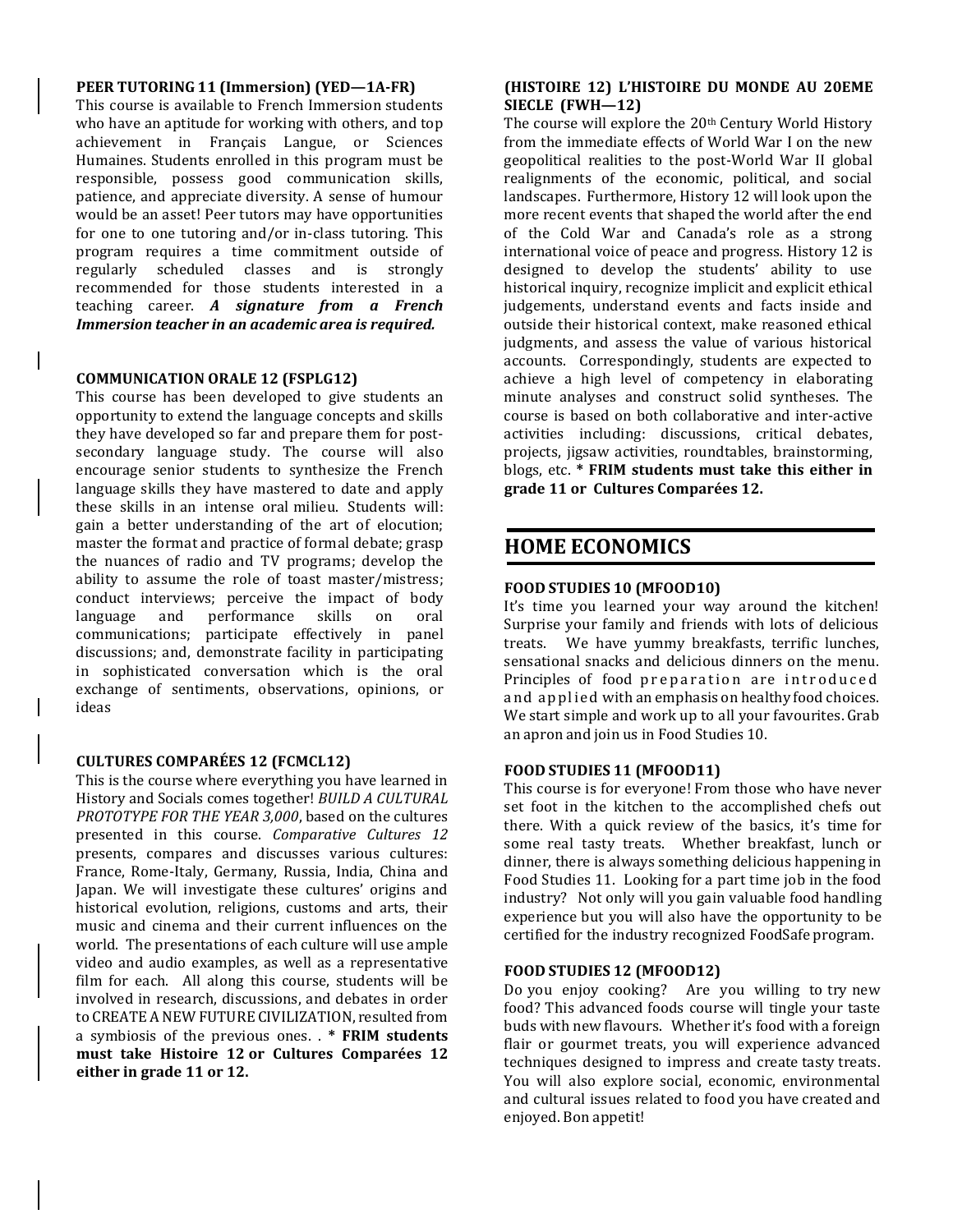#### **CHILD DEVELOPMENT & CAREGIVING 12 (MCDAC12)** (Formerly Child Development 11)

BABIES, BOTTLES, DIAPERS, PINS, THIS IS WHERE THE FUN BEGINS! Everything you wanted to know about young children and more. Child Development 11 is an in-depth look at parenthood, infants, toddlers, preschoolers, and the early school years. It examines the physical, emotional, social and intellectual development of each stage. Along with theory, this

course provides opportunity for hands-on projects and interactions with young children. Students also have the option of participating in the RealCare Baby program (parenting simulation with computerized baby) in which they experience parenthood first hand. This is a great course for anyone who hopes children will be part of their future, whether at home or as a career.

#### **FAMILY AND SOCIETY 10 (MFAMS10)**

#### (Formerly Family Studies 11)

WHERE DO I FIT? Family and Society 10 offers an opportunity for you to understand yourself and your relationships better. This course explores family, community, values, beliefs, culture, self-concept, healthy relationships, stress management, and conflict resolution through a variety of avenues. Participate in discussions, listen to lectures, watch videos, write journals, and create keepsake projects that you will keep for years to come such as your own Personal Scrapbook. Students will also have opportunities to put their new self-awareness into play by interacting within the community. (Open to grade 9 to 12)

#### **INTERPERSONAL & FAMILY RELATIONSHIPS 11 (MIAFR11)** (Formerly Human Behaviour 12)

*BE A PEOPLE PERSON!* This course offers an opportunity to learn about relationships and build skills to maintain positive connections with others. You will explore communication, committed relationships, love, and marriage through a variety of activities including discussions, lectures, videos, projects (such as the Wedding Planning Project) and hands on activities. Students will also learn about careers in the field of Family Studies and will have opportunities to gain experience towards those potential careers through interaction within the community.

#### **FASHION DESIGN /TEXTILES 11 (MTXT-11)**

Learn about design basics, sewing methods and fashion marketing. Projects involve drawing designs in a sketchbook, creating thematic marketing for projects, and learning sewing techniques while making their own garment designs. Gain knowledge and experience with different fibres, textiles, and textile printing methods. Check out how the principles of design, color theory, silhouettes shapes, marketing trends, and upcycling are all important in fashion. (Open to grade 9 to 12)

#### **FASHION DESIGN/TEXTILES 12 (MTXT-12)**

Elaborate the principles of design, inquire into careers of fashion designers, fashion history, and fashion marketing. Develop more complex sewing techniques. Learn embroidery to embellish your designs. Sew from commercial patterns and make your own. This is a great course for those considering continuing their studies in Fashion in post-secondary or for those who enjoy working with their hands to create wearable art. **Completion of Fashion Design /Textiles 11 is required.**

## **INFORMATION COMMUNICATION AND TECHNOLOGY (COMPUTERSTUDIES)**

#### **COMPUTER INFO SYSTEMS 11 (MCINF11)**

(Formerly Computer Networking 11) Cisco CCNA" Introduction to Networks" This is the first of 2 classes to qualify for CCent certification, the student will learn the procedures and programming required to operate a small network. The focus is on managing and configuring the system. This is a hands-on course that has students building, managing networks and network devices

#### **COMPUTER INFO SYSTEMS 12 (MCINF12)**

(Formerly Computer Networking 12) Cisco CCNA "Routing and Switching "curriculum is the continuation of computer networking 11 the aim of this course is to further develop the students' knowledge of network building, network repairing, and communication skills through extensive labs and theory dealing with Network hardware and software. The students will qualify to write the CCENT 100-101 ICND1 exam provided they pass the final exam and final practical exams.

#### **INFORMATIONSYSTEMS MANAGEMENT 11 (MIDS-1C)**

(Formerly Computer ITM 11)

This course uses Cisco's "IT Essentials: PC Hardware and Software" to teach the fundamentals of computer hardware and software management, as well as advanced concepts developed by Cisco Systems. This is a hands-on course that has students building, managing computers and devices. You will also learn the basics of Linux, managing phones and tablets. the students will qualify to write the Comp TIA A+ exams. If you plan on working in the computer industry this is a must have.

## **INFORMATIONSYSTEMS MANAGEMENT12 (MIDS-2C)**

(Formerly Computer ITM 12)

"Linux Essentials". This course is designed to teach the students the fundamentals of the Linux command line. The student will be acting as a technologist of an IT company, and they will be required to maintain, load and modify the OS to suit the needs of various companies. Students with prior knowledge will learn the LPIC curriculum to become junior network administrators.

#### **WEB DEVELOPMENT 10(MWBDV10)**

Web Development 10 introduces students to Responsive Web Development and Programming. Students will design and develop responsive web sites, applications, and 2D games using HTML, CSS and JavaScript. It is the aim of the course to develop the skills necessary to be successful in programming and Computer Sciences. Students do not require any prior knowledge of Web Development; however, they should be comfortable with computers and digital media.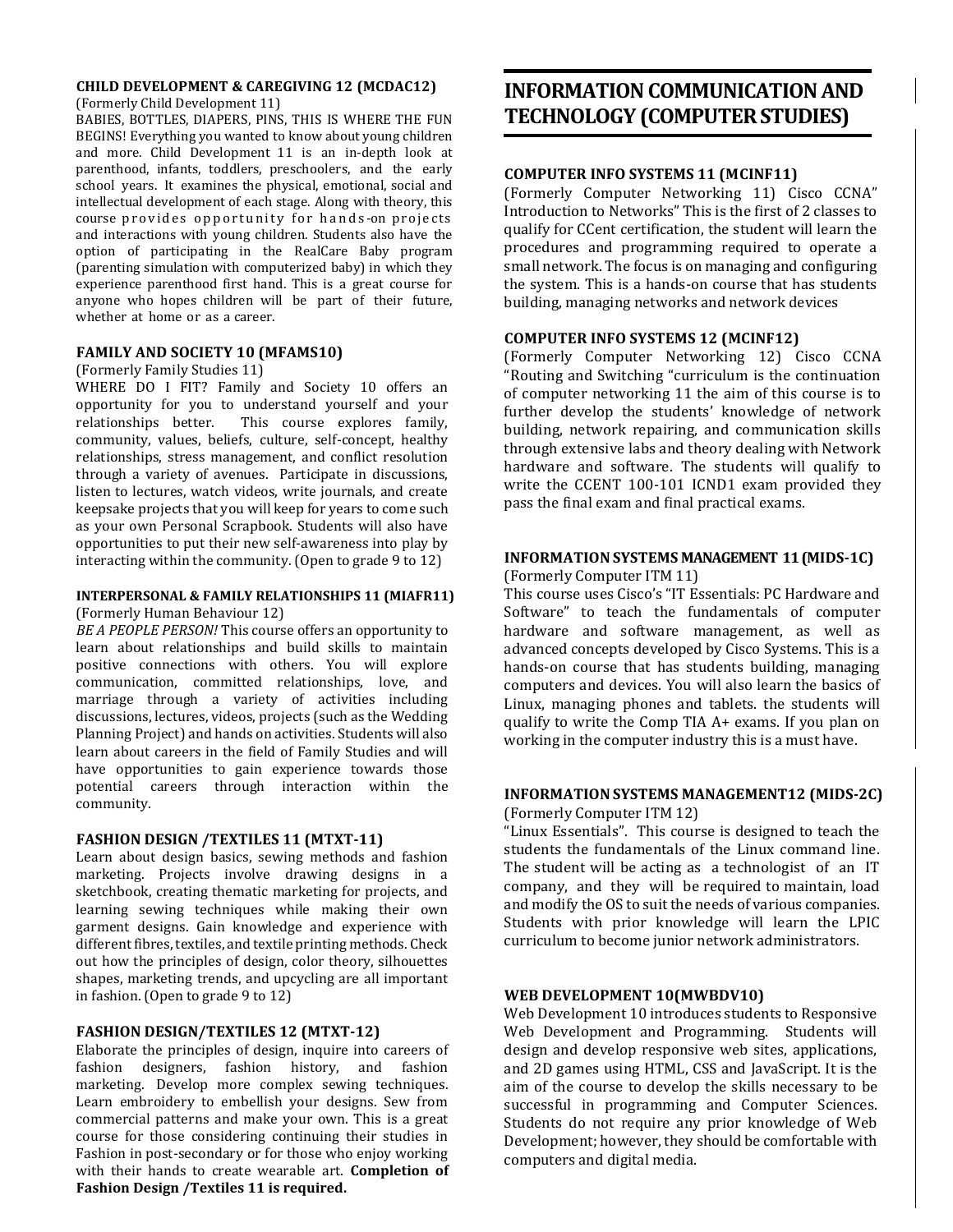#### **COMPUTER STUDIES 10 ICT (MCSTU10)**

This course is to introduce students to the exciting world of information and communication technology. Students will develop skills in Media Development, Productivity and Computer Science. Students will learn the skills in the following modules:

**Media Development** - Introduction to Adobe Creative Cloud Apps (Adobe Photoshop, Adobe Illustrator, Adobe Illustrator, Adobe In Design, Adobe Animate, Blender and more)

**Computer Science** - Introduction to Coding Skills for Makerspace, Robotics and Web Development (HTML, CSS, Js and Block Coding)

**Computer Productivity** – Students will complete Microsoft Office Specialist courses. (Possible certifications: Word, Excel, PowerPoint, Access, Outlook)

#### **PALO ALTO CYBERSECURITY FOUNDATIONS PROGRAM 10, 11 and 12 (TBA)**

Riverside Secondary is pleased to offer students the to learn from one of the world's leading cybersecurity companies. The Palo Alto Academy program will provide focussed study on network security skills including firewall installation, antivirus/antispyware software and zero-day vulnerabilities. The Academy will also be integrated with computer programming and computer information systems courses.

Students completing the course work in this program will receive globally recognized cyber security technician certification. With business cyber-attacks occurring every 40 seconds and 1.5 million jobs forecast worldwide, students will be well equipped to gain immediate employment in an industry where entry level salaries are higher than average.

**A signature from a teacher in the technology area is required.**

#### **COMPUTER PROGRAMMING11 (MCMPR11)**

Do you have an interest in video game development? Apply your academics with Computer Programming 11. Students to learn a programming language such as JAVA, C++, BASIC, or Python while developing basic video games. Students will also learn effective problem solving skills and the ability to think logically. This course will prepare students for Computer Programming 12 and/or provide a base for post- secondary vocational computer programming courses. Most programming work will happen during class time.

#### **COMPUTER PROGRAMMING12 (MCMPR12)**

This course is for students who plan to pursue an interest in computer programming at university or technical college. Students will focus on advanced video game development by programming in languages such as JAVA, C++, BASIC, or Python. By the end of this twoyear program (CP 11 & CP 12) students will know how to program data structures, classes, files, arrays, structures, functions and graphics. This course will build on work completed in Computer Programming 11. Most programming work will happen in class time.

## **LANGUAGES**

#### **FRENCH 9 (MFR—09)**

Students will start "from the beginning" in French 9 as it is considered an entry level course. All course materials are available free of charge on-line. Students will be exposed to comprehensible stories, films, and music in French. By the end of French 9, you can expect to speak and write comfortably about yourself, your interests, and your family. As well, you will know the vocabulary for food, days, months, seasons, and the weather -- and be able to count and spell *en français*.

#### **FRENCH 10 (MFR—10)**

In French 10, students continue to develop their language skills by reading and listening to easily comprehensible stories and then creating their own. All course materials are available free of charge on- line. Students will be exposed to stories, films, and music in French. By the end of French 10, students can expect to speak and write comfortably about celebrations, the community, the home, health, travel, and shopping.

#### **FRENCH 11 (MFR—11)**

By Grade 11, students are now able to carry on brief conversations in French. We will continue to develop skills in reading, writing, listening and speaking. The teacher will start using French for basic instruction and French will gradually become the language of communication for students as well. Students will continue to be exposed to music, film, on-line materials and a variety of authentic documents. All course materials are available free of charge on-line. While the themes may be similar to the previous years, in French 11 there is greater attention to precision and sophistication in sentence structure and vocabulary.

#### **FRENCH 12 (MFR—12)**

By the end of French 12, students begin to express themselves with greater fluency including slang, idioms and expressions from the Francophonie. Most instruction will be in French, and students are expected to use French as the language of communication in the classroom. We will use music, film, literature and the internet to explore the richness of French culture from around the world and to prepare students to interact in realistic situations. The course workbook is available in PDF on-line or a hard copy may be purchased. Students are encouraged to take the International DELF exam (*Diplôme d'étude de la langue française*).

#### **INTRODUCTORY ITALIAN 11 (MBIT-11)**

This course is an introduction to the Italian language at an accelerated pace. Students from grades 9-12 are welcome to take this course. It covers the curricular competencies of Italian 9 and 10 using the T.P.R.S. (Teaching Proficiency Through Reading and Storytelling) strategy. The philosophy of TPRS is based on research that shows that language is acquired and mapped onto the brain through high exposure to comprehensible language input and that acquiring a language needs to take place in a low stress environment where students can feel safe to freely take risks and be creative. The course covers the fundamentals of speaking, listening, reading and writing in Italian through this highly interactive manner. Students will also learn about the Italian Culture through music, film, and culinary experiences where they get to make and try traditional Italian food. **\*Grades 9-12 welcome**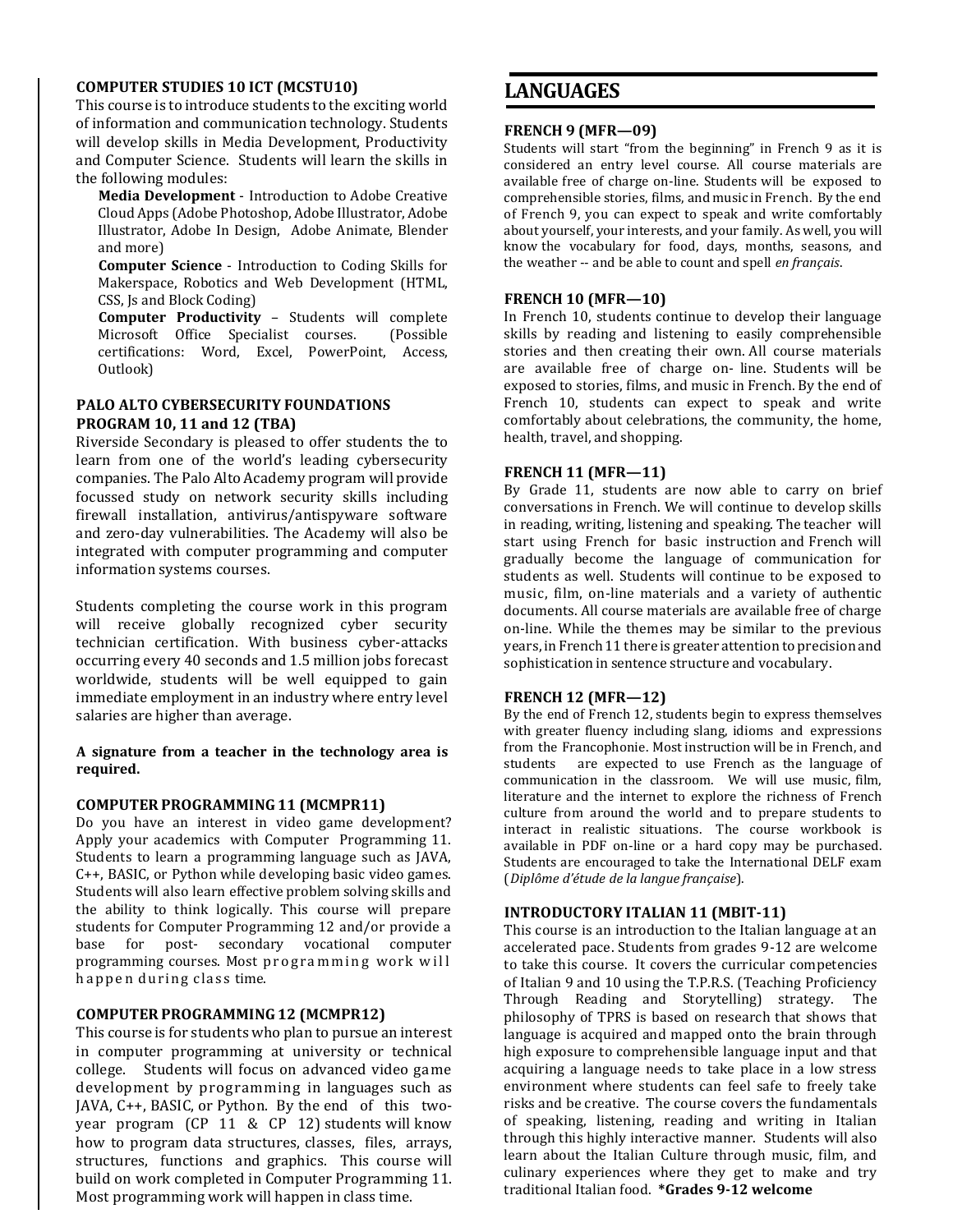#### **ITALIAN 11 (MIT—11)**

This advanced course continues with the study of the Italian language using the T.P.R.S. (Teaching Proficiency Through Reading and Storytelling) strategy. Introductory Italian 11 is a pre-requisite for this course as these experienced Italian students will continue to grow their fundamentals of speaking, listening, reading and writing in Italian in order to be self sufficient when travelling to the Italian speaking world. We will continue to explore more of the Italian Culture through music, film, and culinary experiences where they will make and try traditional Italian food. **Prerequisite: Introductory Italian 11**

#### **SPANISH 9 (MSP—09)**

Spanish 9 will set you on the path to acquiring the knowledge and skills needed to understand and converse in Spanish – no experience necessary! We'll explore themes like sports, high school and making friends to develop listening, speaking, reading and writing skills. We'll use a variety of resources to prepare to travel through Mexico, Central and South America.

#### **SPANISH 10 (MSP—10)**

Spanish 10 will help you build on the skills and knowledge acquired in Spanish 9 while experiencing more of the Spanish-speaking world in Mexico, Spain and Ecuador. This course explores themes such as getting around as a tourist, eating in restaurants and cafes and shopping in markets to develop a greater independence and proficiency in communicating in Spanish for travel.

#### **INTRODUCTORYSPANISH 11 (MBSP-11)**

This course is an introduction to the study of Spanish at an accelerated pace. Covering all of the prescribed learning outcomes of Spanish 9 and 10, this fast-paced course covers the fundamentals of speaking, listening, reading and writing in Spanish in order to travel in the Spanish-speaking world.*Introductory Spanish 11 is also an ideal route for motivated senior students who need to acquire grade11 language credits for university.*

#### **SPANISH 11 (MSP—11)**

The objective of this advanced level course is to provide the experienced Spanish student with the language skills necessary to travel by plane, to stay in hotels, to shop in tourist locations and to discuss sports. We visit new countries and explore the music, food and cultures of the Caribbean and South America in greater depth. *Prerequisite: Spanish 10 or Intro Spanish 11.*

#### **SPANISH 12 (MSP—12)**

The themes of Spanish 12 are films, food and the future. In this course, the experienced Spanish student will learn to communicate using more complex language. In discussion we learn to converse more proficiently and to adapt language to different situations.

## **LEADERSHIP**

#### **LEADERSHIP 10 (YCPA-0A)**

This course is designed to provide students with the opportunity to explore and develop their leadership skills. Students will learn leadership traits and be expected to demonstrate their capacity by organizing and leading various classroom, school, and community events. A strong focus is placed on personal growth and self-reflection. Other skills that will be a focus are ethical decision-making, teamwork, inclusion, communication, public speaking, time management, and organizational skills. Emphasis is also placed on service within the school and in the community. *Admission to this course is by application.*

#### **LEADERSHIP 11 (YCPA-1A)**

This course is a continuation of the skills practiced in Leadership 10. There is an increased expectation for involvement and taking on responsibility with course activities. *Admission to this course is by re-application with teacher signature.*

#### **LEADERSHIP 12 (YCPA-2A)**

This course is a continuation of the skills practiced in Leadership 11. Students are expected to take a high level of involvement and responsibility in course activities, as well as mentor younger students in the class. *Admission to this course is by re-application with teacher signature.*

#### **ATHLETIC LEADERSHIP 11 (YLRA-1B)**

Athletic Leadership 11 is an IDS Course **(taken outside the time table)** and a continuation for students who have completed Athletic Leadership 10. The course is a combination of face to face learning within the classroom as well as project-based learning outside the classroom. Students will continue coordinating and running athletic events with the addition of sponsoring a Riverside Team. Students will gain experience with team and equipment management. Each student will need to complete 40 hours of work experience. *Teacher signature required!*

#### **ATHLETIC LEADERSHIP 12 (YLRA-2B)**

Athletic Leadership 12 is an IDS Course **(taken outside the timetable)** and a continuation for students who have completed Athletic Leadership 11. The course is a combination of face to face learning within the classroom as well as project-based learning outside the classroom. Students will continue coordinating and running athletic events with the addition of sponsoring a Riverside Team. Students will gain experience with team and equipment management as well as prepare the Athletic Banquet at the end of the school year. Students will also market and promote team events throughout each athletic season. Each student will need to complete 40 hours of work experience. *Teacher signature required!*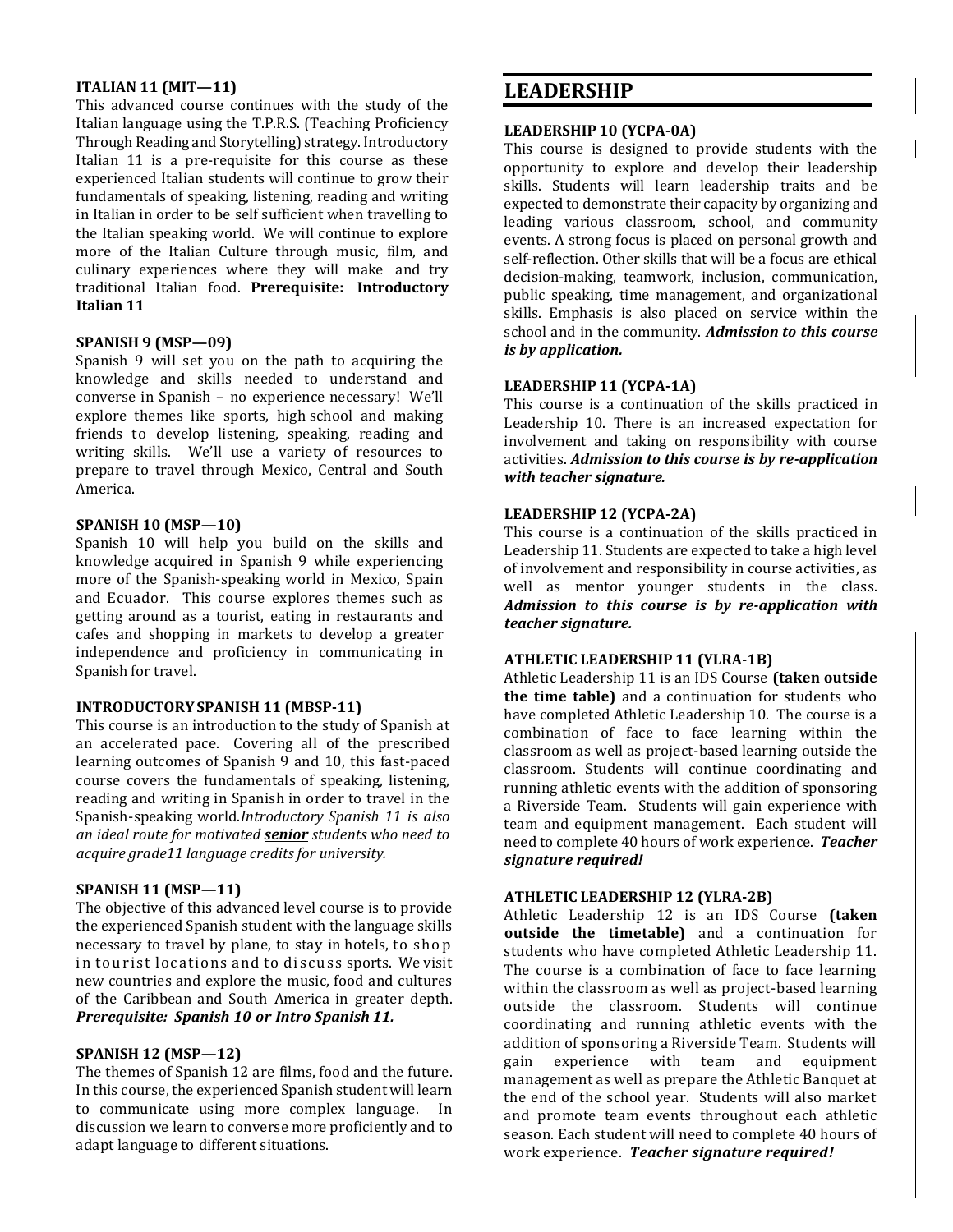#### **IDS LEADERSHIP 10 (MIDS-0A) IDS LEADERSHIP 11 (MIDS-1A) IDS LEADERSHIP 12 (MIDS-2A)**

In this independent study course (**taken in addition to a regular course load)** students will earn credit for volunteering 30 hours of service, participating in classroom learning and group projects that benefit the school and/or the community. *Teacher signature required.*

#### **PERFORMING ARTS LEADERSHIP 10 (MIDS-0D) PERFORMING ARTS LEADERSHIP 11 (MIDS-1D) PERFORMING ARTS LEADERSHIP 12 (MIDS-2D)**

All welcome. This course is open to students grade 9-12. Meetings for this course will occur outside the regular timetable and all activities will support River's Edge Theatre events and productions. This elective can be taken in addition to a full course load and offers students a practical, innovative opportunity to contribute to the creation, production, management and marketing of Performing Arts programs at Riverside, as ambassadors of our multipurpose performance space.

#### **PEER TUTORING 11 (YED—1A) PEER TUTORING 12 (YED—2A)**

This course is available to students who have an aptitude for working with others, and top achievement in one or more academic subject areas. Students enrolled in this program must be responsible, possess good communication skills, patience, and appreciate diversity. A sense of humour would be an asset! Peer tutors may have opportunities for one to one tutoring and/or in-class tutoring. This program requires a time commitment outside of regularly scheduled classes and is strongly recommended for those students interested in a teaching career. **A signature from a teacher in an academic area is required.**

#### **IT PEER TUTORING 10 (MIDS-0A)**

IT Peer Tutoring 10 and is a personalised learning environment where students will develop technology based skills to help support their peers, teachers and others in the Riverside community. The primary goal of this course is to provide students with a foundational digital skill set to become digitally literate citizens, and have these students provide support and training to staff, students and the community regarding digital literacies, and the importance of leaving a positive digital footprint to enhance and strengthen the digital culture at Riverside. Furthermore, students will be provided opportunities to actively engage, mentor, and educate our students, staff and community on various topics related to becoming a digitally fluent community. This course is taken outside of the timetable and is a combination of face to face learning and inquiry based projects. *Admission to this course is by application with teacher signature.*

#### **IT PEER TUTORING 11 (MIDS-1B)**

This course is a continuation of the skills practiced in IT Peer Tutoring 10. There is an increased expectation for involvement and taking on responsibility with course activities, as well as a focus on developing problem solving techniques with students learning multiple strategies including: identification of the problem, analysis of possible solutions, implementation of a solution and test/review. *Admission to this course is by re-application with teacher signature.*

#### **IT PEER TUTORING 12 (MIDS-2AJA)**

This course is a continuation of the skills practiced in IT Peer Tutoring 11. There is an increased expectation for involvement and taking on responsibility with course activities, as well as a focus on developing problem solving techniques with students learning multiple strategies including: identification of the problem, analysis of possible solutions, implementation of a solution and test/review. *Admission to this course is by re-application with teacher signature.*

## **MATHEMATICS**

#### **MATHEMATICS 9 ADAPTED**

This course should only be chosen on the advice of the Counsellor and Mathematics teacher. Only students who have a history of difficulty in mathematics should select this course. Students whose lack of success is due to poor work habits will not be placed in this course. The content is less demanding than Mathematics 9 and content will be adjusted to meet the abilities and needs of individual students. Calculators will be used to develop concepts and aid in computations. Math 9 Adapted students are currently integrated within the regular Mathematics 9 classroom**.**  Selecting this course has implications for post-secondary options.

#### **MATHEMATICS 9 SUPPORT**

Taken concurrently with Math 9 this course is intended for students who have been assigned to grade 9, but were not successful in or only marginally passed Mathematics 8. Students also choose this course to maintain higher grades. The intent of the course is to provide extra support so that students can be successful in the regular Math 9 program. The course will be offered in block X on alternate days with **an 8:10 a.m. start time**. The course will include preteaching of concepts, re-teaching of concepts and using alternate strategies to reinforce concepts. Time will also be devoted to improving organizational skills and homework assistance.

#### **MATHEMATICS 9**

This Mathematics program of study is designed to develop deep mathematical understanding and fluency, logical reasoning, analytical thought, and creative thinking. Topics include operations with rational numbers, polynomials and algebra, linear relations, scale diagrams, probability, statistics and financial literacy. **The core and curricular competencies will be addressed throughout the course.** At the end of this course, students will be prepared for Foundations of Mathematics and Pre-Calculus 10 or Workplace Mathematics 10.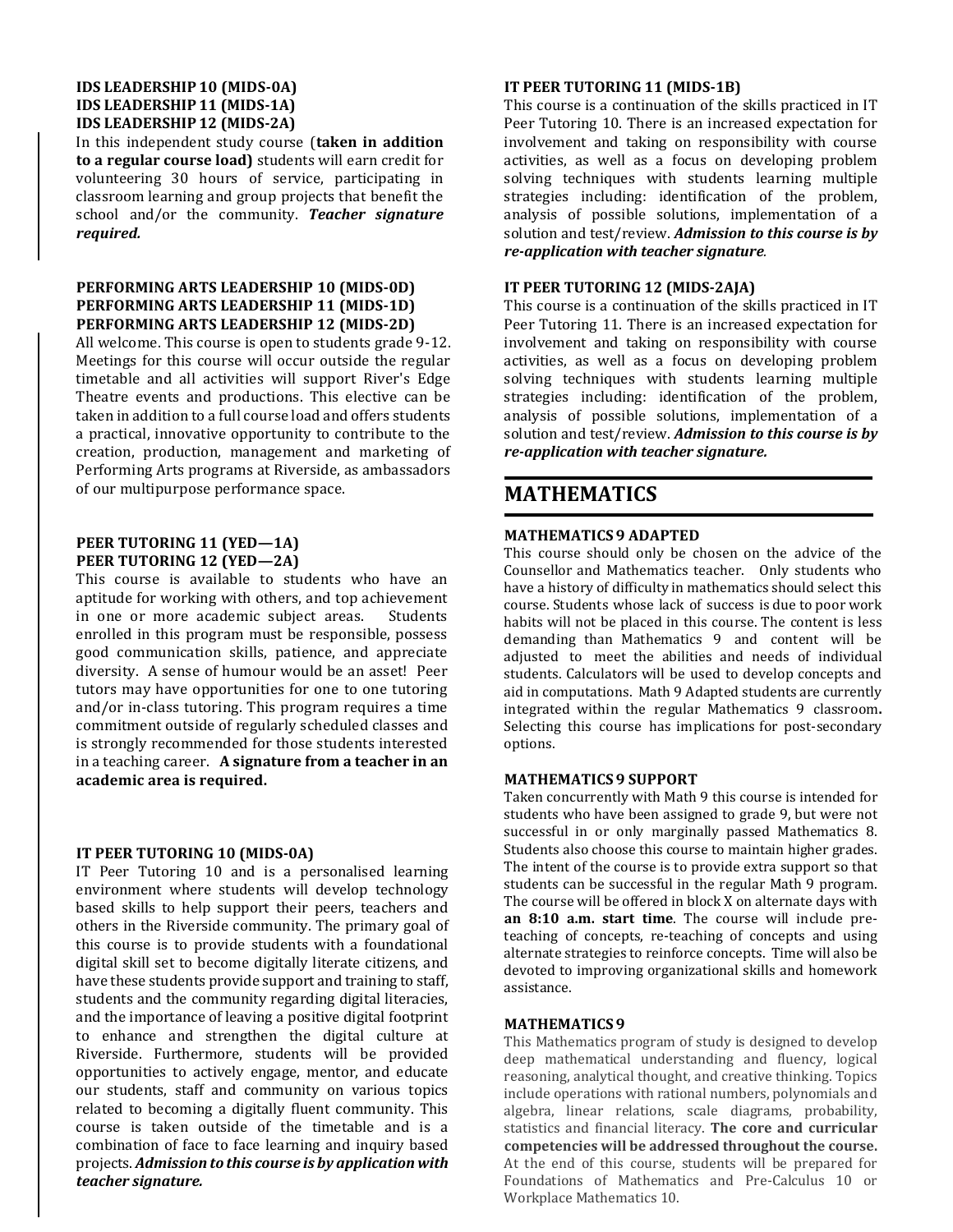#### **MATHEMATICS 9 HONOURS**

This course will allow students to cover basic curricular content at an accelerated pace so that time can be devoted to enrichment and exploring problem solving at the higher levels of Bloom's taxonomy. This will include preparation and participation in several math contests and Riverside's Math Challenge Club. Students must enjoy challenges and have a passion for solving nonroutine problems. Students will also be expected to share their expertise by acting as tutors and providing assistance to those experiencing difficulties in math. **Assessment test and teacher recommendation required.**

#### **WORKPLACE MATHEMATICS 10**

This option is designed to provide students with the Mathematical understanding and critical-thinking skills identified for entry into the majority of trades and for direct entry into the work force. Topics include understanding and applying the metric and imperial systems to the measurement of 2-D and 3-D objects, analyzing and creating graphs, trigonometry, measures of central tendency, experimental probability and the fundamentals of income, spending and de bt. All topics are taught within a framework of problemsolving. At the end of this course, students are prepared for Workplace 11, or Foundations-Precalculus 10 with teacher recommendation.

#### **FOUNDATIONS OF MATHEMATICS AND PRE-CALCULUS 10**

This option is designed to provide students with the Mathematical understanding and critical-thinking skills identified for post-secondary academic studies at colleges and universities. Topics include prime factorizations and applications, powers involving integral exponents, exponent laws, trigonometric ratios to right triangles, polynomials, and coordinate geometry with linear relations and functions, function notation, systems of linear equations, arithmetic sequences and financial literacy. At the end of this course, students are prepared for either Foundations of Mathematics 11 OR Pre-Calculus 11*.*

#### **FOUNDATIONSOF MATHEMATICSAND PRE-CALCULUS 10 HONOURS**

This course can be entered from Math 9 or Math 9 Honours. The Foundations of Mathematics 10 curricular content will be explored in depth with specific attention given to reasoning and proof. Learning activities will be structured to provide enrichment beyond the grade 10 curriculum with a focus on enhancing problem-solving and fostering higher levels of thinking. Students are expected to have a very strong work ethic and commitment level. In addition to excellent math skills, students must enjoy challenges and have a passion for solving non- routine problems. Students may also be expected to share their expertise by working in groups and acting as tutors. Students are expected to participate in math contests. *Teacher signature is required for placement.*

#### **WORKPLACE MATHEMATICS 11**

This course is designed to provide students with the mathematical understandings and critical-thinking skills identified for entry into the majority of trades and for direct entry into the work force. The course will include topics in interpreting surveys and graphs, exploring 3-D objects, analyzing linear relations, rate of change, exploring games of chance and insurance payout likelihood, financial literacy including investments, loans and personal budgeting. The core and curricular competencies will be addressed throughout the course.

#### **FOUNDATIONSOF MATHEMATICS 11**

This course is designed to provide students with the mathematical understandings and critical-thinking skills identified for post-secondary studies in programs that do not require the study of theoretical calculus. This might include the Humanities, Fine Arts, some Trades and Technical programs. The course will include inductive and deductive reasoning, angle relationships, graphical analysis of linear and quadratic functions and systems, trigonometry of right and oblique triangles, optimizations, statistics, financial literacy including investments, loans, credit cards and mortgages. The core and curricular competencies will be addressed throughout the course. Teacher signature is required for placement. *Teacher recommendation is required for placement.*

#### **PRE-CALCULUS 11**

This course is designed to provide students with the mathematical understandings and critical-thinking skills identified for entry into post secondary programs that require the study of theoretical calculus. This might include Mathematics, Sciences, Engineering and Commerce. The course will include roots and powers, radical operations, quadratic functions and equations, rational expressions and equations, trigonometry involving the sine and cosine law, financial literacy involving investments, compound interest, loans, credit cards and mortgages. The core and curricular competencies will be addressed throughout the course. Teacher signature is required for placement. *Teacher signature is required for placement*

#### **PRE-CALCULUS 11 HONOURS**

This course is designed to provide students with the mathematical understandings and critical-thinking skills identified for entry into postsecondary programs that require the study of theoretical calculus**.** Students are expected to have a very strong work ethic and level of commitment. Students must enjoy challenges and have a passion for problem solving. Some concepts from Math 11 Foundations will also be explored. In addition, students are expected to share their expertise by acting as peer tutors. Student are encouraged to participate in Math Contests *Teacher signature is required for placement.*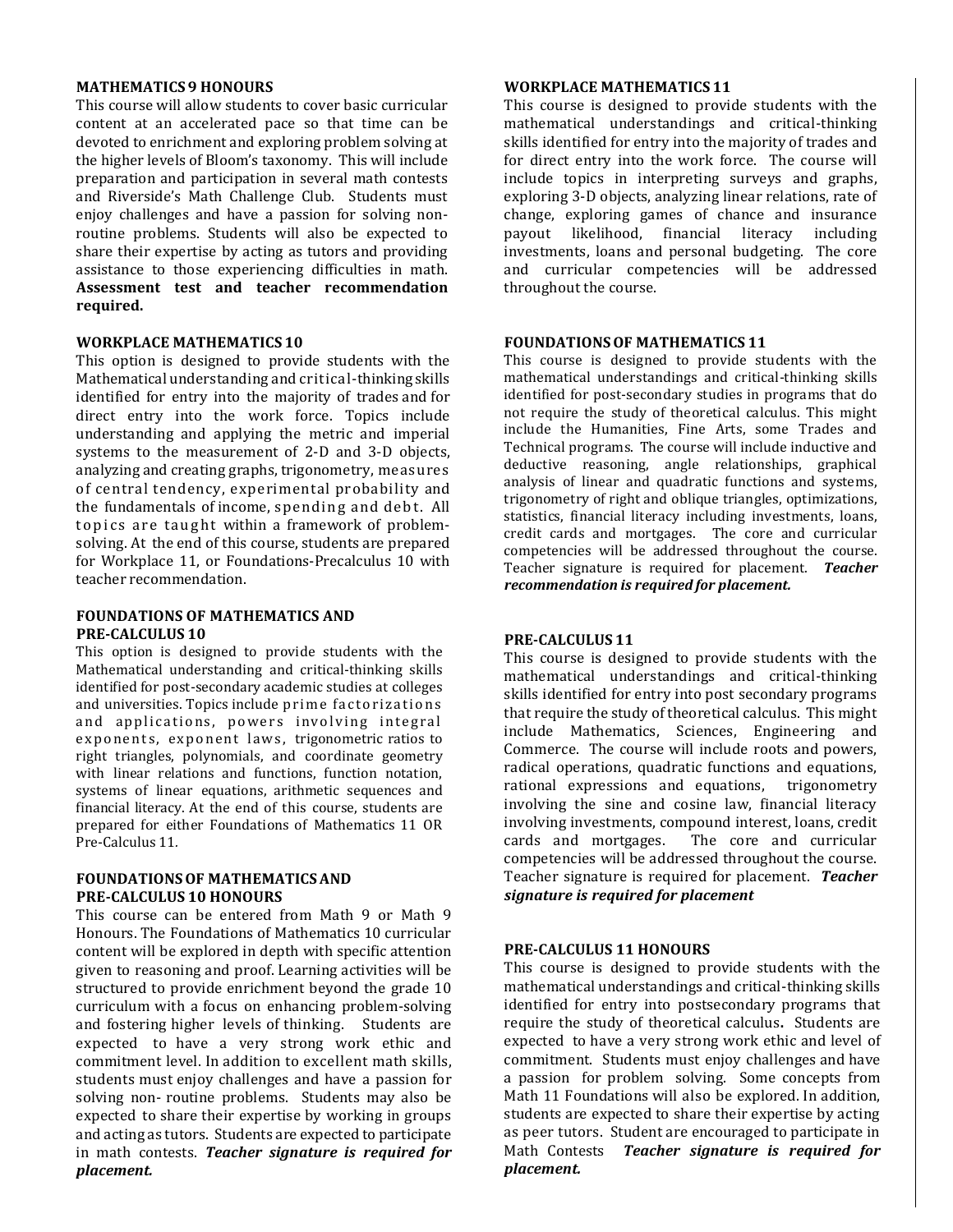#### **FOUNDATIONSOF MATHEMATICS 12**

This course is designed to provide students with the mathematical understandings and critical-thinking skills identified for post-secondary studies in programs that do not require the study of theoretical calculus. This might include the Humanities, Fine Arts, some Trades and Technical programs. The course will involve analyzing graphical representations of polynomial, exponential, logarithm and sinusoidal functions and regression analysis of the same. Other topics include constructions, conics, fractals combinatorics, probability and financial planning. The core and curricular competencies will be addressed throughout the course.

#### **PRE-CALCULUS 12**

This course is designed to provide students with the mathematical understandings and critical-thinking skills identified for entry into post-secondary programs that require the study of theoretical calculus. This might include Mathematics, Sciences, Engineering and Commerce. This course will emphasis that:

Understanding the characteristics of families of functions, allows us to model and understand relationships and to build connections between classes of functions.

Transformations of shapes extended to function and relations in all of their representations. Graphs of polynomial, radical, rational, trigonometric, exponential and logarithm functions as well as conics will be analyzed. Using inverses is the foundation of solving equations and can be extended to relationships between functions. Solving polynomial, rational, radical, trigonometric, exponential, and logarithm equations will be discussed both graphically (with and without technology) and algebraically.

Proving trigonometric identities, evaluating trigonometric functions, exploring geometric sequence & series and using sigma notation will also be included. The core and curricular competencies will be addressed throughout the course.

#### **CALCULUS 12**

*Pre-requisite: Pre-calculus 12 or Math 12 Honours* This course is very useful and highly recommended for students who have strong mathematical ability and who intend to take calculus in their first year at a postsecondary institution. The main topics include: functions, limits, continuity, derivative rules, curve sketching, related rate problems, maximum-minimum problems, integrals and their applications.

### **MUSIC**

#### **BEGINNING BAND 9-12 (Off timetable)**

Want to learn an instrument! This class is for you. This course is intended for students who have are interested in trying a new instrument or wanting to try an interment for the first time. The course will involve instrumental technique, performance, theory, music history and music appreciation as they relate to the repertoire studied. Students will be **required** to attend all scheduled extracurricular rehearsals and performances as part of the course expectations.

#### **JUNIOR BAND (Off timetable)**

This course is intended for students who have taken an introductory Band course in Grade 7 and/or 8. The course will involve instrumental technique, performance, theory, music history and music appreciation as they relate to the repertoire studied. Students will be **required** to attend all scheduled extra-curricular rehearsals and performances as part of the course expectation.

#### **SENIOR BAND 10-12 (Off timetable)**

This course is a continuation of Junior Band with appropriate changes in level of repertoire, knowledge and skills. Students will be **required** to attend all scheduled extra-curricular rehearsals and performances as part of the course expectations.

#### **JAZZ BAND 9-10 (Off timetable)**

Jazz Band is a course for students wanting to learn a new style of music. Students are strongly recommended to participate in Concert Band as well if they are joining Jazz Band. Students will study a variety of jazz genres and develop jazz soloing/improvisation techniques. As well, there will be performances in and out of school hours.

#### **BEGINNING GUITAR 10-12**

*No previous experience necessary*

This is an introductory course for students with little or no previous experience on the guitar. This course is designed to teach students basic chords, techniques and how to read music. In addition to learning many songs, students will learn strumming, picking and classical techniques. The school will supply guitars and music.

#### **SENIOR GUITAR 11-12**

This course is a continuation of Beginning Guitar. Students must of taken Beginning Guitar course or has taking Guitar lessons in the past. Students will be learning more advanced music and Guitar techniques. Students will be expected to work on solo, large and small ensemble pieces.

#### **CHOIR 9-12 (Off timetable)**

All students and all levels are welcome. The course will involve vocal technique, performance, theory, music history and music appreciation as they relate to the repertoire studied. Students will be **required** to attend all scheduled extra-curricular rehearsals and performances as part of the course expectations.

#### **VOCAL JAZZ 10-12 (Off timetable)**

Vocal Jazz classes are intended to provide an opportunity for students to explore another musical idiom within the choral tradition. This course is for the advanced singer who wants the challenge of a more difficult vocal repertoire. Students will be expected to sing "one on a part" and to perform solo. This course will continue to work on vocal technique and jazz styles. Students in this course must also join choir.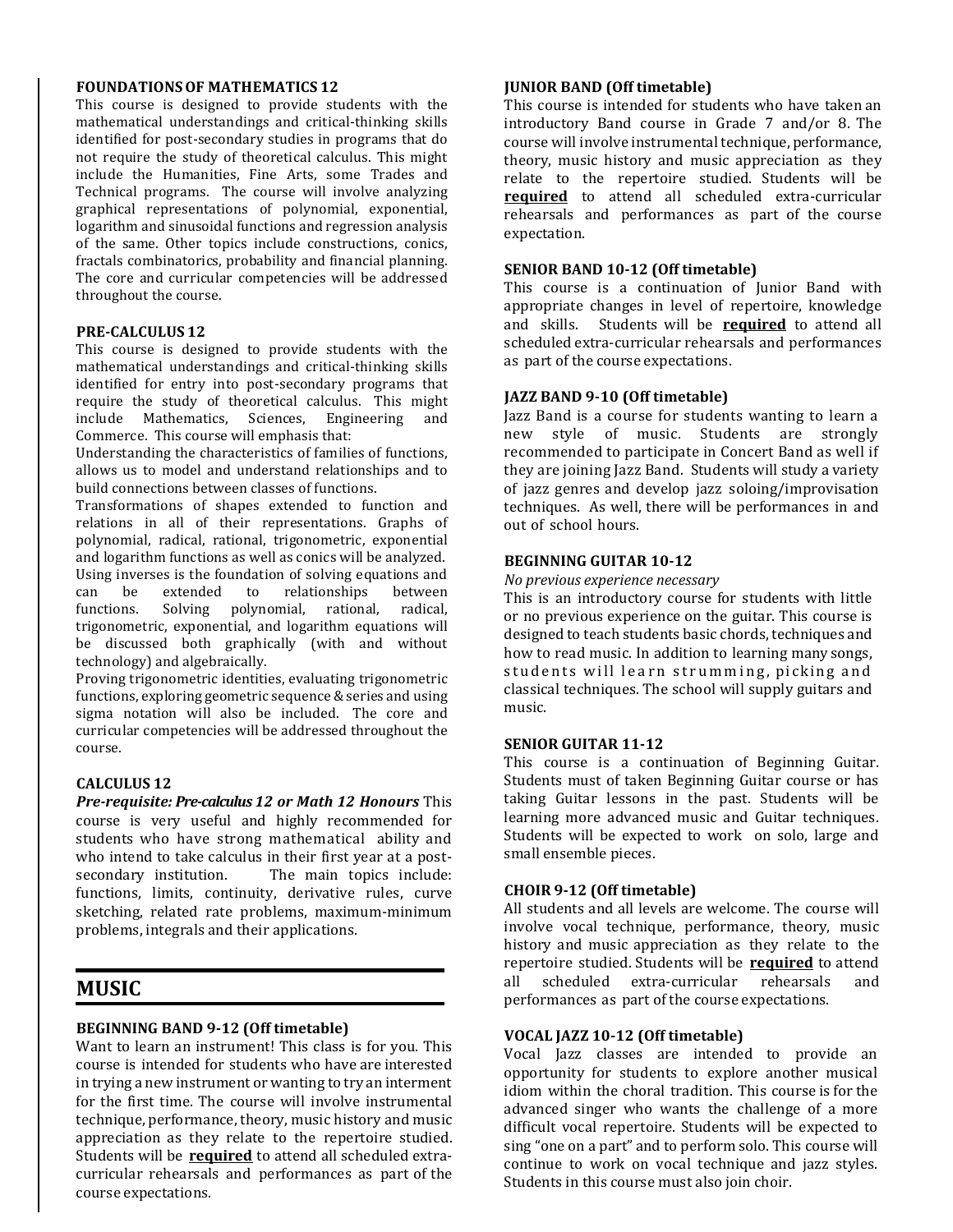## **PHYSICAL EDUCATION**

#### **PHYSICAL AND HEALTH EDUCATION 9**

This course will include an introduction and exposure to a wide variety of team, partner and individual activities with emphasis on basic skill development, fitness and sportsmanship. Activities may include volleyball, football, lacrosse, wrestling, minor games, basketball, dance, ultimate, badminton, track and field and softball. The health component is designed to develop the knowledge, skills and understanding that students need for lifelong physical and mental well-being. It focuses on personal coping skills in the areas of stress, technology, mental health, healthy relationships, and conflict. Students will also gain knowledge and skills surrounding the physical, emotional, and social aspects of psychoactive substance use and potentially addictive behaviours.

#### **PHYSICALAND HEALTH EDUCATION10**

This course is a continuation of the PHE 9 course, but more advanced skills and game strategies will be taught. In addition to the PHE 10 curriculum there may also be the opportunity for instruction in rugby, field hockey, tennis, golf, archery and First Aid. During the health component, students will learn about potential short- and long-term consequences of health decisions, including those involving nutrition, protection from sexually transmitted infections, eating habits, exercise patterns and sleep routines.

#### **ACTIVE LIVING 11 (MACLV11)** (Formerly PE 11)

One of the primary goals of Active Living 11 is to develop student competencies in physical activities, to increase confidence and encourage lifelong participation in sports and recreation. Students will be offered a variety of traditional and non-traditional sports along with recreational opportunities to partake in, ultimately enhancing their athletic skills. Active Living 11 will cover topics related to overall health and well being such as: proper nutrition, personal health decisions, physical/mental well being, injury prevention and management. In addition, students will be expected to participate in 10 hours of extracurricular community service and field trips. Active Living 11 offers students the opportunity to develop and enhance their competencies, thus resulting in better leaders both on and off the school grounds.

#### **ACTIVE LIVING 12 (MACLV12)** (Formerly PE 12)

Active Living 12, is an enriched learning opportunity that follows the same goals and basis as Active Living 11, thus being, to extend student competencies in physical activities and encourage lifelong participation in sports and recreation. Students will be offered a variety of traditional and nontraditional sport and recreational opportunities to participate in to enhance their athletic skills. Field trip opportunities for this course may include: curling, golf, rock climbing, canoeing, skiing and windsurfing. The course will also enhance decision making skills and go deeper into topics around overall health and well being. In addition, students will be expected to participate in 10 hours of extracurricular community service and field trips. This course would be an asset to students interested in a career in recreation or physical education. It is a beneficial opportunity for students open to new challenges, that are interested in their personal health and wellness.

#### **FITNESS AND CONDITIONING 11(MFTCD11)**

Fitness and Conditioning 11 is a course directed to students interested in maintaining or enhancing personal fitness through participation in a variety of activities at different intensity levels. Considered a survey course, Fitness and Conditioning 11 will introduce students to basic weight training principles including various training configurations. Some of the resistance-based programs include: Endurance Training, Circuit Training, Strength Training, Pyramid Training and Super setting. The Optimum Performance Training Model (OPT) will be used to introduce safety and proper training techniques so that students will have the best chance to reach their health and fitness goals. Students will be exposed to various cardiorespiratory and flexibility activities including: jogging, circuit training, spin classes, boot camp, Tabata training and yoga. Some of the topics covered in this course include basic anatomy and physiology, principles of movement, cardiorespiratory training principles and program design, nutrition, healthy eating and body weight management and exercise safety. Students are based in the Riverside Fitness Centre.

#### **FITNESS AND CONDITIONING 11W (WOMEN) (MFTCD11-BG)**

Fitness & Conditioning 11W (women) is for both active and non-active teenage girls who enjoy a wide variety of fun-filled supportive fitness and recreational actvities at various intensity levels. Students develop their personal fitness, healthy relationships and positive self esteem. Priority is on how the body moves and functions safely with instruction on proper training guidelines and techniques to help obtain health and fitness goals. Fitness & Conditioning 11W emphasizes stress managment techniques and promtion of mental well being. Activities typically include weight training, bootcamps, circuit training, running, dance class, aerobics, kickboxing, spin classes, core workouts, yoga and more! Fitness & Conditioning 11 W (women) is a great place for you!! *Note: Only one of Fitness 11 or Fitness 11W may be taken for credit.*

#### **FITNESS AND CONDITIONING 12 (MFTCD12)**

Fitness and Conditioning 12 is an advanced course directed to students interested in maintaining or enhancing personal fitness through participation in a variety of activities at different intensity levels. This course builds on the topics introduced in Fitness and Conditioning 11. Fitness and Conditioning 12 will revisit resistance-based programs introduced in Fitness and Conditioning 11 and in addition introduce splitroutines, drop sets, personalized training programs and 5 x 5 programs. The Optimum Performance Training Model (OPT) will be used to introduce safety and proper training guidelines and techniques to help students reach their health and fitness goals.Students will be exposed to various cardiorespiratory and flexibility activities including: jogging, circuit training, spin classes, boot camp, tabata training and yoga.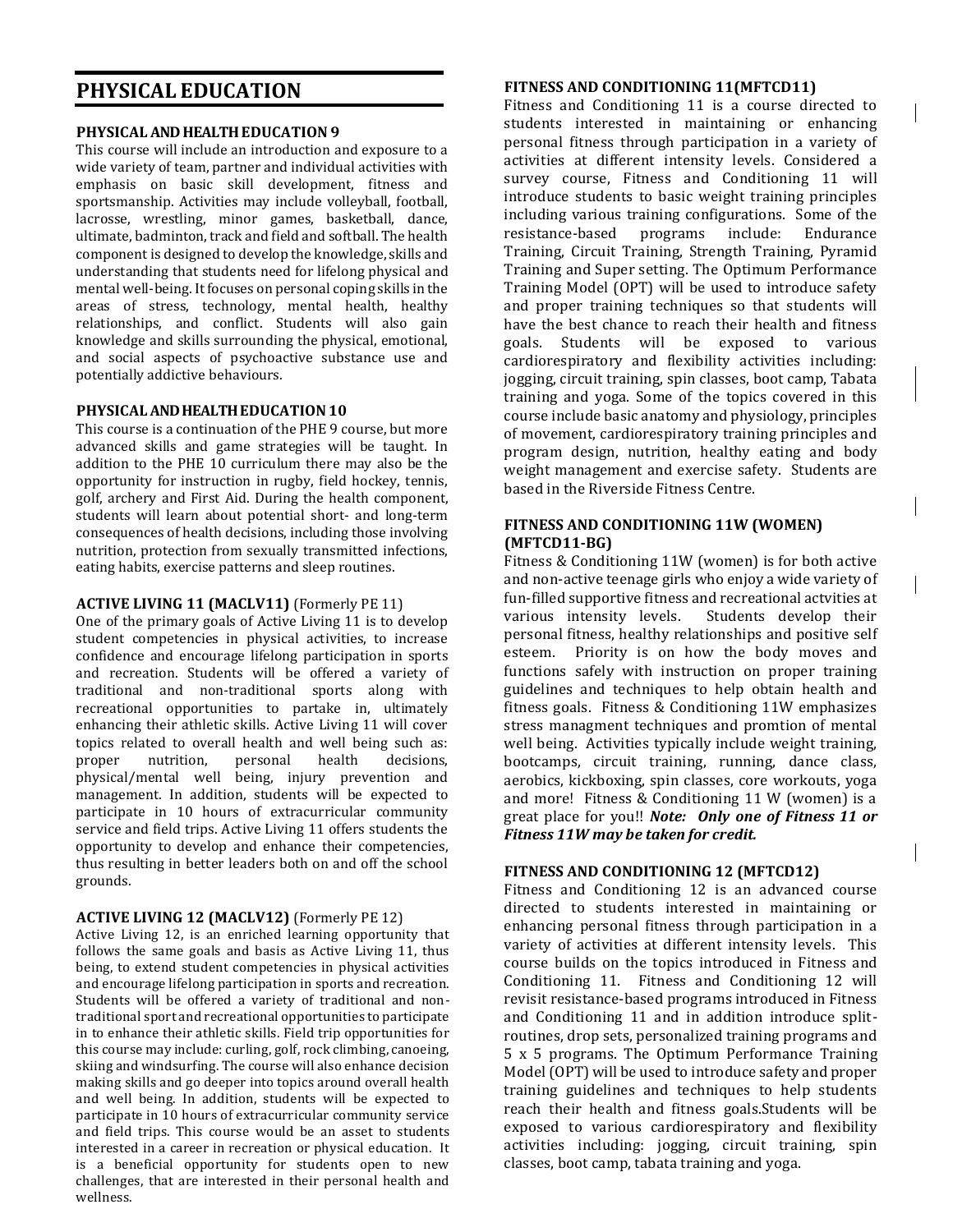#### **FITNESS AND CONDITIONING 12W (WOMEN) (MFTCD12-BG)**

This course is a continuation of Fitness and Conditioning 11W. The focus will remain on developing personal fitness programs and goals creating lifelong active lifestyles. The students are provided with many opportunities to develop their leadership skills and act as mentors to their to peers while participating in the many fitness and conditioning activities provided. Students take part in a structured running program, bootcamps and circuit workouts, weight training, dance classes, kickboxing, aerobics, spin classes, body specific workouts, yoga and many more. This course will have you Fitness ready for life beyond your highschool years! *Note: Only one of Fitness 12 or Fitness 12W may be taken for credit.*

#### **WEIGHT TRAINING 10 (YLRA-0A)**

Introductory Fitness & Physical Training 10 is a course for students interested in focusing on fitness-based training and enhancing their fitness knowledge. The course will build on the weight training units covered within PHE 9 & 10 and allow students an opportunity to further their overall fitness. Students will train using various strength and cardiovascular training techniques. This is a great opportunity for junior students to improve and maintain their physical fitness outside of their required PHE classes! Open to all grade 9 & 10 students.

#### **HOCKEY 10 (YLRA-0A)**

This introductory course provides a training environment for students to develop their hockey skills and overall knowledge of the game. It intends to provide high performance training environment for students to develop hockey skills so they will be prepared to meet challenges of hockey at all levels. It is the goal of the course to specifically target elements of the game that are pivotal at the developmental level that most Grade 10 student are at. Along with basic skills, they will be able to learn how to place themselves in better positions both on and off the ice, and learn valuable life skills that can be used in any career field. While this course is open to all levels of hockey ability. The goals of this course include a focus on player development, sports psychology, athlete nutrition, and on and off-ice skills. A key element of the off-ice skills in a focus on community connection, whereby students demonstrate leadership in the outside hockey organizations around the school. **A \$264 monthly fee applies.**

#### **HOCKEY 11 (YLRA-1A)**

Hockey 11 traditionally follows Hockey 10. It is a course that provides a continued training environment for students to develop their hockey skills and overall knowledge of the game. Students will reach a further understanding of the benefits of the game and how to translate that into their daily lives. It intends to provide a high-performance training environment for students to develop hockey skills, so they will be prepared to meet challenges of hockey at all levels. It is the goal of the course to specifically target elements of the game that are pivotal at the developmental level that most Grade 11 student are at. Narrowing the focus to analyze how an athlete's skills, communication, and motivation can create positive outcomes in a student's abilities. Along with basic skills, they will be able to learn how to place themselves in better positions both on and off the ice. Continuing to learn valuable life skills that can be used in any career field. While this course is open to all levels of hockey ability, students are recommended to complete Hockey 10. **A \$264 monthly fee applies.**

#### **HOCKEY 12 (YLRA-2A)**

This course is the final stage of our Hockey program. It continues to provide a training environment for students to further develop their hockey skills and overall knowledge of the game with the idea of continued play as they move on to their adult life. It intends to provide high performance training environment for students to develop hockey skills so they will be prepared to meet challenges of hockey at all levels. As the student's progress through the three courses we focus at the 12 level to analyze, criticize and lead/ mentor the junior students beginning in the hockey courses. It is the goal of the course to further target elements of the game that are pivotal at the developmental level of most grade 12 students. Along with continual work on basic hockey skills, they will be able to learn how to place themselves in better positions both on and off the ice and learn valuable life skills that can be used in any career field. While this course is open to all levels of hockey ability, students are given the opportunity to develop through the course. At the hockey 12 level students will analyze their own play, their teammates play. The goal is to be able to learn how to positively critic themselves and their teammates to better their play and goals. **A \$264 monthly fee applies.**

#### **PE LEADERSHIP-PEER TUTORING 11 (YED-1APE)**

This is a new course available to students wanting to be leaders within a physical education setting. Students will be assigned a junior PE class and teacher where they will be expected to use critical and creative thinking in order to create and implement activities that welcome collaboration and physical growth among the students they are working with. The class is designed to help foster physical education experiences while mentoring fellow Riverside students thus, building the students leadership skills. The course is similar to an IDS class where the students are expected to meet with a teacher outside of the timetable. The course is created for students that have an interest in becoming a Physical Education teacher**. A teacher signature is required to be part of the PE Leader-Peer tutoring course.**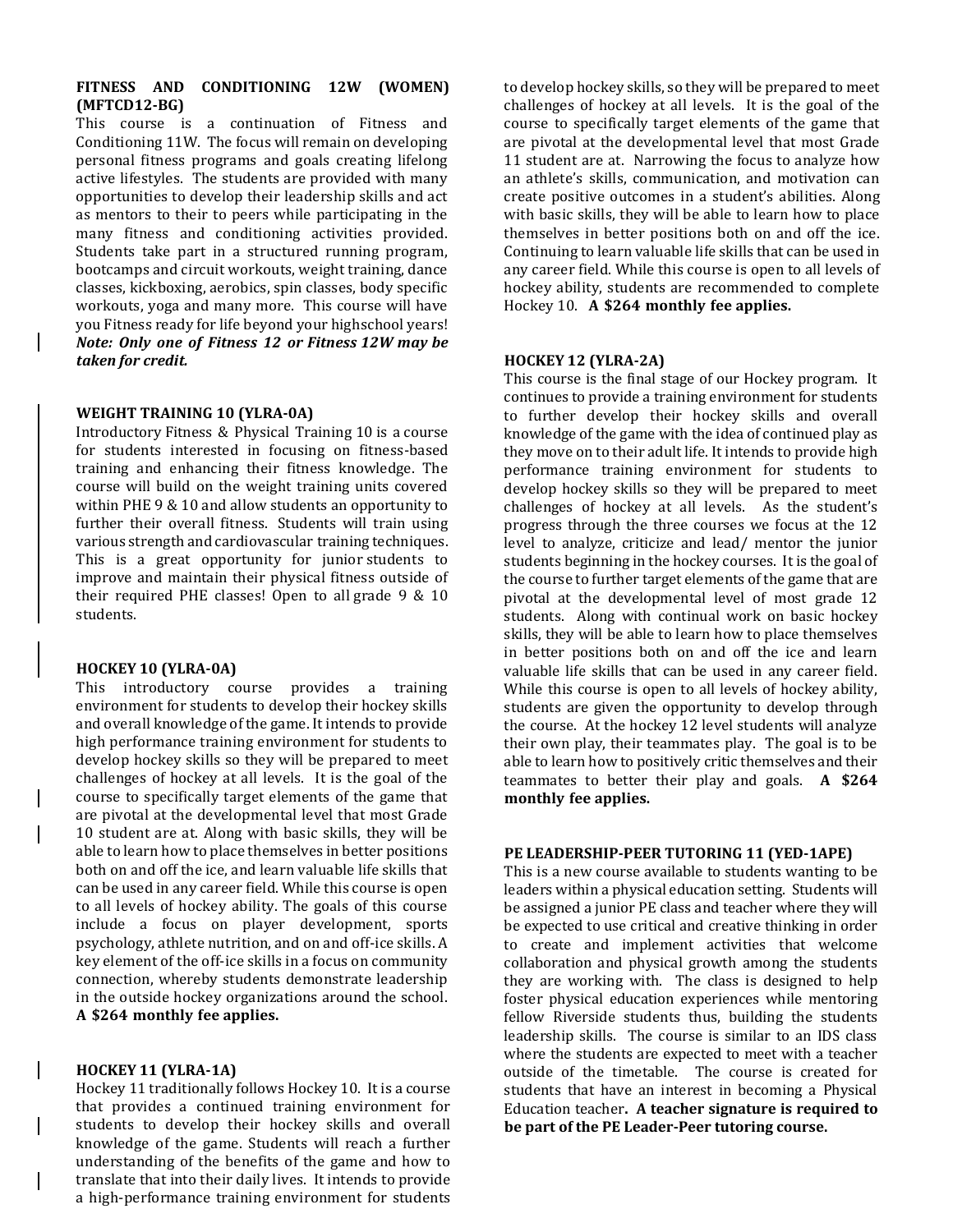## **SCIENCE**

#### **SCIENCE 9**

The new Science 9 curriculum has been designed around four big ideas:

- *1. Cells are derived from cells.*
- *2. The electron arrangement of atoms impacts their chemical nature.*
- *3. Electricity is the flow of electrons.*
- *4. The biosphere; geosphere, hydrosphere, and atmosphere are interconnected, as matter cycles and energy flows through them.*

The course will use a variety of learning strategies such as laboratory work, projects and innovative uses of technology.

#### **SCIENCE 9 HONOURS**

The format of this course provides students an opportunity to complete Science 9 in an enriched, extended and varied setting. A typical honours student has a good understanding of how they learn and is has the ability work both independently and collaboratively. The outcomes of the course remain the same as a regular Science 9 class but with opportunities to enhance their learning further. Grade 9 students will have the further opportunity to apply for Science 10 Honours. *Assessment test and teacher recommendation required.*

#### **SCIENCE 10**

The new Science 10 curriculum has been designed around four big ideas:

- *1. DNA is the basis for the diversity of living things.*
- *2. Energy change is required as atoms rearrange in chemical processes.*
- *3. Energy is conserved, and its transformation can affect living things and the environment.*
- *4. The formation of the universe can be explained by the big bang theory.*

The course will use a variety of learning strategies such as laboratory work, projects, inquiry and design and application of innovative technology.

#### **SCIENCE 10 HONOURS**

The Honours format offers students an opportunity to complete Science 10 in an enriched and varied setting. In this course, there will be opportunity for projects and activities that will focus on individualized learning and engagement. The typical student has a good understanding of learning and is becoming an independent learner able to function well at both individual and group work. Students may register in this course after Science 9 Honours or Science 9. *Signature of Science 9 teacher required.*

#### **SCIENCE CO-OP 11**

This exciting career program will offer Grade 11 students the opportunity to enroll in Chemistry 11, Physics 11, Pre-Calculus 11 and Work Experience 12 in the first semester of their grade 11 year (see individual course descriptions for more detail). Additionally, a C+ or better in Science 10 and pre-calculus Math 10 is recommended. The following list comprises the first semester:

*Chemistry 11 Co-Op (MCH—11P) Pre-Calculus Math 11 Co-Op (MPREC11P) Physics 11 Co-Op (MPH—11P) Work Experience 12 Co-Op (MWEX-2AGP)*

Students will be grouped together as a "cohort" for these classes providing a very flexible, adaptable learning environment. The selected courses provide a foundation for further science studies and entrance into a university science program. Enrollment is limited based on available space. Teaching times will be adjusted so that all students in the program can go on their Work Experience after Christmas break (90 hours) and **not miss classes**. Work Experience placements will be in a science related field.

#### **SCIENCE FOR CITIZENS 11 (MSCCT11)** (SCIENCE AND TECHNOLOGY11)

This course focuses on applying scientific methods and theories in a hands-on environment. It will provide students with opportunities to develop an appreciation of the interactive nature of science and technology. Students will use evidence-based decision making in order to gain knowledge of how science is applied in our daily lives. A variety of topics and units covered in this course include but are not limited to: robotics and automation, material science and manipulation (such as wood, metal, plastic), personal and public health practices, natural hazards and resources and the effects of climate change, personal technology, forensics, and civil engineering.

#### **LIFE SCIENCES 11**(BIOLOGY11) **(MLFSC11)**

Life Sciences 11 provides students with a fundamental knowledge relating to all living things. Students will understand the characteristics that unify organisms, how they evolved over time and are classified into manageable groups according to evolutionary relationships. Students will gain an understanding how different animals and plants have structures suited for survival in their environments. The course covers the following big topics: Classification, Taxonomy and Evolution. Processes such as cellular respiration and photosynthesis and the structures of DNA and RNA are examined with respect to their role in evolution. This course will be taught through a variety of activities including class work, projects, labs and dissection.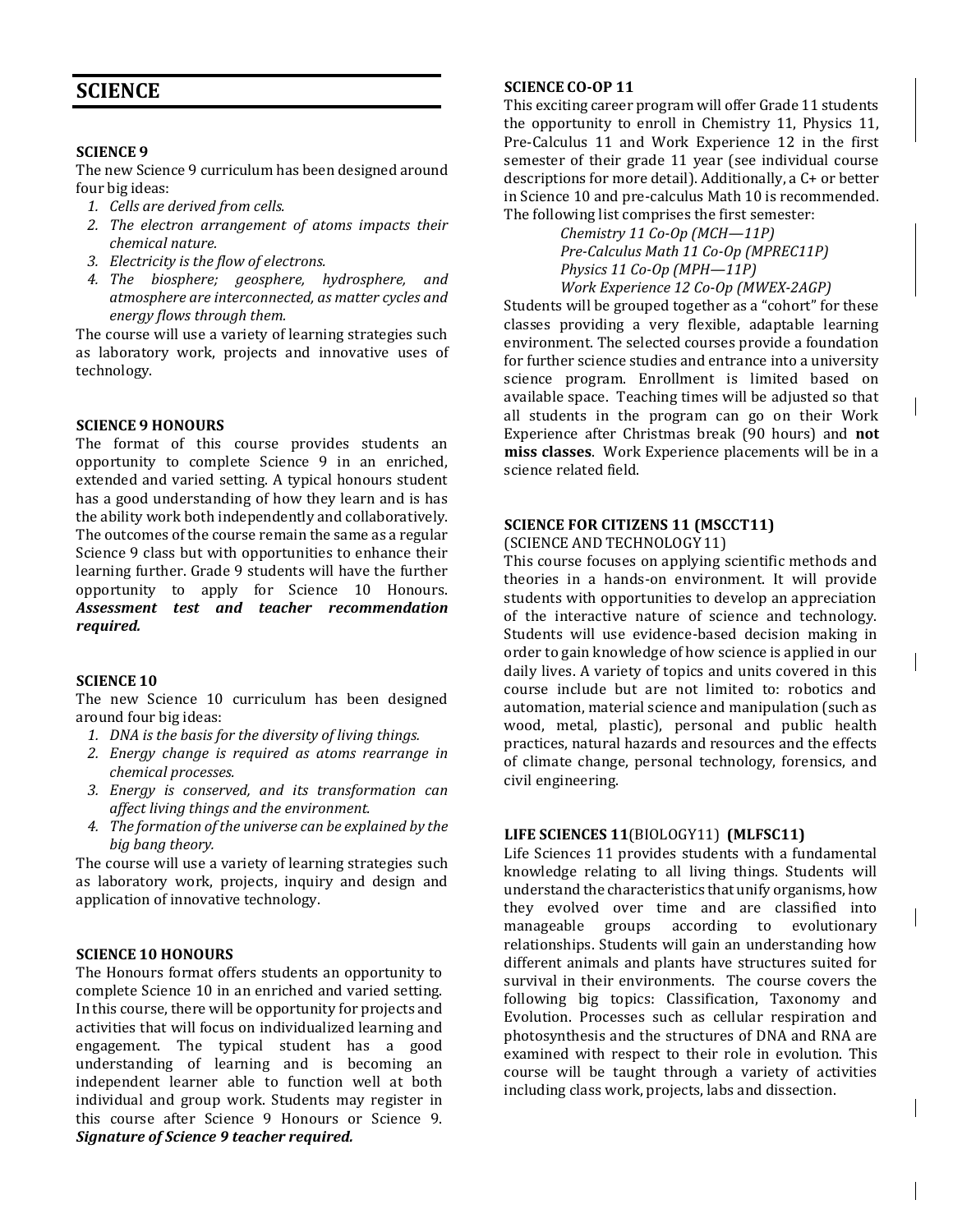| <b>ECOLOGICAL STUDIES 11 COHORT</b>                                                                                                                                                                                                                                                                                                                                                                                                                                                                                                                                                                                                                                                                                                                                                                                                                                                                                                                                                                                           |                                                                |                                                                                                                                                                        |  |  |  |  |  |
|-------------------------------------------------------------------------------------------------------------------------------------------------------------------------------------------------------------------------------------------------------------------------------------------------------------------------------------------------------------------------------------------------------------------------------------------------------------------------------------------------------------------------------------------------------------------------------------------------------------------------------------------------------------------------------------------------------------------------------------------------------------------------------------------------------------------------------------------------------------------------------------------------------------------------------------------------------------------------------------------------------------------------------|----------------------------------------------------------------|------------------------------------------------------------------------------------------------------------------------------------------------------------------------|--|--|--|--|--|
|                                                                                                                                                                                                                                                                                                                                                                                                                                                                                                                                                                                                                                                                                                                                                                                                                                                                                                                                                                                                                               | <b>Life Sciences 11</b>                                        | <b>Environmental Sciences 11</b><br><b>Foundations of (Biological) Inquiry 11 - IDS</b>                                                                                |  |  |  |  |  |
| 1.                                                                                                                                                                                                                                                                                                                                                                                                                                                                                                                                                                                                                                                                                                                                                                                                                                                                                                                                                                                                                            | Life is a result of<br>interactions at the<br>molecular level  | Complex roles and<br>Personal design interests require the<br>1.<br>❖<br>evaluation and refinement of skills<br>relationships contribute to<br>diversity of ecosystems |  |  |  |  |  |
| 2.                                                                                                                                                                                                                                                                                                                                                                                                                                                                                                                                                                                                                                                                                                                                                                                                                                                                                                                                                                                                                            | Evolution occurs at<br>the population level                    | 2.<br>Products can be designed for life cycle<br>Changing ecosystems are<br>❖<br>maintained by natural<br>processes                                                    |  |  |  |  |  |
| 3.                                                                                                                                                                                                                                                                                                                                                                                                                                                                                                                                                                                                                                                                                                                                                                                                                                                                                                                                                                                                                            | Organisms are<br>grouped based on<br>common<br>characteristics | 3.<br>Tools and technologies can be adapted for<br>Human practices affect the<br>❖<br>sustainability of ecosystems<br>specific purposes.                               |  |  |  |  |  |
|                                                                                                                                                                                                                                                                                                                                                                                                                                                                                                                                                                                                                                                                                                                                                                                                                                                                                                                                                                                                                               |                                                                | Humans can play a role in<br>Lead into Capstone Project<br>4.<br>→<br>stewardship and restoration<br>of ecosystems                                                     |  |  |  |  |  |
| Ecological Studies 11 cohort will optimize a blended learning model to create a whole picture understanding of the natural<br>world. The cohort will comprise of two grade 11 Science courses (Life Sciences 11 & Environmental Sciences 11) instructed<br>during 2 blocks of class, layered with an additional IDS course (Foundations of Biological Inquiry 11). This course will layer<br>IDS projects/content throughout the morning and will have additional contact hours via field trips and community<br>engagement projects. Students will gain credit for 3 courses. Concepts will be explored through inquiry-based laboratory<br>exercises, environmental health assessment techniques, student presentations and class trips. A major component of the<br>course will be a multi-day class trip field excursion to Bamfield Marine Science Center (BMSC) located on the West coast of<br>Vancouver Island. \$700 course fee covers BMSC, Vancouver Aquarium & Beatty Biodiversity Museum field trips. Additional |                                                                |                                                                                                                                                                        |  |  |  |  |  |
|                                                                                                                                                                                                                                                                                                                                                                                                                                                                                                                                                                                                                                                                                                                                                                                                                                                                                                                                                                                                                               |                                                                | optional field trips will be available throughout the course. Payment plan options available.                                                                          |  |  |  |  |  |

**ANATOMY & PHYSIOLOGY 12** (BIOLOGY 12) **(MATPH12)**

This course encompasses two major topics of study: cellular biology and human physiology. Areas of concentration within cellular biology will include a focus on: cell structure, biological compounds and molecules, DNA and protein synthesis. The human physiology unit will emphasize the six major body systems (circulatory, digestion, respiratory, nervous, and urinary and reproduction). **Students must take either Biology 11 or Chemistry 11 before enrolling in Biology 12. Taking both Biology 11 and Chemistry 11 is highly recommended**

#### **CHEMISTRY 11 (MCH—11)**

Chemistry 11 is a laboratory-based course that has an emphasis on experimentation and the innovative use of technology. Students will learn about the building blocks of the universe through the following big ideas:

- Atoms and molecules are building blocks of matter.
- Organic chemistry and its applications have significant implications for human health, society, and the environment.
- The mole is a quantity used to make atoms and molecules measurable.
- Matter and energy are conserved in chemical reactions.
- Solubility within a solution is determined by the nature of the solute and the solvent.

#### **CHEMISTRY 12 (MCH—12)**

Chemistry 12 focuses on how and why chemical reactions occur. Students will use a variety of learning strategies and resources to investigate collision theory, equilibrium systems, acid/base chemistry and electrochemical reactions. Students will gain an understanding of chemical reactions at the molecular level and of the importance of these reactions to life, industry and society. Mathematical problem-solving is an important component of Chemistry 12.

#### **EARTH SCIENCE 11 (MESC-11)**

Earth Science is an introductory science course that builds on topics from earlier science courses. It is a hands-on five units – astronomy, rocks & minerals, geologic time & fossils, internal processes & plate tectonic theory, and surface processes & weather. All topics are taught with an emphasis on our situation in the Lower Mainland and an attempt to include field trips for more relevant learning opportunities. This course is a good preparation for the more extensive Geology 12 course.

#### **GEOLOGY 12 (MGEOL12)**

Geology is the grade 12 continuation of Earth Science 11, but any science 11 is a good prerequisite for Geology 12. Topics in this course include: rocks, minerals, resources, earthquakes, volcanoes, Earth's interior, erosion, geologic time, fossils, and the planets. Learning is done through lessons, labs, activities, assignments, and field trips. We focus on the very relevant geology of British Columbia, in context with the whole Earth and the geology on other planets.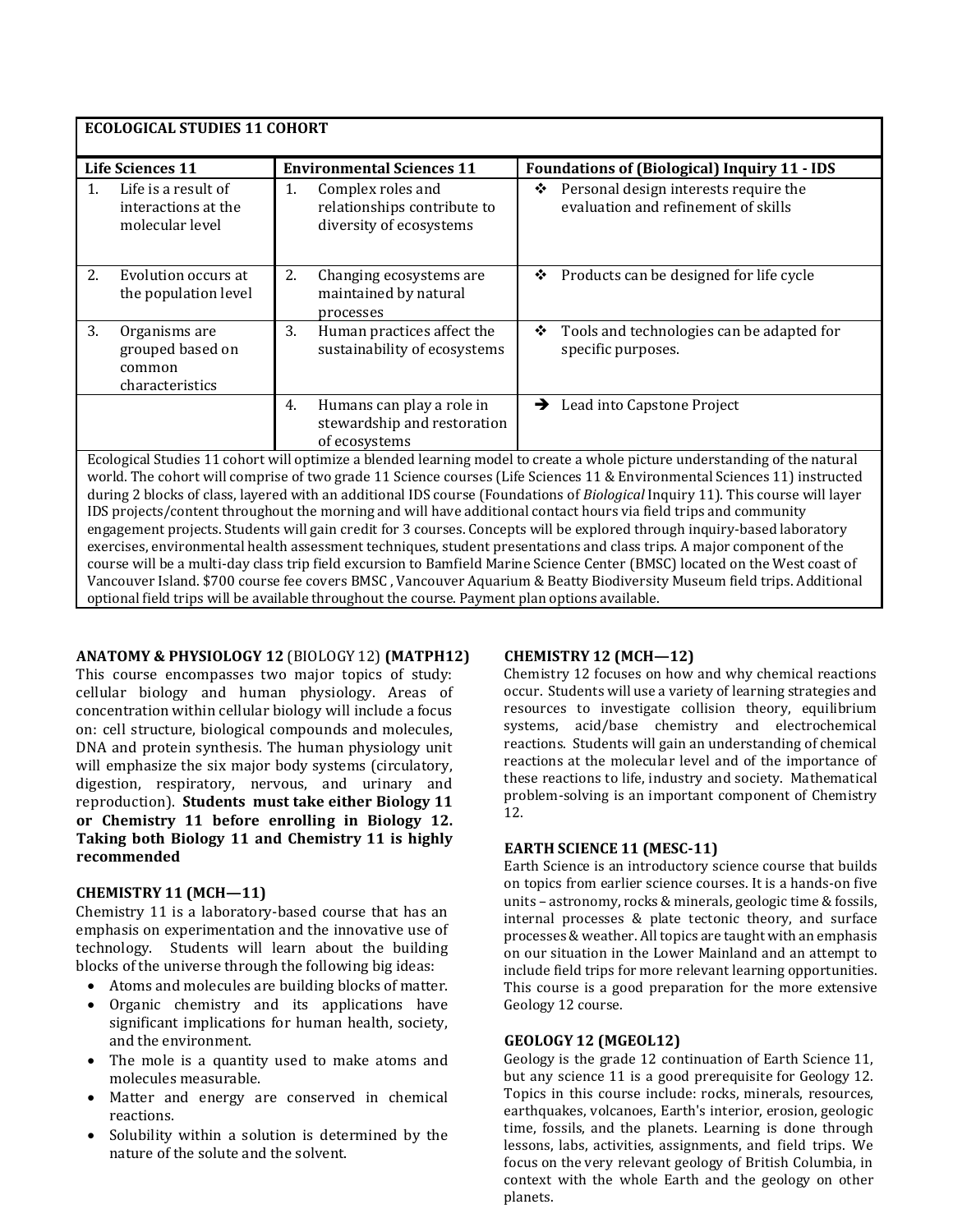#### **PHYSICS 11 (MPH—11)**

The new Physics 11 curriculum is designed around 5 core ideas:

- *1. Kinematics allows us to predict, describe and analyze and objects motion (Kinematics)*
- *2. Forces influence the motion of an object (Dynamics)*
- *3. Momentum is conserved in a closed system (Momentum)*
- *4. Energy is found in different forms, is conserved and has the ability to do work (Energy)*
- *5. The application of conservation laws explains the flow of electricity within a circuit (Electricity)*

Additionally, there are 4 optional units that incorporate 4 more big ideas: At least two of these units must be completed.

- *1. Light can be modeled as a wave or particle (Waves and Optics)*
- *2. Quantum mechanics can be used to describe the behavior of very small particles (Quantum Mechanics)*
- *3. Special Relativity helps explain the relationship between space and time (Special relativity)*
- *4. Nuclear reactions involve changes in the atomic nucleus (Nuclear Physics)*

This course will use various core competencies, lab work, technology and projects to address the learning outcomes.

#### **PHYSICS 12 (MPH—12)**

The new Physics 12 curriculum is designed around 3 core ideas.

- *1. Kinematics allows us to predict, describe and analyze and objects motion (2-D Kinematics)*
- *2. Forces influence the motion of an object (2-D Dynamics)*
- *3. Momentum and energy are conserved in a closed system (2-D Momentum and Energy)*

Additionally there are 4 optional units that incorporate 5 more big ideas: At least two of these units must be completed.

- *1. Electric fields and forces describe how charges interact (Electrostatics)*
- *2. The electromagnetic for produces both electricity and magnetism (Electromagnetic Forces and Induction)*
- *3. An object in equilibrium is subject to zero net force and zero net torque (Forces in Equilibrium)*
- *4. Circular motion occurs as a result of a centre seeking force and can be used to describe and predict the motion of objects. Gravitational forces and fields describe how masses interact. (Circular Motion and Gravitation)*

This course will use various core competencies, lab work, technology and projects to address the learning outcomes.

## **PSYCHOLOGY**

#### **PSYCHOLOGY 12 (YPSYC2A)**

Psychology is a course designed to provide students with an understanding of human behaviour and basic concepts in modern psychology. In this course, students will learn how the mind and body are interconnected, how psychology impacts their daily lives, and how psychology explains the way they interact with and relate to each other. **Prerequisite: Science 10**

## **SOCIAL STUDIES**

#### **SOCIAL STUDIES 9**

Social Studies 9 offers students the opportunity to explore Canada's history from its inception as a colony of France to its entry into the British Commonwealth and establishment as a nation. By studying the past, students will be able to make connections to current issues and challenges within Canada including with our Indigenous Peoples. The curriculum will develop within students critical thinking skills known as the Historical Thinking Concepts: historical significance, historical perspective, ethical judgment, cause and consequence, continuity and change, analysis of evidence

#### **SOCIAL STUDIES 10**

Social Studies 10 will continue to develop the Historical Thinking, whose rudiments were already presented in Social Studies 9. More in-depth Critical and creative thinking will be doubled now by the development of citizenship skills and the preparation of students to take part in Canadian democracy. A much greater accent will be put on students' personal and social competency through which they will begin to develop an understanding about Canadian political and social issues. In history, they will learn about 20th Century Canada in relation to world affairs, such as the World Wars, the depression, our place in the United Nations, etc. As mentioned before, the concepts of Historical Thinking will continue to be developed: historical significance, ethical judgement, cause and consequence, continuity and change and analysis of evidence.

#### **CULTURES COMPARÉES 12 (FR.) (FCMCL12)**

This is the course where everything you have learned in History and Socials comes together! *BUILD A CULTURAL PROTOTYPE FOR THE YEAR 3,000*, based on the cultures presented in this course. *Comparative Cultures 12* presents, compares and discusses various cultures: France, Rome-Italy, Germany, Russia, India, China and Japan. We will investigate these cultures' origins and historical evolution, religions, customs and arts, their music and cinema and their current influences on the world. The presentations of each culture will use ample video and audio examples, as well as a representative film for each. All along this course, students will be involved in research, discussions, and debates in order to CREATE A NEW FUTURE CIVILIZATION, resulted from a symbiosis of the previous ones. **\* FRIM students must take Histoire 12 or Cultures Comparées 12 either in grade 11 or 12.**

#### **ECONOMIC THEORY 12 (MECT-12)**

This course introduces students to the basic principles of economics. The course content will include Classical, Neoclassical, Marxist, Keynesian and Contemporary economic theories. Major economic episodes in history will be examined. The key theories, in addition to social and political views, of important economists will be explored. The course is designed to teach students to apply economic models, concepts, and theories to analyze human behavior and to understand how individuals make decisions.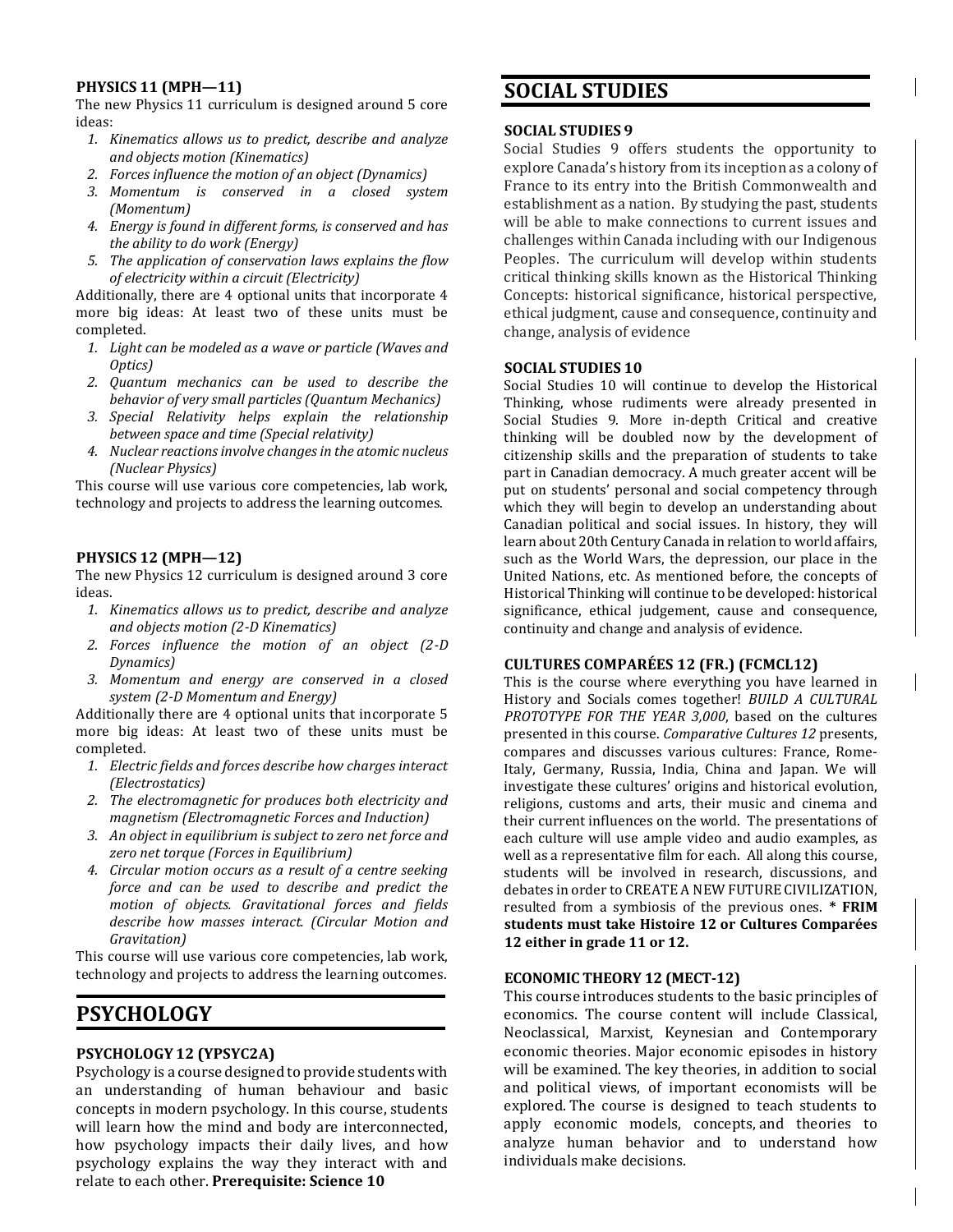#### **SOCIALS 11 EXPLORATION (MEPSS11)**

Social Studies 11 Exploration is comprised of various subject areas that include social justice, law, political studies, human geography, genocide studies and First Nations. The course contains three components – Human Rights, Democratic Engagement/Government and Self-Directed Studies. The Human Rights component include topics related to Canada, the World, First Nations, Socials Justice, Human Geography and Genocide. The Democratic Engagement/Government component address topics related to political studies and citizenship. The Self-Directed Studies component will provide students with an opportunity to pursue an area of interest with an inquiry-based project. The course reinforces the Curriculum Competences from previous Social Studies courses as well as the continued development of concepts associated with Historical Thinking – historical significance, evidence and interpretation, continuity and change, cause and consequence, historical perspective and ethical judgement. **The Social Studies Department highly encourages that Social Studies 11 Explorations be taken before any Social Studies 12 course (History, Law, Geography, Economics, Social Justice).**

#### **PHYSICAL GEOGRAPHY 12 (MPGEO12)**

Physical processes that affect the earth in the past, present and future form the basis of this course. Topics include plate tectonics, volcanism, earth-quakes, erosion, climate, weather, map skills, vegetation, and soils. The discussion of these topics leads to an understanding of resources and resource management and people's interaction with an ever- changing environment.

#### **20TH CENTURY WORLD HISTORY 12 (MWH—12)**

History 12 is a course that examines the major events, developments and individuals of the  $20<sup>th</sup>$  century in a global context. The components of the course include the immediate effects of World War I, Interwar Period 1919- 1939, World War II 1939-1945 and the Cold War 1945- 1991. Human rights, international cooperation, social and cultural developments, the development of communication and transportation technology will be addressed at various junctures in the course. History 12 is designed to foster and develop the students' ability to examine history critically and apply the concepts of Historical Thinking – historical significance, evidence and interpretation, continuity and change, cause and consequence, historical perspective and ethical judgement. The course will therefore have an inquirybased approach to the study of historical events, developments and individuals. Students will be expected to participate and engage in class and small group discussions and complete projects individually as well as collaboratively in groups.

#### **HISTOIRE 12 (FR.) (FWH—12)**

The course will explore the 20<sup>th</sup> Century World History from the immediate effects of World War I on the new geopolitical realities to the post-World War II global realignments of the economic, political, and social landscapes. Furthermore, History 12 will look upon the more recent events that shaped the world after the end of the Cold War and Canada's role as a strong international voice of peace and progress. History 12 is designed to develop the students' ability to use historical inquiry, recognize implicit and explicit ethical judgements, understand events and facts inside and outside their historical context, make reasoned ethical judgments, and assess the value of various historical accounts. Correspondingly, students are expected to achieve a high level of competency in elaborating minute analyses and construct solid syntheses. The course is based on both collaborative and inter-active activities including: discussions, critical debates, projects, jigsaw activities, roundtables, brainstorming, blogs, etc. **\* FRIM students must take Histoire 12 or Cultures Comparées 12 either in grade 11 or 12.**

#### **LAW STUDIES 12 (MLST-12)**

The course will provide a comprehensive introduction to law and legal process, particularly as they relate to the Canadian justice system. In addition to discussing the basic components of the law, the course will explore some of the major legal issues facing Canadians, including the parole system, young offenders and juvenile justice, and constitutional rights under the Charter. The course also includes a variety of classroom activities, which supplement the course material. Field trips, guest speakers, films, and documentaries all add to the course. Reading, writing and research skills are essential to student success. Students will analyze actual legal cases utilizing decision making techniques with their legal knowledge to determine case outcomes.

#### **SOCIAL JUSTICE 12 (MSJ—12)**

Social Justice 12 is open to students in grades 11 and 12. The course has three focus areas: "defining social justice", "recognizing, confronting and overcoming injustice", and "moving toward a socially just world". Students will be active participants in class discussions, will research issues of injustice, and will develop an action plan to address a selected issue. This will be a stimulating course for students interested in taking the initiative to direct their own learning and to use their acquired knowledge and skills to help create a socially just world.

## **TECHNOLOGY EDUCATION**

#### **POWER TECHNOLOGY10 (MTPOW10)**

This course will help students understand how power is related to energy and motion. Students will learn and develop a skill set for hands-on processes while designing and building. Some of the topics covered in this course include flight technology, simple and complex machines, alternate sources of fuel and power, metalwork and fabrication, welding, and small engines. Students will learn how things work, how they're made, and how to create their own products. This course is open for all grades.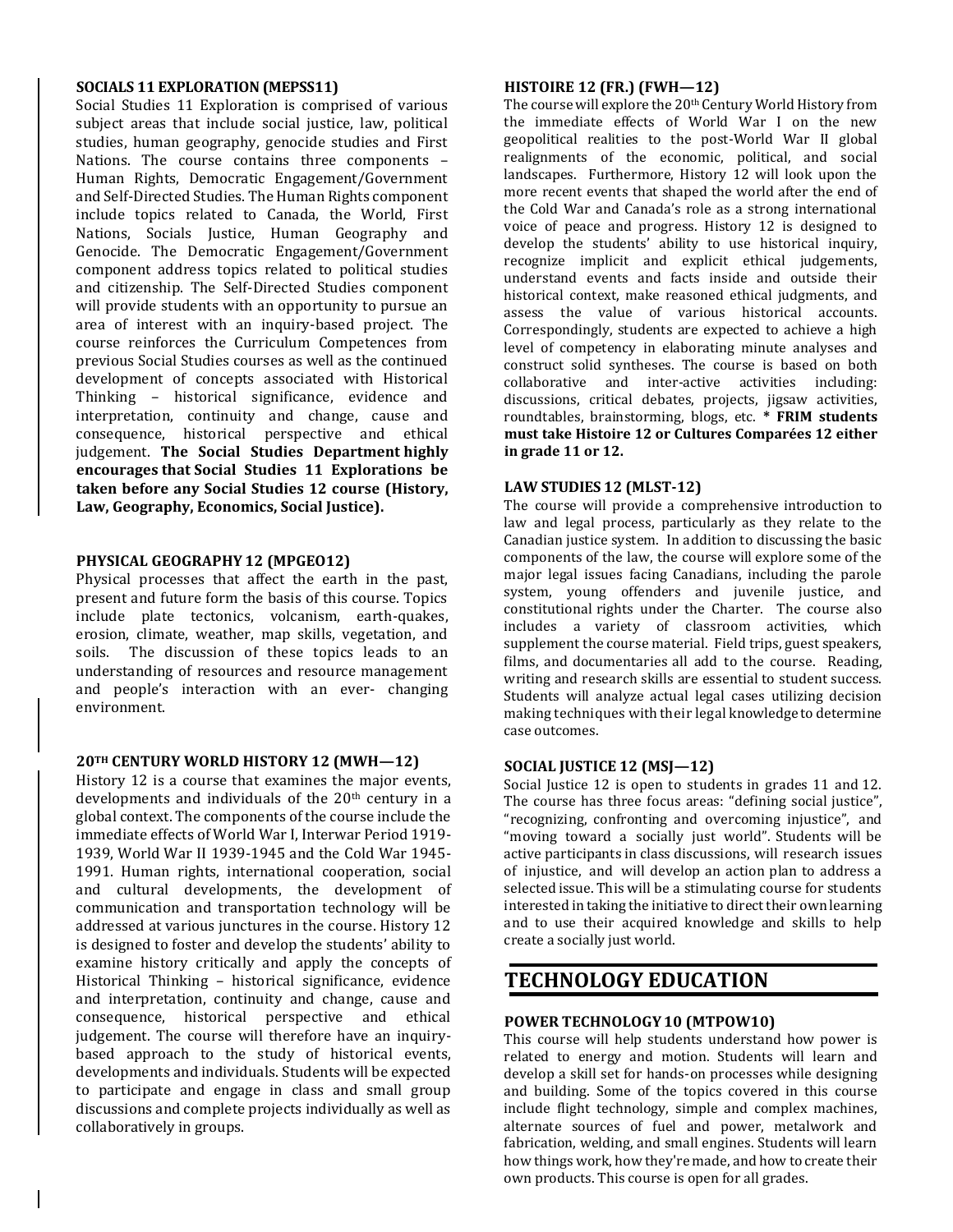#### **AUTOMOTIVETECHNOLOGY11 (MTAUT11)**

This course focuses on basic automotive systems and their integral part of society. The purpose of this course is to introduce students to maintenance, components, and repair of a common vehicle. The various units covered include basic maintenance, diagnostic procedures, and simple repair tasks. The course will include hand tool techniques to ensure safe working conditions even if performing work at home. As this course requires hands-on activities, final grades will be a reflection of safe work ethics and quality of participation in addition to theory and lab marks.

#### **AUTOMOTIVE TECHNOLOGY 11 (WOMEN) (MTAUT11-W)**

A car maintenance course designed to introduce female students to basic car maintenance and troubleshooting. This course focuses on automotive systems, related components and the automobile as an integral part of our society. The various units will include basic maintenance tasks and diagnostic procedures – especially those which can be performed at home. The course will include tools and techniques to ensure safe working conditions and to help students avoid injury when performing repair tasks. As this course requires "hands-on" activities final grades will reflect safe work shop behaviour and quality of participation in addition to theory & lab marks. Participation in this course will include an exploration of some potential career paths and post-secondary programs. **Note: Only one of Auto 11 and Auto 11 (W) can be taken for credit.**

#### **AUTOMOTIVE TECHNOLOGY 12 (MTAUT12)**

This course is an extension of Automotive Technology 11 and takes a closer look at advanced processes related to automotive systems. The course will guide students towards independent trouble-shooting and diagnostics practices in a more independent environment. Some of the topics covered in Automotive Technology 12 include alternate sources of power ie: electric go-karts, tutorial "how-to" videos, advanced engine overhaul, fuel systems, and vehicle modification. As this course requires handson activities final grades will reflect safe work shop behaviour and quality of participation. Participation in this course will include and exploration of some potential career paths and post-secondary opportunities.

#### **AUTOMOTIVETECHNOLOGY 12 (WOMEN) (MTAUT12-W)**

This course is an extension of the 11-level course. **Note: Only one of Auto 12 and Auto 12 (W) can be taken for credit.**

#### **BICYCLE TECHNOLOGY 11 (YMR—1A)**

This course is designed to introduce students to the fundamental techniques used in the repair and maintenance of bicycles that will be donated to the needy within the community. Students will learn the proper use of the various bicycle tools required as they repair and maintain the bikes. Students will also learn the rules of cycling on the road, bike handling and traffic skills. Once all aspects of bike safety, repair and maintenance have been thoroughly covered, students will participate in supervised bicycle rides within the community. If time permits, there may also be opportunities to build custom frames and to service bicycles and sell them within the community to address the entrepreneurial possibilities of this course. *\*Open to all grades*

#### **DRAFTING & DESIGNANIMATION 10 (MTDRF10)**

This is a course that focuses on design. We use drawings, computers, 3d printers, and CNC mills to solve problems related to architecture, healthcare, manufacturing, prototyping, and advertising. We use Autodesk Revit, Inventor, 3Dmax, Adobe Maximo, and Unity software. The skills you learn here are used everywhere in industry, plus it would add some pizzazz to the new CLC project.

#### **DRAFTING 11 (MTDRF11)**

This is a continuation of Drafting Design and Animation 10, you will learn advanced techniques to solve problems and present solutions. You will be given challenges to solve that require planning, prototyping, and presenting solutions. We will look at the fields of Architecture, manufacturing, healthcare, and design. Your solutions to these problems would be a great start to a CLC project, or future career.

#### **DRAFTING 12 (MTDRF12)**

This is a continuation of Drafting Design and animation 11. You will be working independently on projects related to an industry of your choosing, we will be introducing you to advanced methods of design, presentations and advertising. You will learn how VR is used in many fields to help clients visualize solutions and approve your designs.

#### **ENGINEERING 11(MENR-11)**

What does an engineer do? Could I make a six-figure salary? What would I do if I were an engineer? The grade 11 course develops upon previous skills, attitudes and theories developed in earlier grades. Engineering 11 is an applied theory class where students are presented with a design problem and asked to develop potential solutions using scientific & engineering principles. Students will need to work together to solve challenges and create unique solutions. Learn how to demonstrate teamwork and initiative in this collaborative class. Students will use the design process to develop upon their ideas. Student's projects may include how machines work; product design, furniture construction, and a passion project of the students' choosing.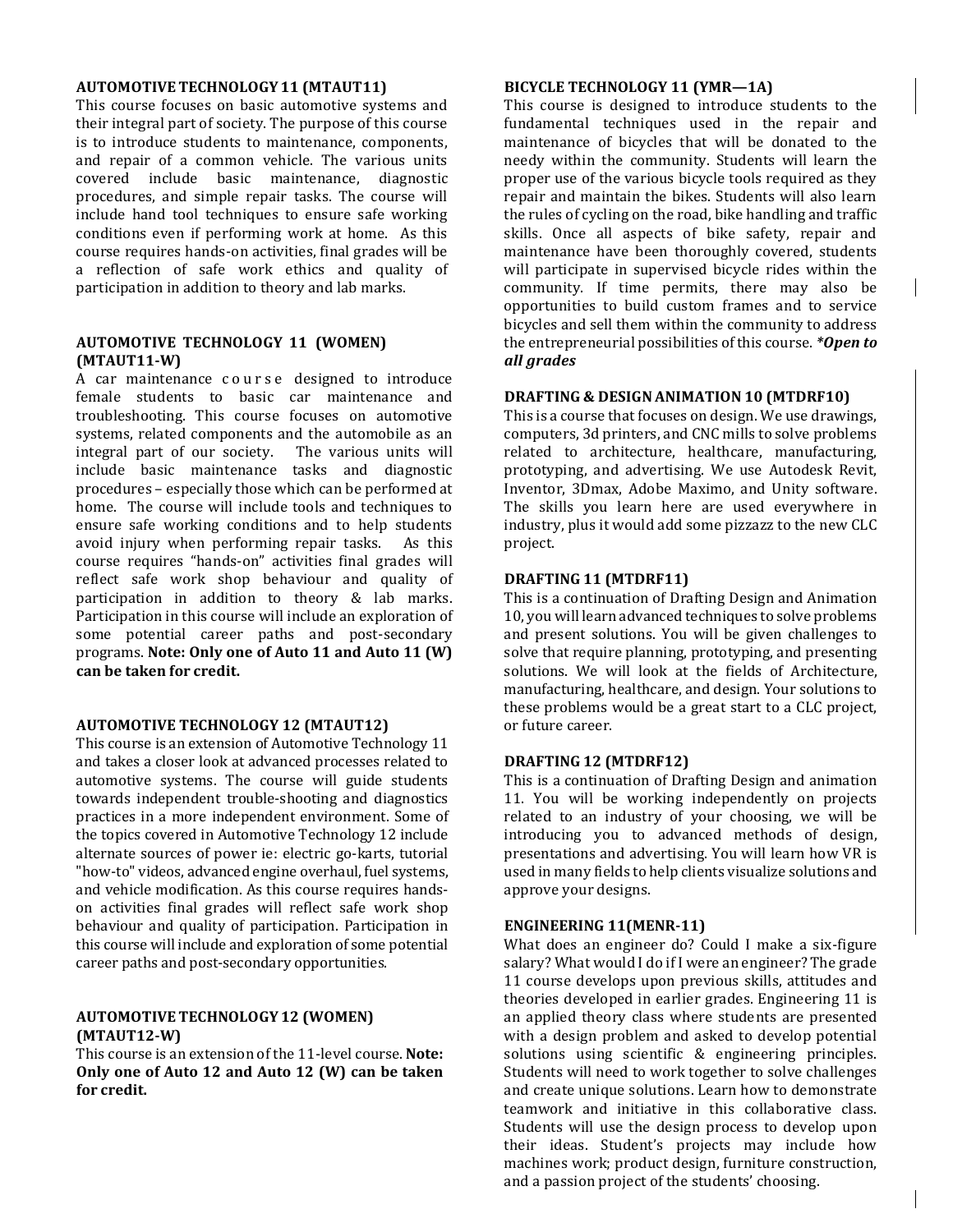#### **ENGINEERING 12 (MENR-12)**

If you want to change the world you may want to consider Engineering 12. Finish your final year with a Bang, while learning key life skills that will assist you in any endeavour. Engineering 12 is an applied theory class where students are presented with design problems and asked to develop viable solutions using scientific and engineering principles. Students will need to be able to demonstrate teamwork and initiative in this collaborative class. Students will use various design approaches to develop their project work. Student projects may include arcade stand, nanotechnology, the Da Vinci case, fabrication as well as smaller design projects.

#### **INDUSTRIAL DESIGN 10 (MTEXP10)**

Industrial Design (or I.D.) as it has come to be known is foundational course in understanding different aspects of Technology. Use problem-solving, inquiry, projectbased approaches to solve socially relevant design challenges. We look at creative design processes to direct decisions that can improve the world. If you're looking for a course with a real-life (fun) approach to learning, you've found it! Construct a Tablet TV, create a hovercraft or design something creative using the laser engraver. Students explore and learn fundamental skills that they can use throughout there entire life.

#### **ELECTRONICS AND ROBOTICS 10 (MTEAR10)**

Using a variety of resources and software, including Arduino Development boards, Sphero robots, VEX robotics. Students will complete a series of projects in order to learn the fundamentals of digital circuits and block-based programming. Students will have the opportunity to design and build robots to solve tasks. Content Areas: electrical theory, production of circuits, electric diagnostic testing, robot design, robot elements programming platforms.

#### **ROBOTICS 11 (MTROB11)**

Robotics 11 is an introductory course where students will learn the skills in design, program, and develop the electronics to engineer their own robot. Using a variety of resources and software, including Sphero robots, Vex, Sumo Bots, Arduino Boards, circuit boards, sensors, and motors, students will complete a series of electronics projects in order to learn the fundamentals of digital circuits and programming. Students will have the opportunity to design and build a custom robot to solve real-world problems. *It is recommended that students have completed a Grade 10 Computers Course.*

#### **ROBOTICS 12 (NTROB12)**

This advanced course offers students the opportunity to explore their potential in COMPETITIVE ROBOTICS as a way of STEM (Science, Technology, Engineering, and Math) skills in a practical and hands-on environment. Students work as members of design teams, in a variety of roles to research, design, build, program, and test robots. Students may also have the opportunity of competing in VEX and FRC Robotics competitions locally and provincially.

#### **WOODWORKING10 (MWWK-10)**

This is an introductory woodworking course in which students will use tools, machines and processes to solve challenges related to wood joinery and project development. Students will create projects such as tableware, elegant cases, lamps and furniture. The final goal is for the student to independently design a project, plan the construction of the project, and make the product idea become a reality.

#### **WOODWORKING11 (MWWK-11)**

This course teaches methods of designing and making cabinets, furniture, sculptures, jewelry, bowls and other wood items. Sketching and drawing skills will be an asset in creating unique artistic three-dimensional works of art. In the process of learning to use the equipment safely you will have the opportunity to build projects like a jewelry box or a turned a bowl. You will have the chance to build something of your own design in the last half of the course. You are encouraged to develop expertise in areas of your own interest. Some materials required for personal work are to be purchased by each student.

#### **WOODWORKING12 (MWWK-12)**

woodworking design course that also includes a few elements of construction. Students will have opportunities to work both individually and as a member of a team. Previous knowledge of design, problemsolving, and wood joinery will assist planning of systematic methods of production. Where applicable, students working on personal projects will be required to purchase materials. **Prerequisite - Wood 11 or Industrial design 11**

#### **FURNITURE AND CABINETRY 12 (MTFAC12)**

This course deals with methods and code=processes related to furniture design and manufacturing. An emphasis on advanced techniques of joinery and manufacturing. This course also improves teamwork, planning and problem-solving skills. Students will have the opportunity to construct furniture of their own design and will be encouraged to "specialize" in a variety of joinery and construction techniques. Where applicable, students working on personal projects will be required to purchase materials. **Prerequisite - Wood 11 or Industrial design 11**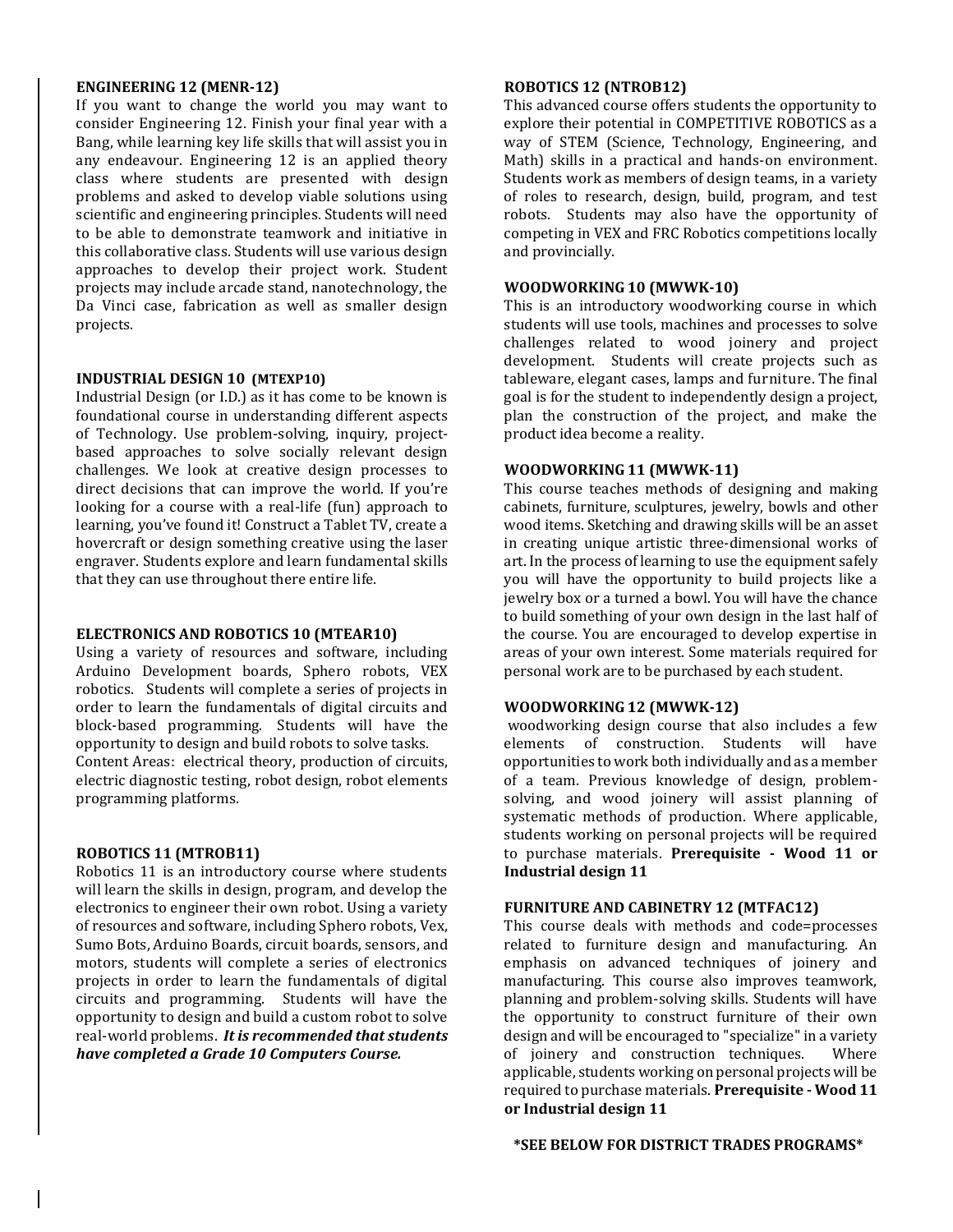# **COQUITLAM**  $\left(\left(\right)$  **OPEN** Learning

2020-2021 COL 10-12 Program Offerings online.sd43.bc.ca 604.936.4285 1432 Brunette Avenue, Coquitlam

**Blended (Online blended):** specific start/end dates, semester or full year, regularly

or with permission.

 discussion, labs, or extra support. **CLOC (Adult Learning Center):** continuous entry, includes both paper-based and online

scheduled face-to-face classes used for seminars, group

|                                                                                                                                                                                                                                                                                                                                                                                                                                                                                                                                                      |                                                                                                                                                                                                                                         |                                                                                                                                                                                                                                                                                                                                                                                           |                                                                                                                                                                                                                          | <b>Unique Electives</b>                                                                                                                                                                                                                                                                                                                                                                                                                                                       |                                                                                                                            |
|------------------------------------------------------------------------------------------------------------------------------------------------------------------------------------------------------------------------------------------------------------------------------------------------------------------------------------------------------------------------------------------------------------------------------------------------------------------------------------------------------------------------------------------------------|-----------------------------------------------------------------------------------------------------------------------------------------------------------------------------------------------------------------------------------------|-------------------------------------------------------------------------------------------------------------------------------------------------------------------------------------------------------------------------------------------------------------------------------------------------------------------------------------------------------------------------------------------|--------------------------------------------------------------------------------------------------------------------------------------------------------------------------------------------------------------------------|-------------------------------------------------------------------------------------------------------------------------------------------------------------------------------------------------------------------------------------------------------------------------------------------------------------------------------------------------------------------------------------------------------------------------------------------------------------------------------|----------------------------------------------------------------------------------------------------------------------------|
| Online<br>Life Sciences 11<br>Chemistry 11<br>Composition 11<br>Earth Science 11<br>English Language Arts 11<br>French 11<br>Online<br>Intro Japanese 11<br>Online<br>Japanese 11<br>Online<br>Intro Mandarin 11<br>Online<br>Mandarin 11<br>Online<br>Intro Spanish 11<br>Online<br>Spanish 11<br>Life Sciences 11<br>Online<br>Online<br>Literary Studies 11<br>Online<br>Math 11 Workplace<br>Math 11 Foundations<br>Online<br>Math 11 Pre-Calculus<br>Physics 11<br>Science for Citizens 11<br>Social Studies 11<br>- (Social Studies 11 credit) | Online<br>Online<br><b>CLOC</b><br><b>CLOC</b><br>Online<br>Online<br>Online<br>Online<br>Online<br>Online<br>Online<br>Online<br>Online<br><b>CLOC</b><br>Online<br>Online<br>Online<br><b>CLOC</b><br><b>CLOC</b><br>Online<br>Online | Anatomy and Physiology 12<br>Calculus 12<br><b>Career Life Connections 12</b><br>Chemistry 12<br>Composition 12<br>Comparative Cultures 12<br>Creative Writing 12<br>English Studies 12<br>French 12<br>Geography 12 (Physical)<br>Japanese 12<br>Law Studies 12<br>Mandarin 12<br>Math 12 Foundations<br>Math 12 Pre-Calculus<br>Physics 12<br>Spanish 12<br>20th Cent. World History 12 | Online<br><b>CLOC</b><br>Online<br><b>CLOC</b><br><b>CLOC</b><br>Online<br>Online<br>Online<br><b>CLOC</b><br><b>CLOC</b><br><b>CLOC</b><br>Online<br><b>CLOC</b><br>Online<br><b>CLOC</b><br>Online<br>Online<br>Online | Accounting 11 & 12<br>Child Development &<br>Caregiving 12<br>Marketing 12<br>Career Life Education 12 (Adult<br>Grad only)<br>Tourism 12<br>Work Experience 11 & 12<br>YELL - Entrepreneurship 12<br>(Wednesday Oct-May)<br><b>Cheer Fitness 11</b><br>Cheer Leadership 12<br>Youth Work in Trades<br><b>Formerly Secondary</b><br>School Apprenticeship.<br>Earn hours towards trade<br>certification while gaining<br>up to 4 high school courses.<br>Go to: 43Careers.com | <b>CLOC</b><br><b>CLOC</b><br><b>CLOC</b><br><b>CLOC</b><br><b>CLOC</b><br>Online<br>Blended<br>Online<br>Online<br>Online |
| Three types of learning environments:                                                                                                                                                                                                                                                                                                                                                                                                                                                                                                                |                                                                                                                                                                                                                                         |                                                                                                                                                                                                                                                                                                                                                                                           |                                                                                                                                                                                                                          |                                                                                                                                                                                                                                                                                                                                                                                                                                                                               |                                                                                                                            |
|                                                                                                                                                                                                                                                                                                                                                                                                                                                                                                                                                      |                                                                                                                                                                                                                                         | Grade 11 Academic<br>flexible pacing, communication is predominantly via                                                                                                                                                                                                                                                                                                                  |                                                                                                                                                                                                                          | Grade 12 Academic                                                                                                                                                                                                                                                                                                                                                                                                                                                             | COL is pleased to offer a range of learning supports including:<br>Support teacher in every SD43 secondary school          |

| Write tests and get support right in your home school |
|-------------------------------------------------------|
|                                                       |

- Ongoing local drop-in support
- Live teacher-led webinar sessions
- Extra testing and online support in the evenings
- Language Lab support hours

 courses, learning support hours, only for students 17+ Learn more at: **Online.sd43.bc.ca**

## **"**Youth **TRAIN** in Trades**" Programs**

#### more **information** and **applications**: **43Careers.com** or call **Doug MacLean 604-341-8977**

| Trade                                      | <b>Program Details</b> |                   |                                                            |                        |                                                                                                                                                      |  |
|--------------------------------------------|------------------------|-------------------|------------------------------------------------------------|------------------------|------------------------------------------------------------------------------------------------------------------------------------------------------|--|
| <b>Name</b>                                | Usually taken in       | Student<br>Cost   | Length, Intakes &<br><b>High school Credits</b>            | Location<br>of Program | Pre-requisites<br>(recommendations)                                                                                                                  |  |
| Automotive<br><b>Service</b><br>Technician | Grade 12               | $\approx$ \$400   | Intake: all semester 2<br>16 credits                       | Centennial             | • Completion of Auto 11 and Auto 12 ("C+")<br>■ English Lang Arts 12<br>• any Math $11 ("C+")$<br>■ "L" driver's license and good computer<br>skills |  |
| Automotive<br><b>Collision</b><br>Repairer | Grade 12               | $\approx$ \$1.000 | Intake: begins last week of Sept<br>28 weeks<br>28 credits | VCC (Broadway)         | • any Math $11 ("C+")$<br>a plan for: English Language Arts 12<br>• Recommended: at least one Auto course                                            |  |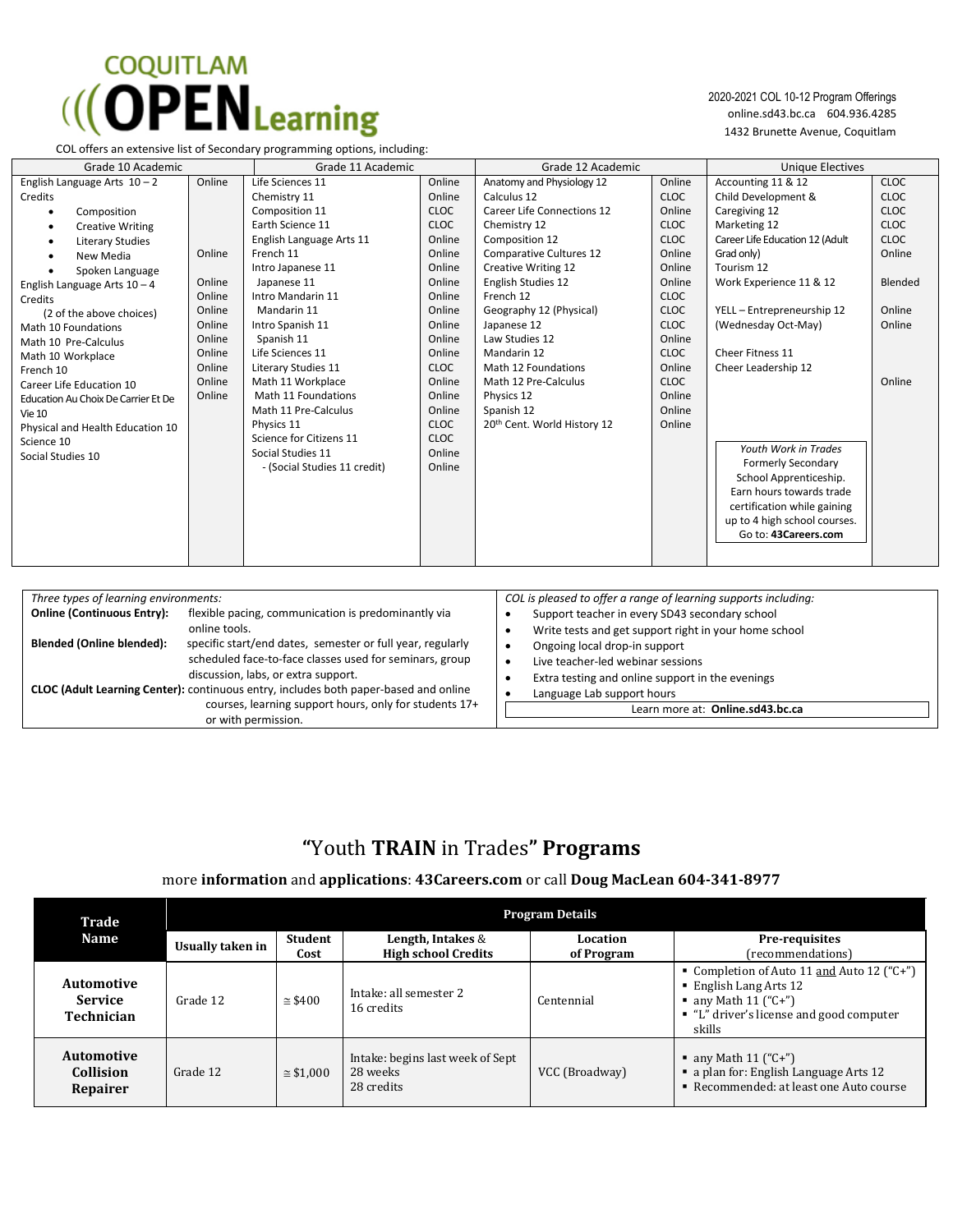| <b>Automotive</b><br><b>Painter</b> | Grade 11 or 12 | $\approx$ \$800   | Intake: all semester 2<br>16 credits                                                            | VCC (Broadway)                                               | <b>English Language Arts 12</b><br>$\blacksquare$ any Math 11 ("C")<br>Recommended: "L" driver's license<br>Recommended: at least one Auto course |
|-------------------------------------|----------------|-------------------|-------------------------------------------------------------------------------------------------|--------------------------------------------------------------|---------------------------------------------------------------------------------------------------------------------------------------------------|
| <b>Baker</b>                        | Grade 12       | $\approx$ \$1,400 | Intake: begins first week of Aug<br>24 weeks<br>24 credits                                      | VCC (downtown)                                               | <b>English Language Arts 11</b><br>• any Math $11 ("C+")$<br>■ 4-day practicum at VCC<br>• Food Safe Level 1                                      |
| <b>Bricklayer</b>                   | Grade 11 or 12 | $\approx$ \$275   | Intake: all semester 1<br>16 credits                                                            | Pitt Meadows Sec.<br>(Maple Ridge)                           | <b>English Language Arts 11</b><br>$\blacksquare$ any Math 11 ("C+")<br>• Physical ability to do the job                                          |
| Cabinet<br><b>Maker</b>             | Grade 12       | $\approx$ \$600   | Intakes: Oct + Mar 25 weeks<br>25 weeks<br>28 credits                                           | BCIT (Burnaby)                                               | • Full completion of grade 11<br>■ Wood 11 and Wood 12<br>· a plan for: English Language Arts 12                                                  |
| Carpenter                           | Grade 12       | $\approx$ \$425   | Intake: all semester 2<br>16 credits                                                            | Terry Fox (15 weeks)<br><b>BCIT</b> (Burnaby)<br>(6 weeks)   | " Woodworking 11 (and ideally Wood 12)<br>$\blacksquare$ any Math 11 ("C+")<br>• Drafting + Design 11 - strongly<br>recommended                   |
| Cook                                | Grade 12       | $\approx$ \$400   | Intake: all semester 2<br>16 credits                                                            | Three site options:<br>Gleneagle, Centennial<br>or Riverside | Cook Training 11 and/or 12 or Foods &<br>Nut. 11 and/or 12 (ideally two or three of<br>them)<br>• Food Safe Level 1                               |
| Electrician                         | Grade 12       | $\approx$ \$300   | Intake: all semester 1<br>16 credits                                                            | Dr. Charles Best                                             | $\blacksquare$ Math 11 Foundations ("C+)<br>Physics 11<br>Recommended - a Tech Ed 11 course                                                       |
| Hairstylist                         | Grade 12       | $\approx$ \$3,000 | Intakes: Sept, Oct, Jan, Mar +<br>May<br>40 weeks<br>40 credits                                 | VCC (downtown)                                               | Full completion of grade 11<br>• a plan for: English Language Arts 12                                                                             |
| <b>Heavy Duty</b><br>Mechanic       | Grade 12       | $\approx$ \$1,600 | Intakes: Sept, Nov, Apr, July<br>36 weeks<br>28 credits                                         | VCC (Annacis Island)                                         | Full completion of grade 11<br>[including any Math 11 ("B")]<br>• Auto 11 ("B")  ideally Auto 12 ("B")                                            |
| <b>Ironworker</b>                   | Grade 12       | $\approx$ \$400   | Intake: first week of January<br>23 weeks<br>20 credits                                         | BCIT (Burnaby)                                               | • Full completion of grade 11<br>• Metal or Welding 11<br>a plan for: English Language Arts 12                                                    |
| Metal<br>Fabricator                 | Grade 12       | $\approx$ \$400   | Intakes: Sept + Feb<br>23 weeks<br>20 credits                                                   | <b>BCIT</b> (Burnaby)                                        | • Full completion of grade 11<br>[including any Math 11 ("C+")]<br>· English Lang Arts 12                                                         |
| Millwright                          | Grade 12       | $\approx$ \$1,200 | BCIT Intakes: Sept + Feb<br><b>KPU</b> Intake: Feb<br>24 weeks<br>24 credits                    | BCIT (Burnaby)<br>KPU (Cloverdale)                           | Completion of gr 11 and 12 English Lang<br>Arts<br>Math 11 Foundations ("B") Math 11<br>Workplace might be accepted ("A")                         |
| Motorcycle<br>Mechanic              | Grade 12       | $\approx$ \$500   | Intakes: Sept + Feb<br>All semester 1 or all semester 2<br>16 credits                           | BCIT (Burnaby)                                               | • Completion English Lang Arts 11<br>(plan for English Lang Arts 12)<br>Automotive 11 or related experience                                       |
| Commercial<br>Painter               | Grade 11or 12  | $\approx$ \$0     | Intake: mid-June<br>6 weeks<br>4 credits                                                        | Fin. Trades Inst.<br>(Surrey)                                | • Full completion of grade 11<br>■ English Lang Arts 12                                                                                           |
| Plumber                             | Grade 12       | $\approx$ \$200   | PIC - intake: mid-June for 8<br>wks, 8 credits<br>KPU - intake: all of semester 2<br>20 credits | Piping Ind. College<br>(Annacis Island)<br>KPU (Cloverdale)  | • any Math $11 ("C+")$<br>• PIC: Work Experience 12 with a<br>"plumbing' placement, or have previous<br>plumbing experience                       |
| <b>Sheet Metal</b><br>Worker        | Grade 12       | $\approx$ \$400   | Intakes: Sept + Feb<br>All semester 1 or all semester 2<br>16 credits                           | BCIT (Burnaby)                                               | • Full completion of grade 11<br>$\blacksquare$ any Math 11 ("C+")                                                                                |
| Welder                              | Grade 12       | $\approx$ \$800   | Intakes: Aug, Sept, Nov, Jan+Mar<br>28 weeks<br>28 credits                                      | BCIT (Burnaby)                                               | Completion of gr 11 and 12 English Lang<br>Arts<br>$\blacksquare$ any Math 11 ("C+")<br>• Metal/Welding 11                                        |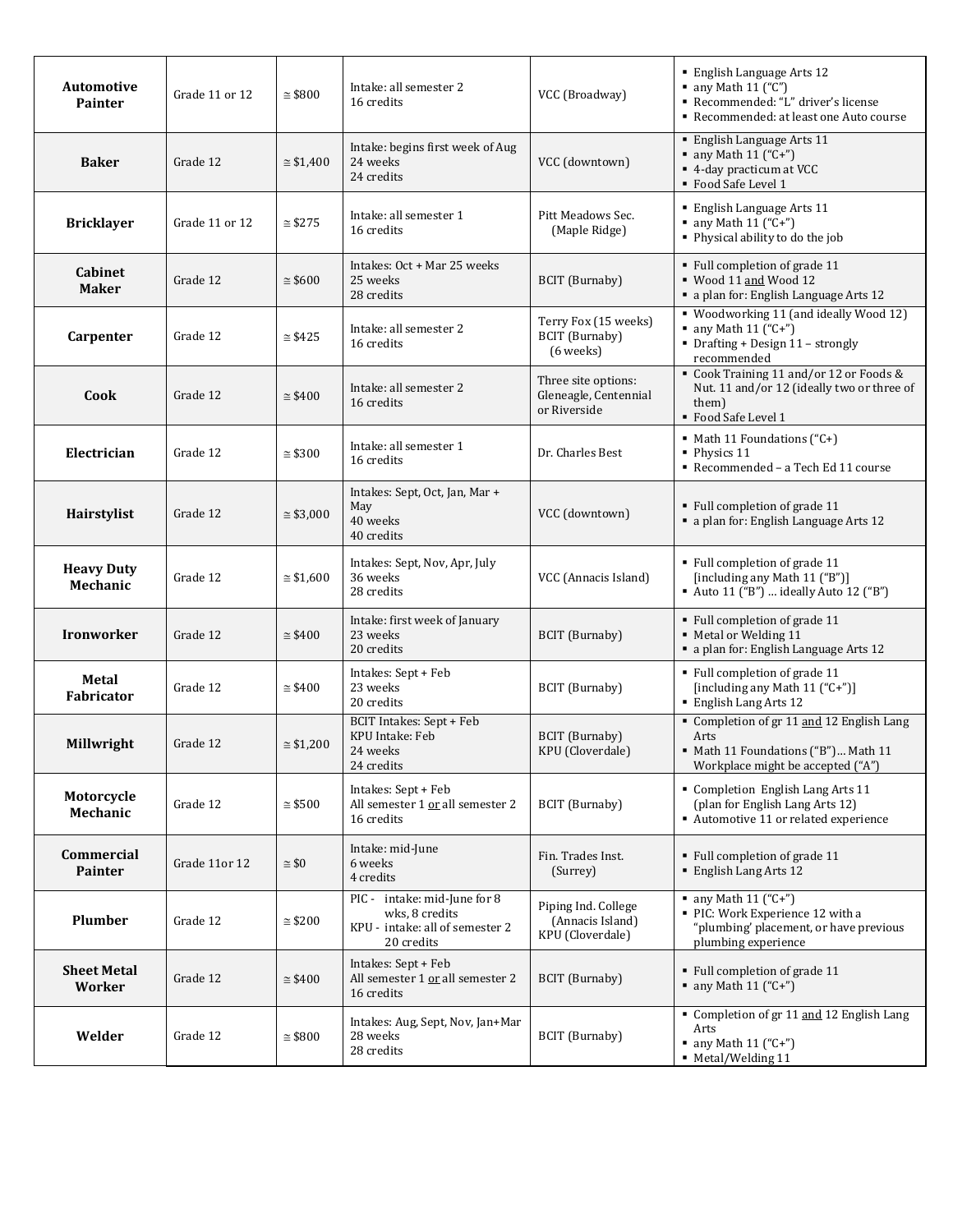## **"**Youth **EXPLORE** in Trades**" Programs**

## more information: **43Careers.com** or call **Doug MacLean 604-341-8977**

| Trade                           | <b>Program Details</b>                                                                                                                                                                                                                                                                                                                                                                                                                                                   |                                                  |                                                                          |                                                                             |                                                                                                                                                                                                            |  |
|---------------------------------|--------------------------------------------------------------------------------------------------------------------------------------------------------------------------------------------------------------------------------------------------------------------------------------------------------------------------------------------------------------------------------------------------------------------------------------------------------------------------|--------------------------------------------------|--------------------------------------------------------------------------|-----------------------------------------------------------------------------|------------------------------------------------------------------------------------------------------------------------------------------------------------------------------------------------------------|--|
| Program                         | Usually taken in                                                                                                                                                                                                                                                                                                                                                                                                                                                         | <b>Student Cost</b>                              | Time &<br><b>High school Credits</b>                                     | Location<br>of Program                                                      | Pre-requisites<br>(recommendations)                                                                                                                                                                        |  |
|                                 | Grade 11 or 12                                                                                                                                                                                                                                                                                                                                                                                                                                                           | $\approx$ \$300 +<br>safety shoes<br>and glasses | Semester 2<br>(early Feb to late April)<br>12 credits                    | <b>BCIT</b><br>(Burnaby mostly, but will visit<br>their other 4-5 campuses) | Completion of grade 11<br>requirements<br>■ English Lang Arts 12<br>$\blacksquare$ any Math 11 ("C+")                                                                                                      |  |
| <b>Trades Sampler</b>           | Students in the Feb 2018 class experienced 1-4 days in each of the following areas:<br>" TRADES = Aerospace, Motorcycle Mech, Auto Collision, Auto Service Tech, Sheet Metal, Carpentry, Welding, Electrical, Machinist, Millwright +<br>Ironworker<br><b>TRAINING &amp; CERTIFICATIONS</b> = General Safety, WHMIS, OFA 1, Fall arrest/protection, Hilti, Fit Test, Lift Truck + Fire Protection                                                                        |                                                  |                                                                          |                                                                             |                                                                                                                                                                                                            |  |
| <b>Skills Exploration 10-12</b> | $gr 10s + 11s$                                                                                                                                                                                                                                                                                                                                                                                                                                                           | \$0                                              | Sem 1 or 2, depending on<br>school's timetabling.<br>Course is 4 credits | Terry Fox, Gleneagle + Dr. Charles<br><b>Best</b>                           | None, ideally the student is<br>using this course as a chance<br>to learn more about a few<br>trades and gain some hands-on<br>skills that might lead to further<br>investigation of the TRAIN<br>programs |  |
|                                 | Depending on the teacher's offerings, students will experience 4 trades (3 from 'must' list + 1 optional) over a semester that are selected from:<br>MUST (3-4 of): Automotive Service Tech, Baker, Cook, Carpenter, Design + Drafting, Electrician, Electronics + Robotics, Metal Worker or<br>Welder<br>" OPTIONAL examples (0-1 of) = Horticulturalist, Tiler, Painter, Hardwood Floorer, Auto Painter, Auto Collision Repairer, Cabinet Maker, Sheet<br>Metal Worker |                                                  |                                                                          |                                                                             |                                                                                                                                                                                                            |  |

# **"**Youth **WORK** in Trades**" Program**

## more information: **43Careers.com** or call **Joanna Horvath 604-312-7739**

| Course                                                | Program Details                             |                     |                                                                                                                    |                                                           |                                                            |
|-------------------------------------------------------|---------------------------------------------|---------------------|--------------------------------------------------------------------------------------------------------------------|-----------------------------------------------------------|------------------------------------------------------------|
| Name(s)                                               | Open<br>to                                  | <b>Student Cost</b> | <b>High school Credits</b>                                                                                         | Location<br>of Program                                    | Requirement                                                |
| Work 11a, 11b,<br>$12a + 12b$<br>(4 courses in total) | gr 10s, 11s, 12s +<br>$1st$ year after grad | \$0                 | For each 120 hrs worked as a<br>paid tradesperson, plus<br>online course work, = 4<br>credits.<br>up to 16 credits | Working in the community as a paid<br>employee in a trade | you are presently working with<br>a certified tradesperson |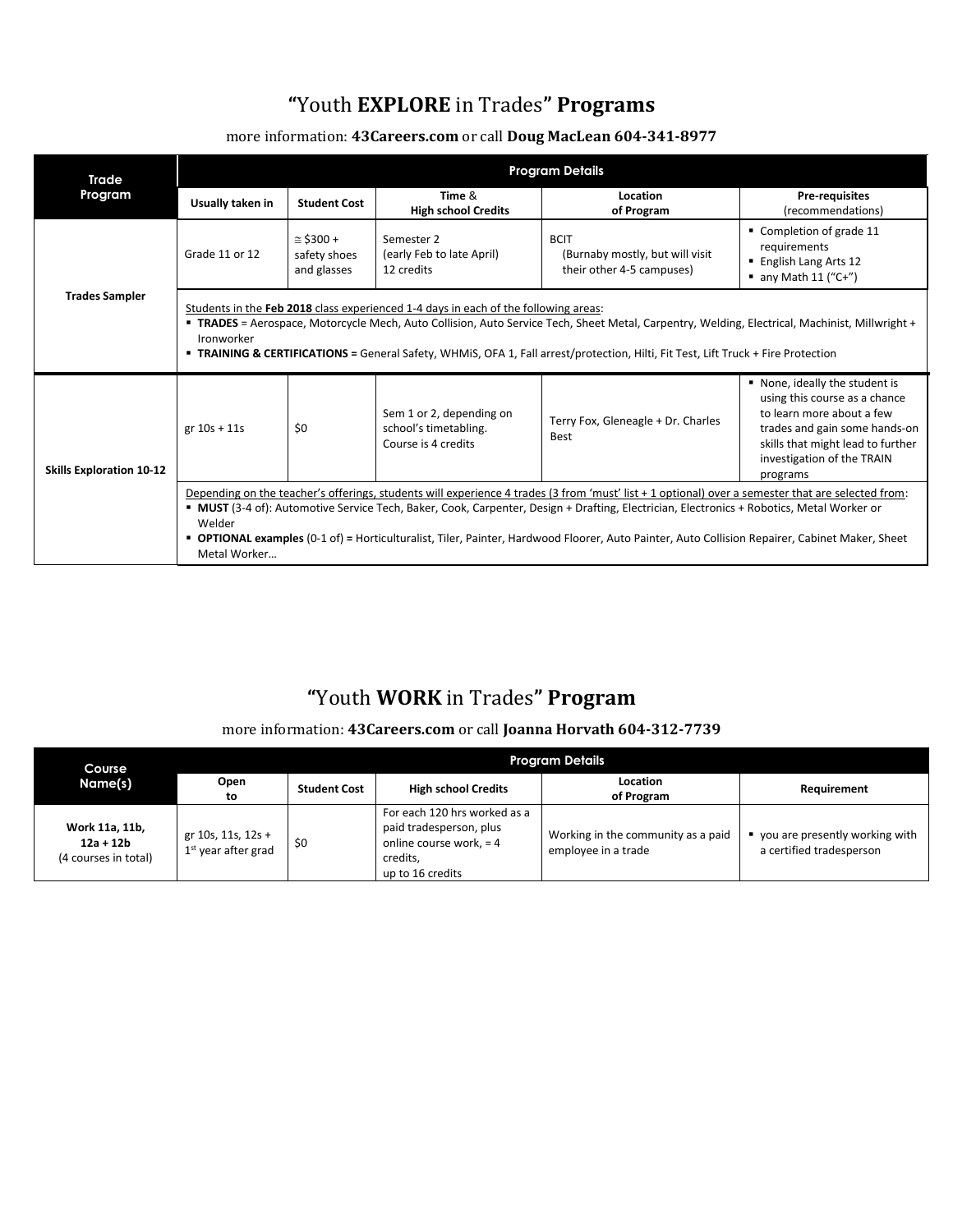## **GENERAL TRANSITION COURSES: [for students still attending high school]**

#### **Transition Programs are designed to help students explore careers while still attending high school. The goal is to have them move seamlessly to post secondary or work. For more information, visit: www.sd43.bc.ca/CareerPrograms/Pages/Programs.aspx**

| <b>Transition</b><br>Program                      | Post-Sec.<br>Partner                               | <b>Program Details</b><br>& Credits                                                                                                                                                                                                                                                                                                                                                                    | Minimum<br><b>Requirements</b>                                                                                                                                                                   |
|---------------------------------------------------|----------------------------------------------------|--------------------------------------------------------------------------------------------------------------------------------------------------------------------------------------------------------------------------------------------------------------------------------------------------------------------------------------------------------------------------------------------------------|--------------------------------------------------------------------------------------------------------------------------------------------------------------------------------------------------|
| <b>Headstart</b><br>to<br>Art                     | <b>Emily Carr</b><br>University of<br>Art + Design | open to all grade 12s<br>• offered at Gleneagle on Tues nights from 6:00pm to 9:00pm<br>[Sem 1: September - December (pre-Christmas Break)]<br>■ Year 1 Foundations "Drawing & 2D Language" course is taught<br>■ approximate cost: \$450 (domestic) or \$1,500 (international)<br>" Credits: 3 Emily Carr Univ. credits, plus a review of your portfolio                                              | Recommended by home school Art<br>teacher;<br>meet Emily Carr admission<br>requirements                                                                                                          |
| Concurrent<br><b>Courses</b>                      | Douglas<br>College                                 | open to all grade 12s<br>" offered at New West and Coq. campuses (Sem 2)<br>• Offer a variety of "university transfer courses" (see district website for<br>listing of course offerings)<br>• Online registration begins in mid-November<br>Refer to Douglas College calendar for application and course fees<br>" Credits: 3 Douglas College credits, which are transferable to other<br>institutions | Completion of grade 11;<br>Recommended by school<br>counselor;<br>ability to write well (may need to<br>write an English assessment test if<br>applying for English or<br>Communication classes) |
| Concurrent<br><b>Courses</b>                      | Simon Fraser<br>University<br>(SFU)                | open to all grade 12s<br>• offered at Burnaby and Surrey campuses (Sem 2)<br>• Offer a variety of "university courses" (refer to SFU calendar for courses<br>and times that do not conflict with high school schedule)<br>■ Can take 1 or 2 concurrent courses<br>Refer to SFU calendar for application and course fees<br>■ 3 SFU credits                                                             | Completion of grade 11;<br>Recommended by school principal;<br>Brief cover letter indicating courses<br>of interest and academic goals                                                           |
| Forklift, Scissor,<br>and/or Bobcat               | Varies,<br>depending on<br>provider                | open to grade 10s, 11s and 12s<br>various times in the school year<br>Forklift = 2 days training ( $\approx$ \$200) usually pro-day + Saturday<br>Scissor Lift = 1 day training ( $\approx$ \$80) usually pro-d day<br>Bobcat = 1 day training ( $\approx$ \$80) usually pro-d day                                                                                                                     | Parent approval                                                                                                                                                                                  |
| Occupational<br><b>First Aid</b><br>Certification | Varies,<br>depending on<br>provider                | Occ. First Aid - Lev $1 = 1$ day training ( $\approx$ \$70)<br>Credits: Industry Certification                                                                                                                                                                                                                                                                                                         | Parent approval                                                                                                                                                                                  |